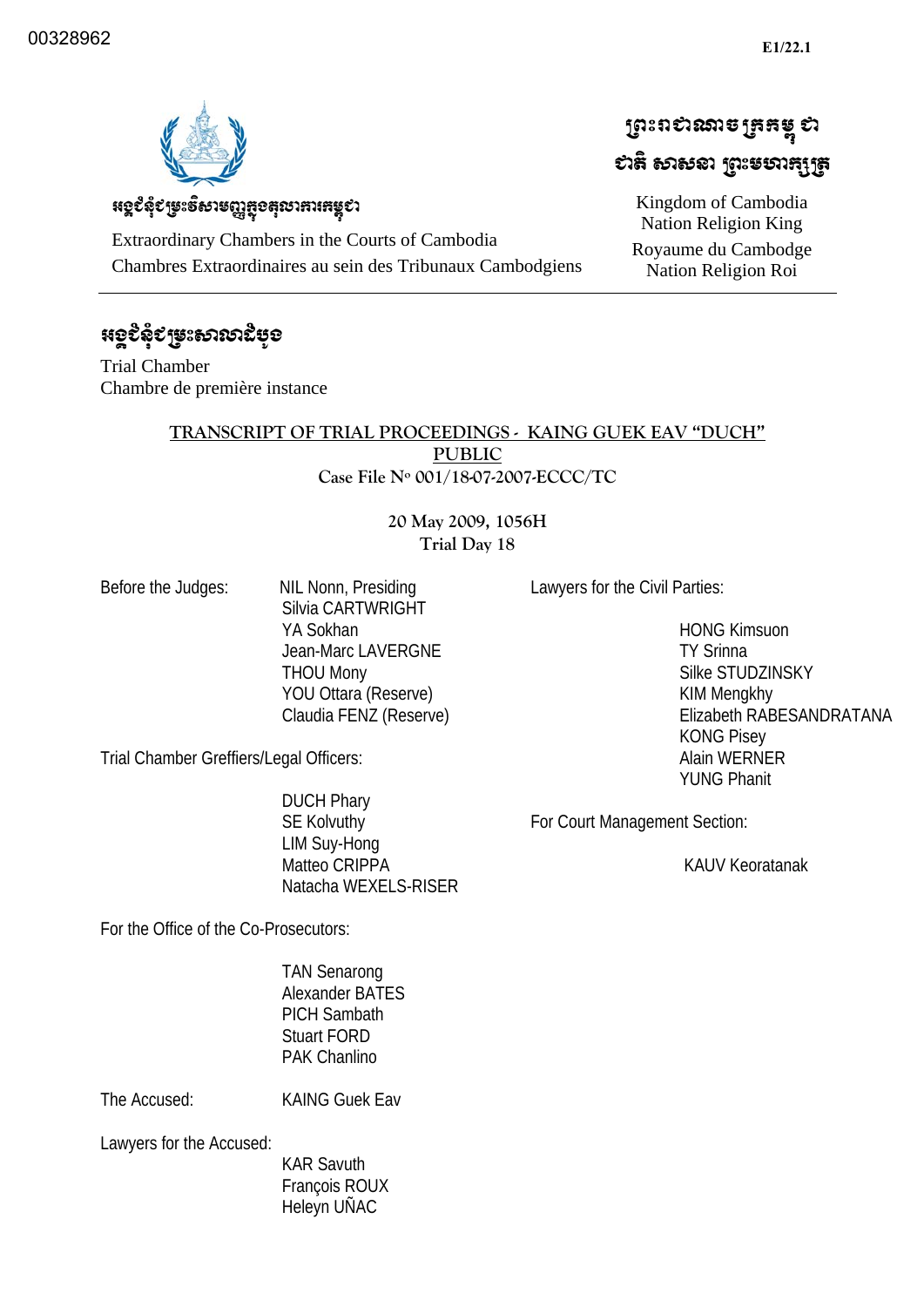*Case No. 001/18-07-2007-ECCC/TC KAING GUEK EAV 20/5/2009 Page i*

## I N D E X

#### **WITNESSES**

#### WITNESS CRAIG ETCHESON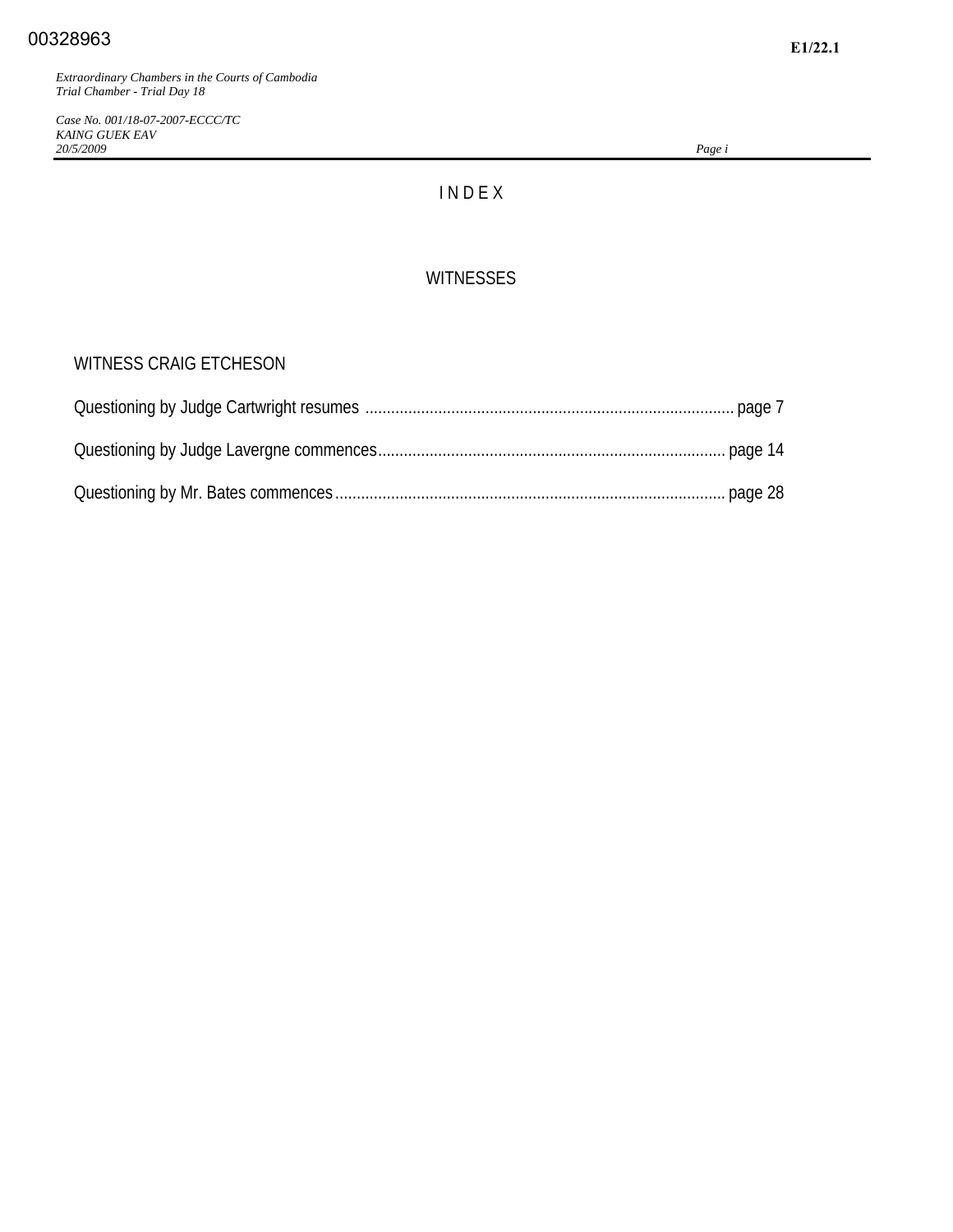*Case No. 001/18-07-2007-ECCC/TC KAING GUEK EAV 20/05/2009 Page* ii

## **List of Speakers:**

Language used unless specified otherwise in the transcript

| <b>Speaker</b>                      | Language |
|-------------------------------------|----------|
| <b>MR. BATES</b>                    | English  |
| <b>JUDGE CARTWRIGHT</b>             | English  |
| MR. ETCHESON, WITNESS               | English  |
| <b>MR. HONG KIMSUON</b>             | Khmer    |
| MR. KONG PISEY                      | Khmer    |
| <b>JUDGE LAVERGNE</b>               | French   |
| MS. RABESANDRATANA                  | French   |
| MR. ROUX                            | French   |
| THE PRESIDENT (NIL NONN, Presiding) | Khmer    |
| <b>MR. WERNER</b>                   | English  |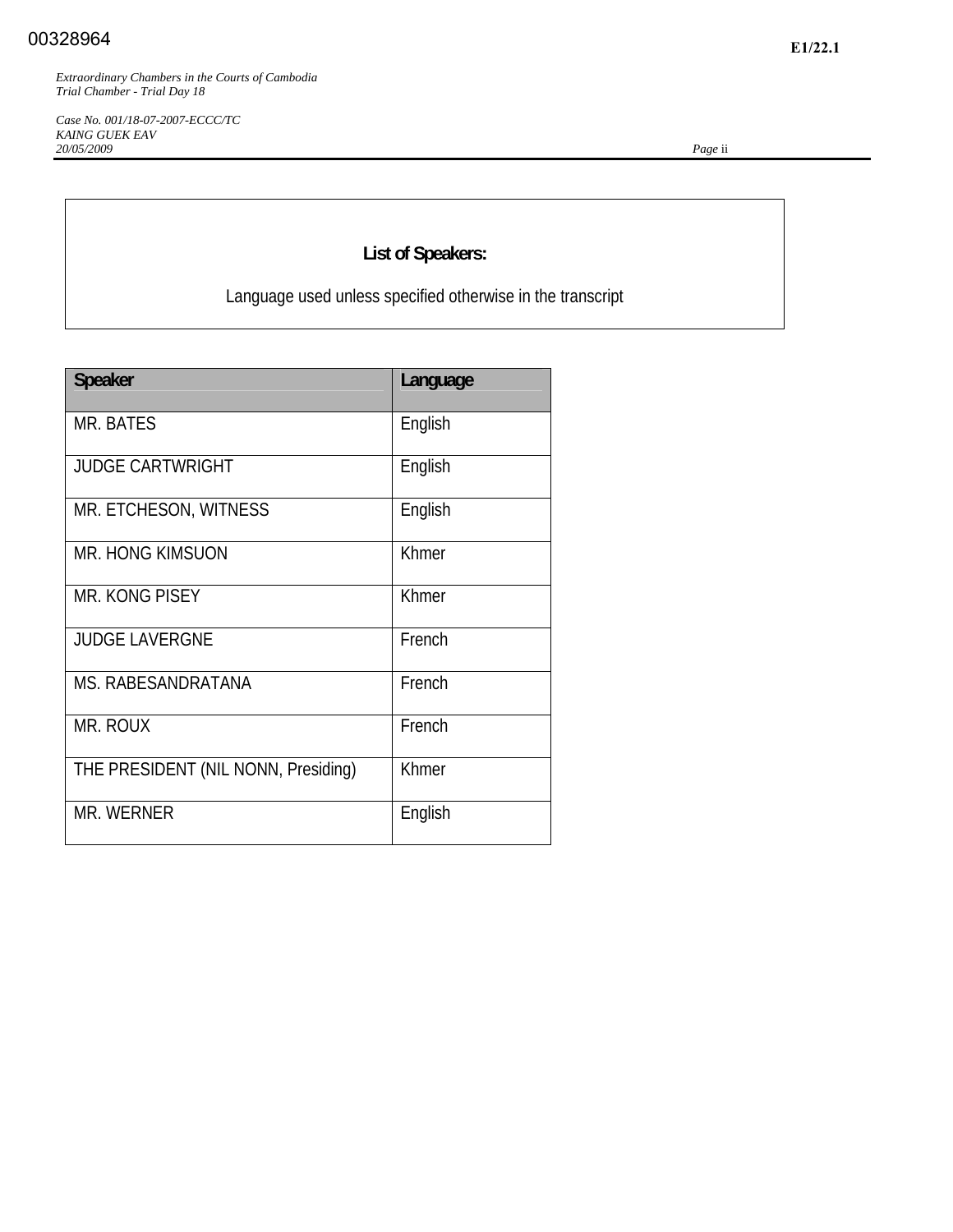### **E1/22.1** 00328965

*Extraordinary Chambers in the Courts of Cambodia Trial Chamber - Trial Day 18* 

*Case No. 001/18-07-2007-ECCC/TC KAING GUEK EAV 20/05/2009 Page* 1

- 1 P R O C E E D I N G S
- 2 (Judges enter courtroom)

 $1$ 

- 3 [10.56.03]
- 4 MR. PRESIDENT:
- 5 Please be seated.

 6 The Trial Chamber would like to inform the parties and the 7 audience that the hearing this morning cannot be conducted 8 because the discussions on certain issues and the application by 9 the Co-Prosecutor for guidance and the implementation of Rule 10 87(2) and (3) is complicated. And due to the complexity of this 11 case file and other files, the Trial Chamber needs to have 12 serious considerations and discussions to consult on the guidance 13 of some of the documents of the International Criminal Court. 14 We had our discussion yesterday up to this morning and we haven't 15 yet reached our decision. Therefore, the Chamber will adjourn 16 the hearing this morning and we will resume at 1.30 p.m. this 17 afternoon.

 18 The detention officials, take the accused back to the detention 19 facility and bring him back before 1.30 p.m. this afternoon. And 20 for the Court official, please facilitate with the expert to 21 arrange for his facility and bring him back at 1.30 p.m.

22 (Judges exit courtroom)

23 (Court recesses from 1058H to 1350H)

24 (Judges enter courtroom)

25 [13.50.33]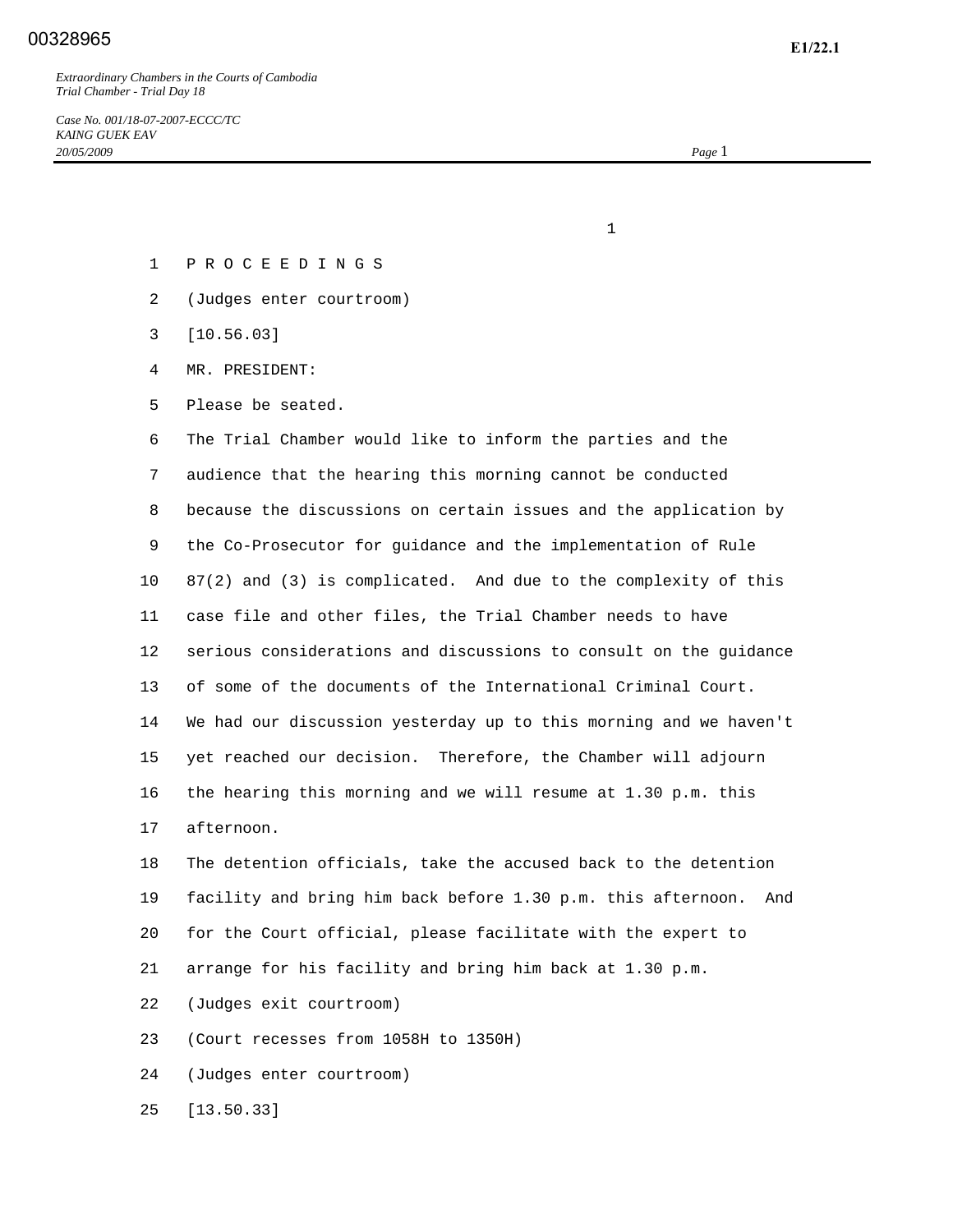2 1 MR. PRESIDENT: 2 Please be seated. The Trial Chamber is now back in session. 3 First for this afternoon's proceedings, the Trial Chamber will 4 make an announcement of two decisions as follows. 5 First, is the decision on admissibility of material on the case 6 file as evidence. 7 The Trial Chamber is currently seized of a request from the 8 Co-Prosecutors to use three documents in evidence before the 9 Chamber. This request, which is opposed by the defence, referred 10 to the following documents: 11 A. Statements of two deceased witnesses taken by representatives 12 of the non-governmental organization, Documentation Centre of 13 Cambodia. 14 MR. ROUX: 15 Excuse me, Mr. President. The interpreters are having trouble 16 following, so perhaps you might slow down. Thank you, Mr. 17 President. 18 MR. PRESIDENT: 19 Thank you, Mr. Roux. I will now read the decision again. 20 Oral decision on admissibility of material on the case file as 21 evidence. 22 The Trial Chamber is currently seized of a request from the 23 Co-Prosecutors to use three documents in evidence before the 24 Chamber. This request, which is opposed by the defence, refers

25 to the following documents: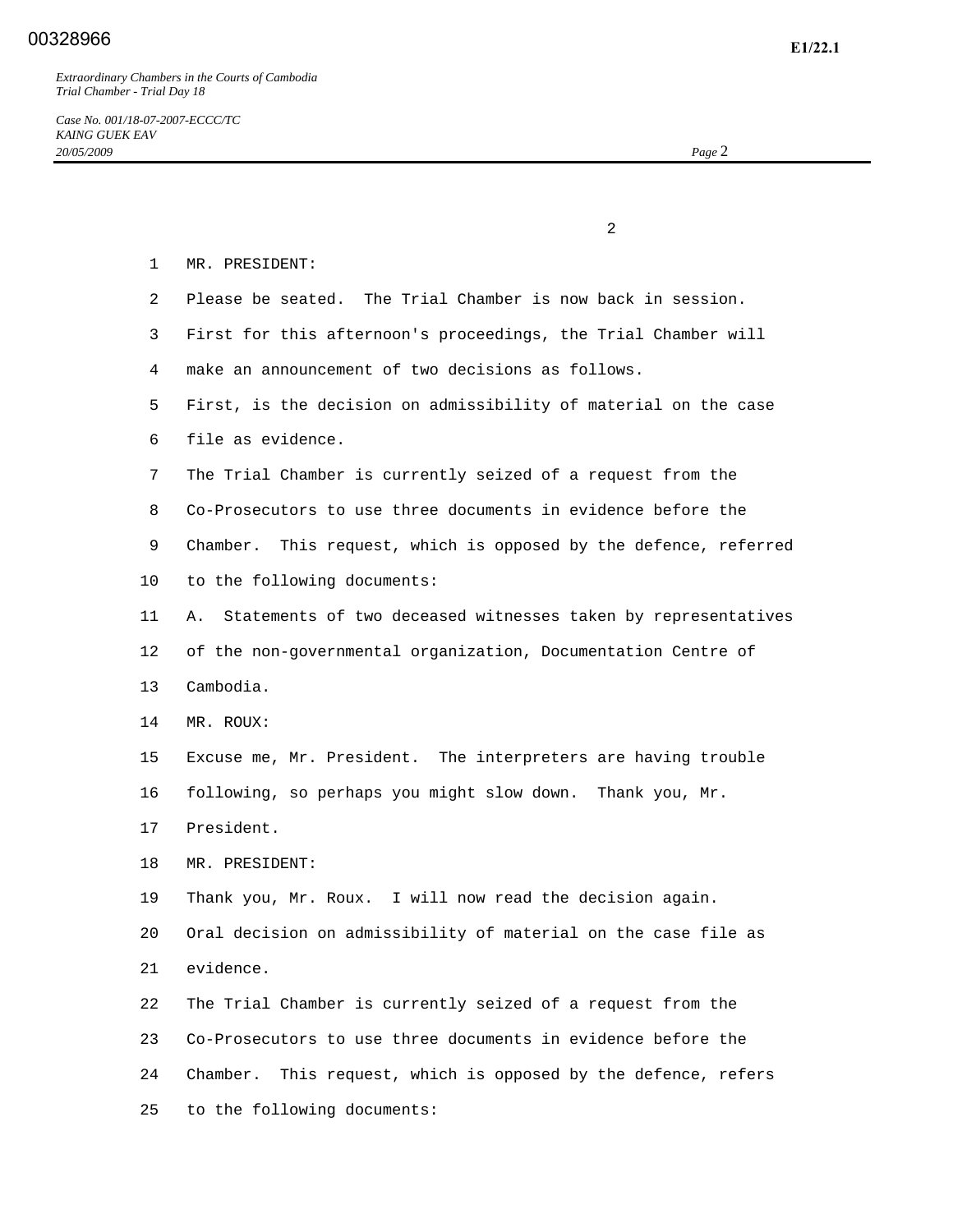1 [13.53.38]

*Case No. 001/18-07-2007-ECCC/TC KAING GUEK EAV 20/05/2009 Page* 3

 $\sim$  3

# 2 A. Statements of two deceased witnesses taken by representatives 3 of the non-governmental organization, Documentation Centre of 4 Cambodia, placed on the case file as documents D59/4 and D59/12. 5 B. A statement of the accused taken in May 1999 by a 6 representative of the United Nations High Commissioner for Human 7 Rights, UNHCHR, placed on the case file as Document D9. 8 It is also seized of a further request by the Co-Prosecutors for 9 authorization to use document number 19/25, the so-called Chheun 10 Sothy report, before the Chamber. A detailed written decision 11 with reasons on these matters has been finalized by the Chamber 12 and will be issued as soon as the necessary translations are 13 available. This is expected shortly. 14 [13.55.49] 15 In the meantime the Chamber announces its oral decision in 16 relation to these specific documents as follows. 17 The Trial Chamber grants the defence request in relation to the 18 deceased witness statements, DC-Cam article and the UNHCHR 19 interview, and excludes these documents as evidence in the 20 present trial pursuant to Rule 87(3) of the Internal Rules; 21 grants the Office of the Co-Prosecutor's request in relation to 22 the Chheun Sothy report and permits it to be put -- to put before 23 the Chamber and subject it to examination, in accordance with 24 Rule 87(2) of the Internal Rules orders the office of the

25 Co-Prosecutor to provide the defence with the original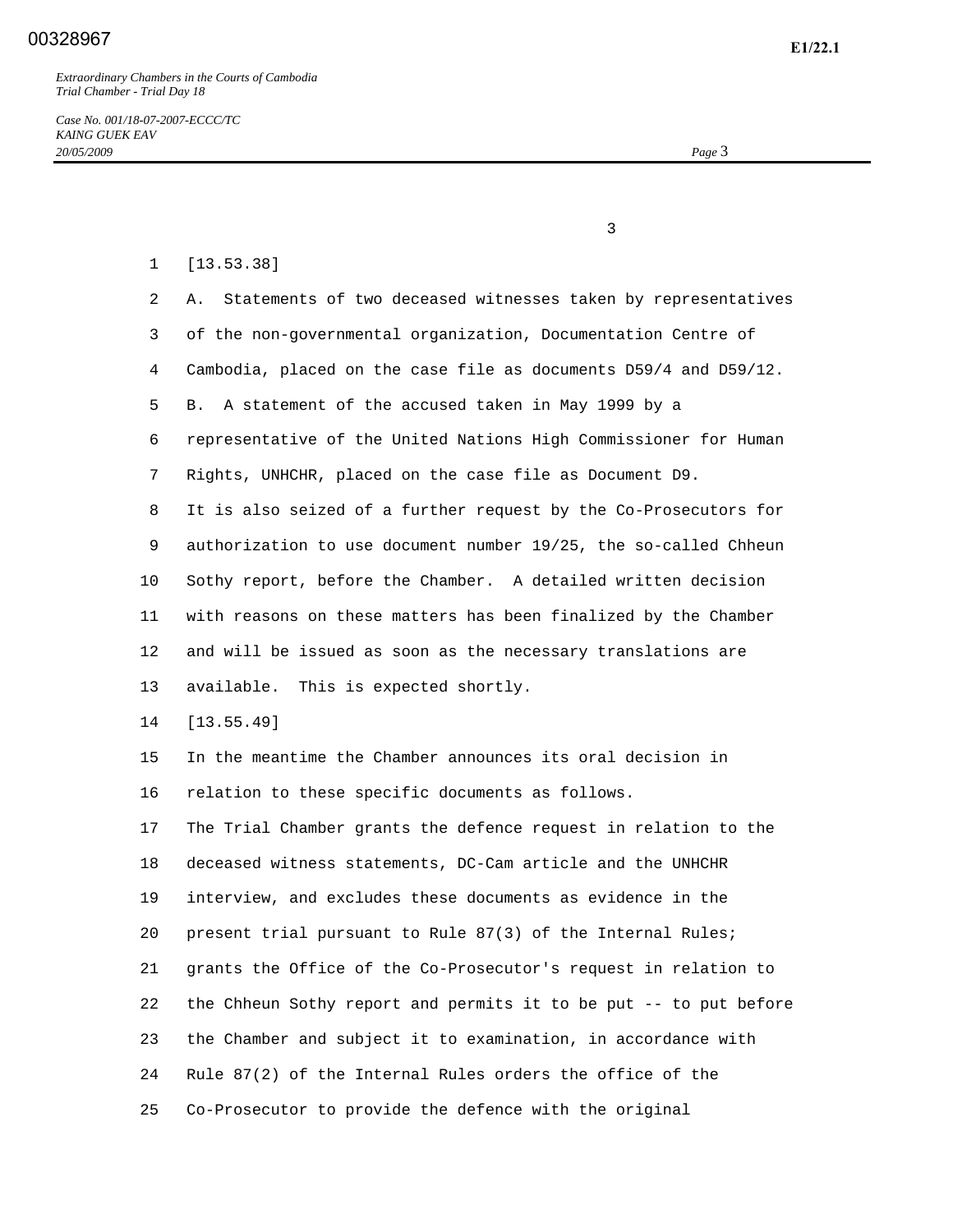*Case No. 001/18-07-2007-ECCC/TC KAING GUEK EAV 20/05/2009 Page* 4

 4 1 translation of the Chheun Sothy report. 2 This is the first decision of the Trial Chamber for this 3 afternoon. 4 Next, the Trial Chamber will make an announcement on a decision 5 on a request by the Co-Prosecutors yesterday as follows. 6 The Office of the Co-Prosecutors has sought guidance concerning 7 the method by which documents relating to the testimony of expert 8 Dr. Craig Etcheson should be put before the Court. 9 The OCP has notified at least of 148 documents under the Document 10 E55/1, it seeks to put those documents before the Court that 11 least sets out full -- identifying that of each document, 12 including the state of translation, the original language, and a 13 summary of each individual document or excerpt, for example, Item 14 3. 15 [13.58.50] 16 The Trial Chamber appreciates the efforts made by the Office of 17 the Co-Prosecutors to assist it and the parties in managing the 18 extensive material on the case file and encourages it to continue 19 to produce such consolidated material in the future. 20 In response to the Office of the Co-Prosecutors' request the 21 Trial Chamber now sets out its guidance in relation to this 22 notification. 23 One, Rule 87(2) and 87(3) is fundamental to the conduct of a fair 24 trial. Documents which any party or the Trial Chamber intends to

25 use to support the decision of the Chamber must be put before the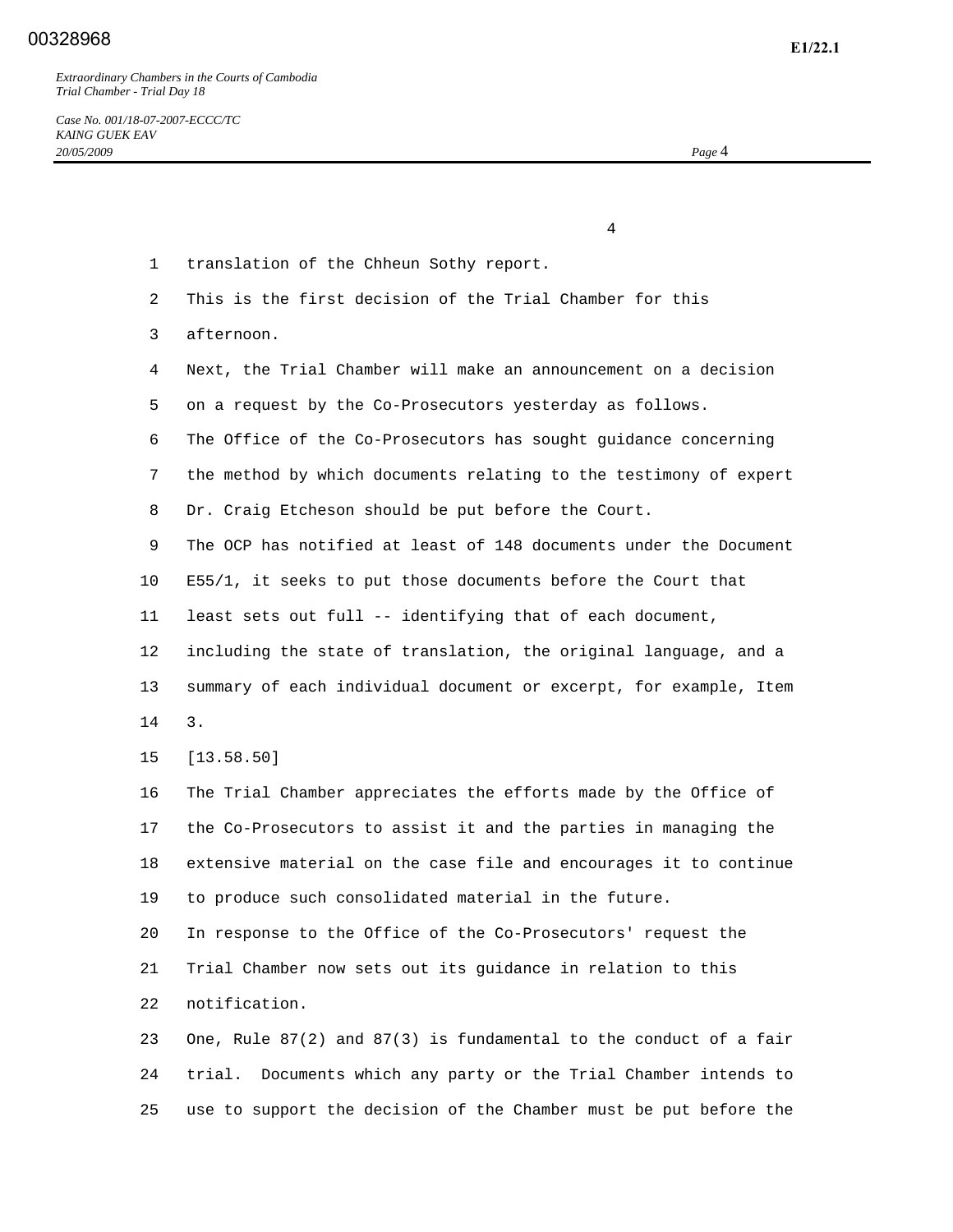*Case No. 001/18-07-2007-ECCC/TC KAING GUEK EAV 20/05/2009 Page* 5

|              | 5                                                                 |
|--------------|-------------------------------------------------------------------|
| $\mathbf{1}$ | Trial Chamber and read out in full or summarized.                 |
| 2            | Only those documents or parts of documents which have been put    |
| 3            | before the Trial Chamber in this way and have been subjected to   |
| 4            | examination are considered formally put before the Court.         |
| 5            | The requirement of Rule 87(2) to subject a document to            |
| 6            | examination is fulfilled if a party makes no comment. Only those  |
| 7            | parts of documents which have been summarized are considered put  |
| 8            | before the Court. For instance, if only one chapter of a book is  |
| 9            | summarized only this part is considered put before the Court.     |
| 10           | However, if discussion of the document extends beyond the initial |
| 11           | summary the entire discussion is available for the Trial Chamber  |
| 12           | decision.                                                         |
| 13           | When a document is to be put before the Court, the party          |
| 14           | introducing it should specify whether it seeks consideration of   |
| 15           | the entire document or not. If the party seeks to introduce only  |
| 16           | part of the document it should specify which part is relevant.    |
| 17           | [14.02.17]                                                        |
| 18           | When a document is put before the Court any party has the right   |
| 19           | to object to its admissibility for any valid reason.<br>Parties   |
| 20           | also have the right to seek further information or clarification  |
| 21           | concerning a document that any party seeks to be put before the   |
| 22           | Court.                                                            |
| 23           | In summary, the filing of the consolidated list attached to E55   |
| 24           | does not comply with Rule 87; each document must be read out or   |
| 25           | summarized in order to give the parties and the Chamber the       |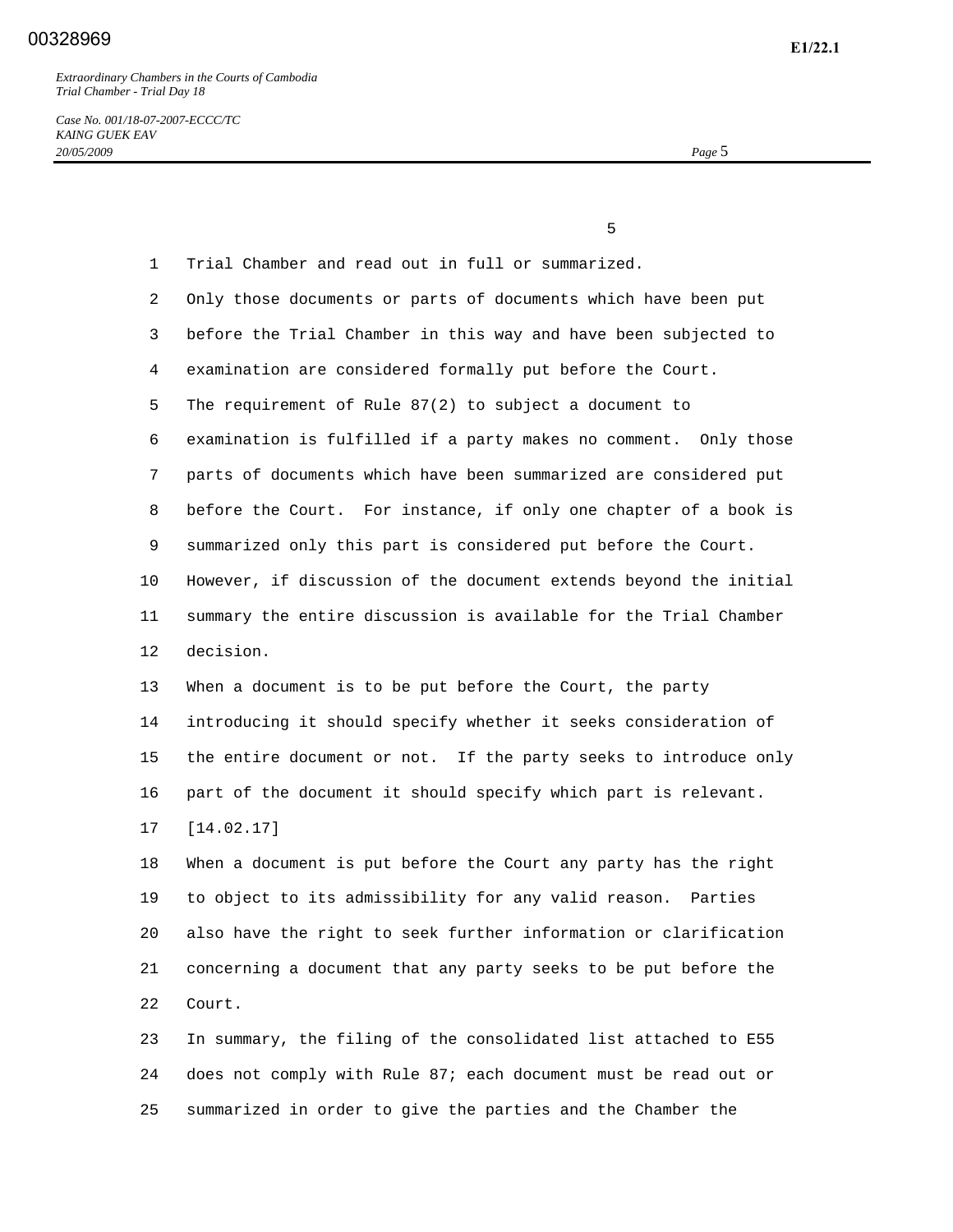$\sim$  6

- 1 opportunity to assess the document. 2 Two; in principle summarized documents should be in Khmer as the 3 official language of the Court and the language of the accused. 4 Three; the parties are reminded of Article 15 of the Torture 5 Convention which says: 6 "Each state party shall ensure that any statement which is 7 established to have been made as a result of torture shall not be 8 invoked as evidence in any proceedings except against a person 9 accused of torture as evidence that the statement was made." 10 These are the decisions and I now would like to give the floor to 11 Judge Cartwright. 12 JUDGE CARTWRIGHT: 13 Thank you, Mr. President. 14 One small correction to the decision that has just been given by 15 the President which I think derives from the document before the 16 interpreters. Under 1, the reference is to Rule 87 as being 17 fundamental to the conduct of a fair trial. We do not intend to 18 suggest that only Rule 87(3) is relevant so that should read, 19 "Rule 87 is fundamental to the conduct of a fair trial." 20 Thank you, Mr. President. 21 [14.05.36] 22 MR. PRESIDENT: 23 Before I give the floor to the Co-Prosecutor, the Trial Chamber 24 would like to give the floor to Judge Cartwright since she has
- 25 some questions to be put forward before Dr. Craig Etcheson.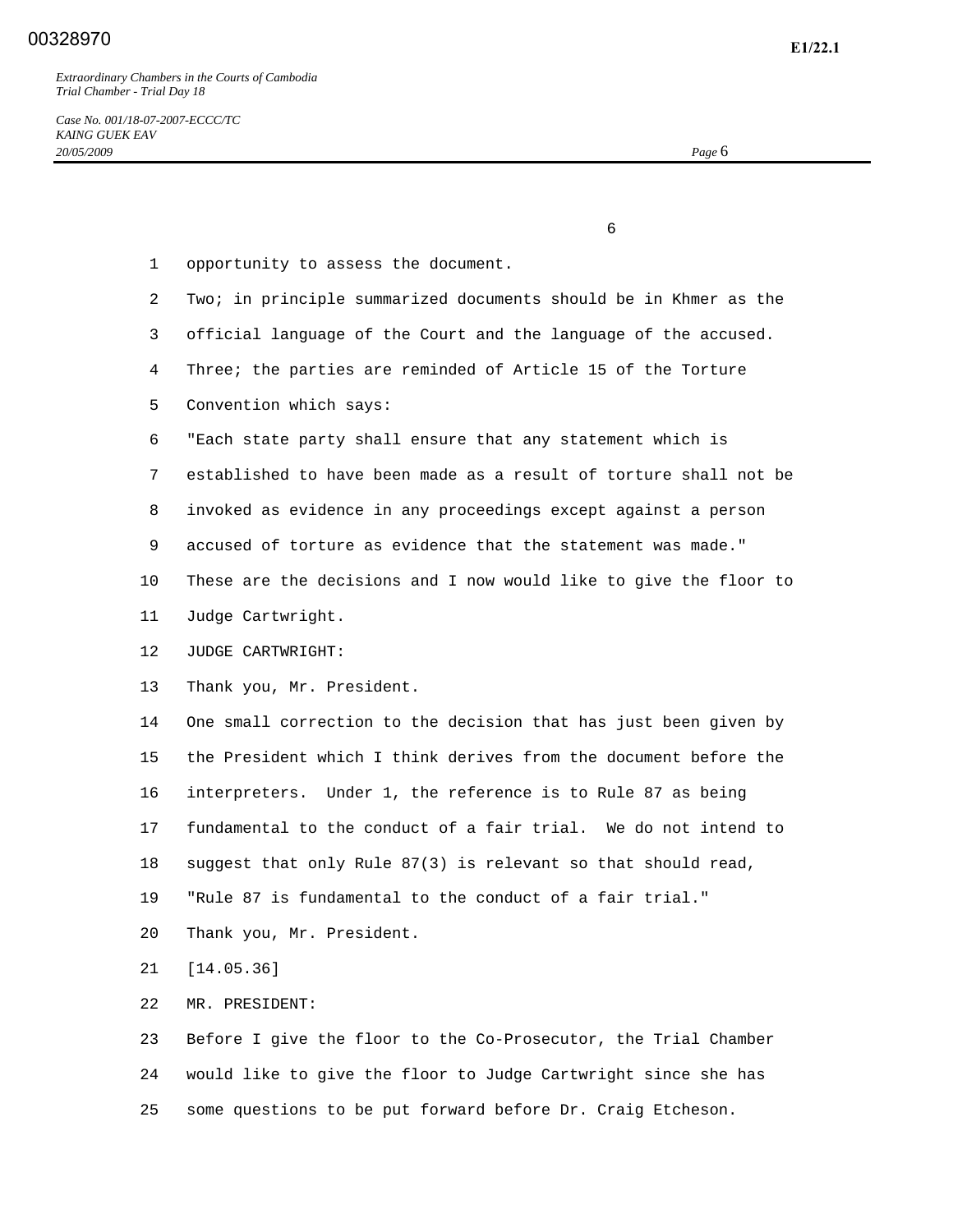7

- 1 Judge Cartwright, the floor is yours.
- 2 JUDGE CARTWRIGHT:
- 3 Thank you, Mr. President.
- 4 QUESTIONING BY THE BENCH
- 5 BY JUDGE CARTWRIGHT:

6 Q. Dr. Etcheson, would you please summarize those parts of your

7 report, "Overview of the Hierarchy of Democratic Kampuchea" which

8 have not yet been the subject of questions to you? Are you in a

9 position to do that? I require the briefest of summaries.

10 A. Yes, Your Honour, of course, I'd be pleased to.

11 Q. Thank you.

 12 A. I may wish at various junctures of this process to confirm 13 with you whether or not a particular section has been adequately 14 discussed previously to constitute a summary.

15 [14.07.21]

 16 This document in the case file is formally described as a written 17 record of analysis. To reiterate for the record what we 18 discussed yesterday, the case file document number of this 19 document is D2/15/66. The English ERN is 00146822 through 20 00146887. The main body of the paper is 37 pages long, and it 21 begins with a section entitled, "Overview of Hierarchy of 22 Democratic Kampuchea," which is the title which we have been 23 using to refer to the entire report. 24 The first section describes the Centre, the zones, the sectors,

25 and the districts of Democratic Kampuchea, and this has been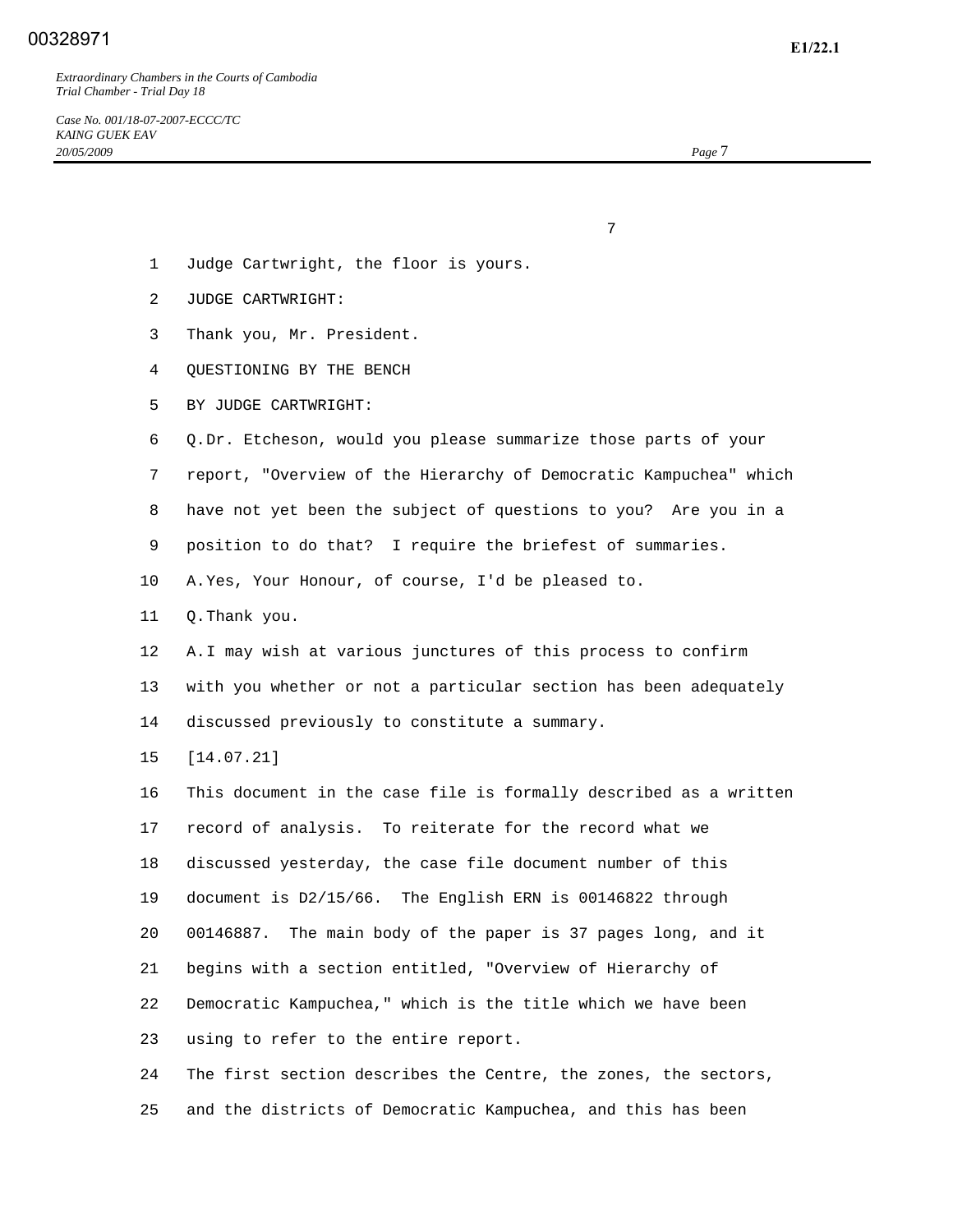8

1 previously discussed.

 2 The second section of this report is titled "Standing Committee". 3 We have also discussed this section at some length, and the 4 various parts of this section of the paper, including personnel 5 and organizational matters, the composition of the Standing 6 Committee, the security responsibilities of the Standing 7 Committee, the economic policy responsibilities of the Standing 8 Committee, and the communications patterns, and capabilities of 9 the Standing Committee. 10 The next section of this paper is titled, "Zones". It begins by 11 describing the statutory responsibilities of zone committees as 12 described in the CPK statutes, and includes a graphic which shows 13 the zone leadership of Democratic Kampuchea. 14 This section of the paper goes on to describe personnel and

 15 organizational matters that were the responsibility of district 16 committees, the security responsibilities of district committees 17 -- excuse me, of zone committees, the economic responsibilities 18 of zone committees which included, prominently, achieving the 19 three tonnes per hectare target of rice production and the 20 construction of elaborate hydrological works.

 21 This section of the paper concludes with an examination of the 22 communication patterns of zone leadership both to upper echelon 23 at the Standing Committee, and to subordinate echelons at the 24 sector, district, and commune echelons.

25 [14.11.42]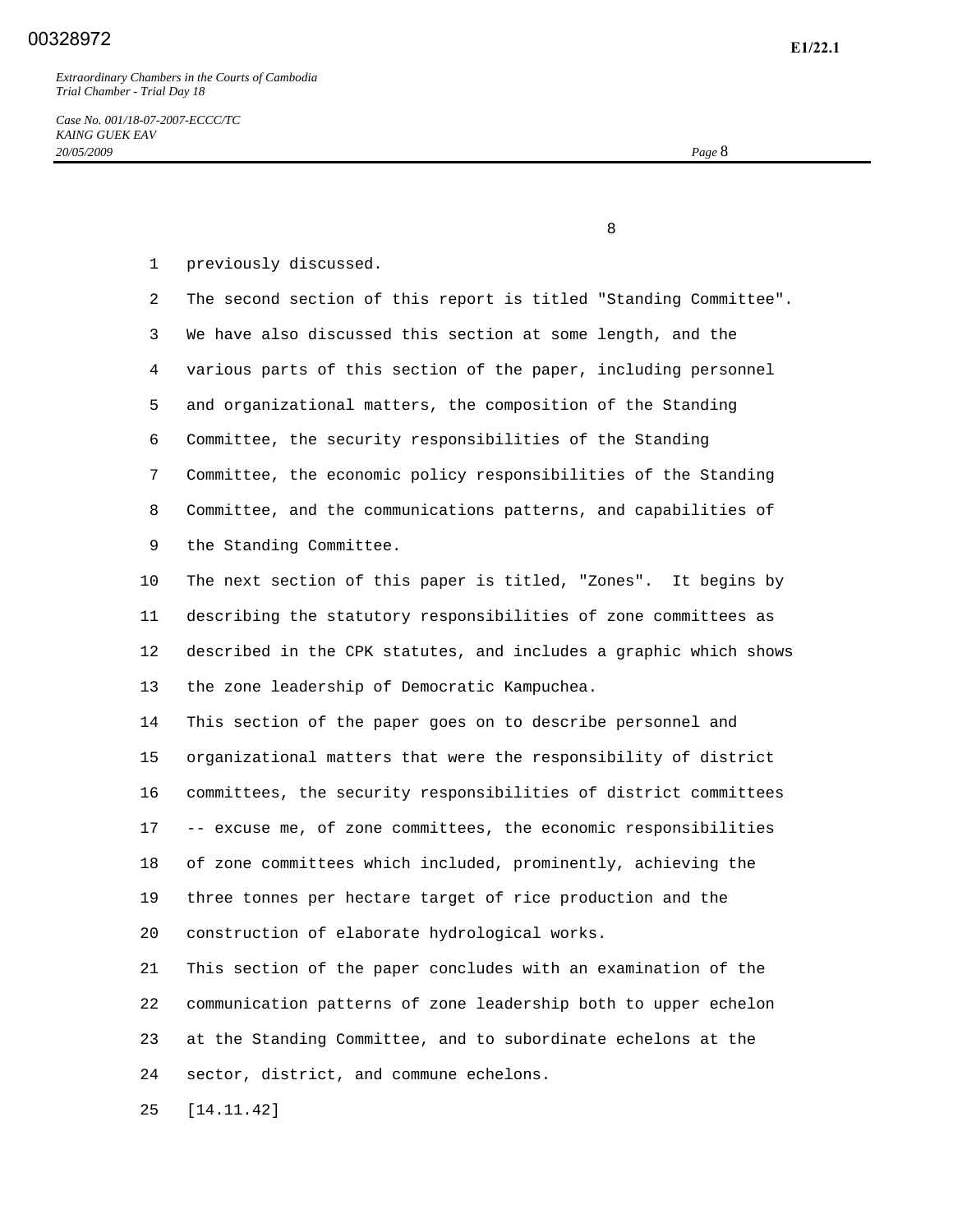*Case No. 001/18-07-2007-ECCC/TC KAING GUEK EAV 20/05/2009 Page* 9

|                 | 9                                                                   |
|-----------------|---------------------------------------------------------------------|
| $\mathbf{1}$    | The next section of this report is entitled, "Sectors".<br>It       |
| $\overline{2}$  | begins by briefly describing the statutory responsibilities of      |
| 3               | sector committees as provided in the CPK Party statutes.<br>It      |
| 4               | includes an illustration of sector leadership by showing the        |
| 5               | leaders of the various sectors of the Eastern Zone.                 |
| 6               | This section of the report continues by discussing personnel and    |
| 7               | organizational matters that were of concern to sector committees,   |
| 8               | and we have discussed this in part previously.                      |
| 9               | It continues discussing the economic responsibilities of sector     |
| $10 \,$         | committees, in particular, the three tonnes per hectare             |
| 11              | production target and the singular focus on the construction of     |
| 12 <sup>°</sup> | dams, canals, and other waterworks.                                 |
| 13              | This section of the paper concludes with a brief discussion of      |
| 14              | the communication patterns of sector party committees including     |
| 15              | their communications with upper echelon at the zone and Centre,     |
| 16              | and subordinate echelons at the district and commune or             |
| 17              | cooperative.                                                        |
| 18              | The next section of the paper is entitled, "Districts".<br>It       |
| 19              | begins with a brief overview of the responsibilities of district    |
| 20              | committees as provided in the statues of the Communist Party of     |
| 21              | It includes an illustration of district leadership by<br>Kampuchea. |
| 22              | depicting an organizational chart showing districts and their       |
| 23              | leaders in the Northwest Zone, sector 5.                            |
| 24              | [14.13.49]                                                          |

25 The next section of this report discusses personnel and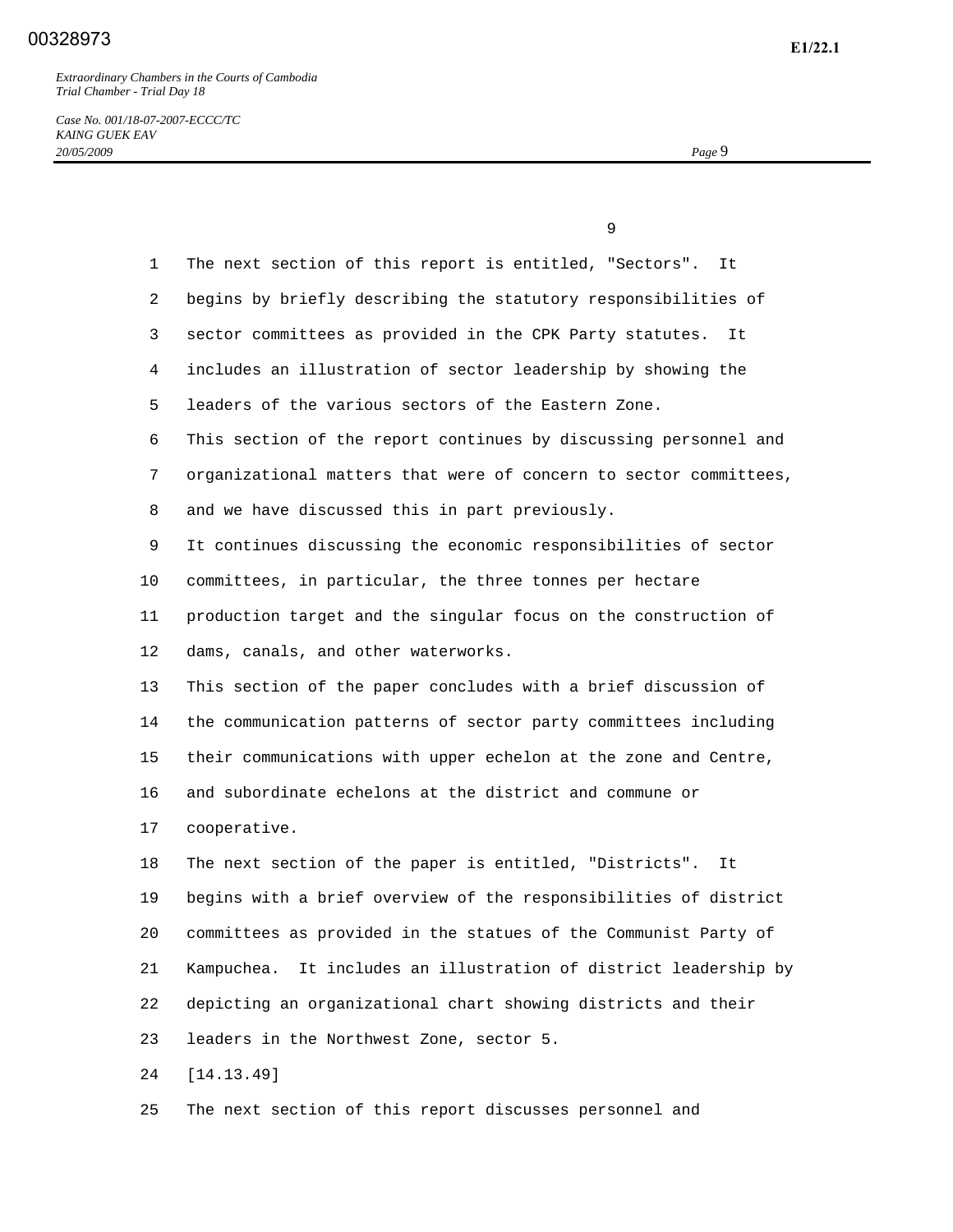10

*Case No. 001/18-07-2007-ECCC/TC KAING GUEK EAV 20/05/2009 Page* 10

 1 organizational matters that are the province of district Party 2 committees. It goes on to discuss the security responsibilities 3 of district Party committees, and then continues with the 4 economic responsibilities of district Party committees. 5 The next section of the report is entitled, "Communes, 6 Cooperatives, Branches." This section begins by explaining that 7 the branch was the lowest level of the organizational hierarchy 8 in the Communist Party of Kampuchea. This section of the report 9 continues by discussing personnel and organizational matters at 10 the branch echelon of the Party, but then discusses security 11 responsibilities at the branch echelon, and economic 12 responsibilities. 13 [14.07.58] 14 This section concludes with a brief discussion of communication 15 patterns at the branch echelon and how the branches communicated 16 with upper echelons at the district, sector, zone, and Centre. 17 The next section of the paper is entitled, "Party Centre Military 18 Committee". It describes the constitutional arrangements for 19 military organization in Democratic Kampuchea and then briefly 20 discusses the provisions and the statutes of the Communist Party 21 of Kampuchea for military organizations, and goes on to describe 22 the composition of the Military Committee of the Central 23 Committee of the Communist Party of Kampuchea. 24 The remainder of this section discusses what we know about the

25 activities and policies of the Party Centre Military Committee.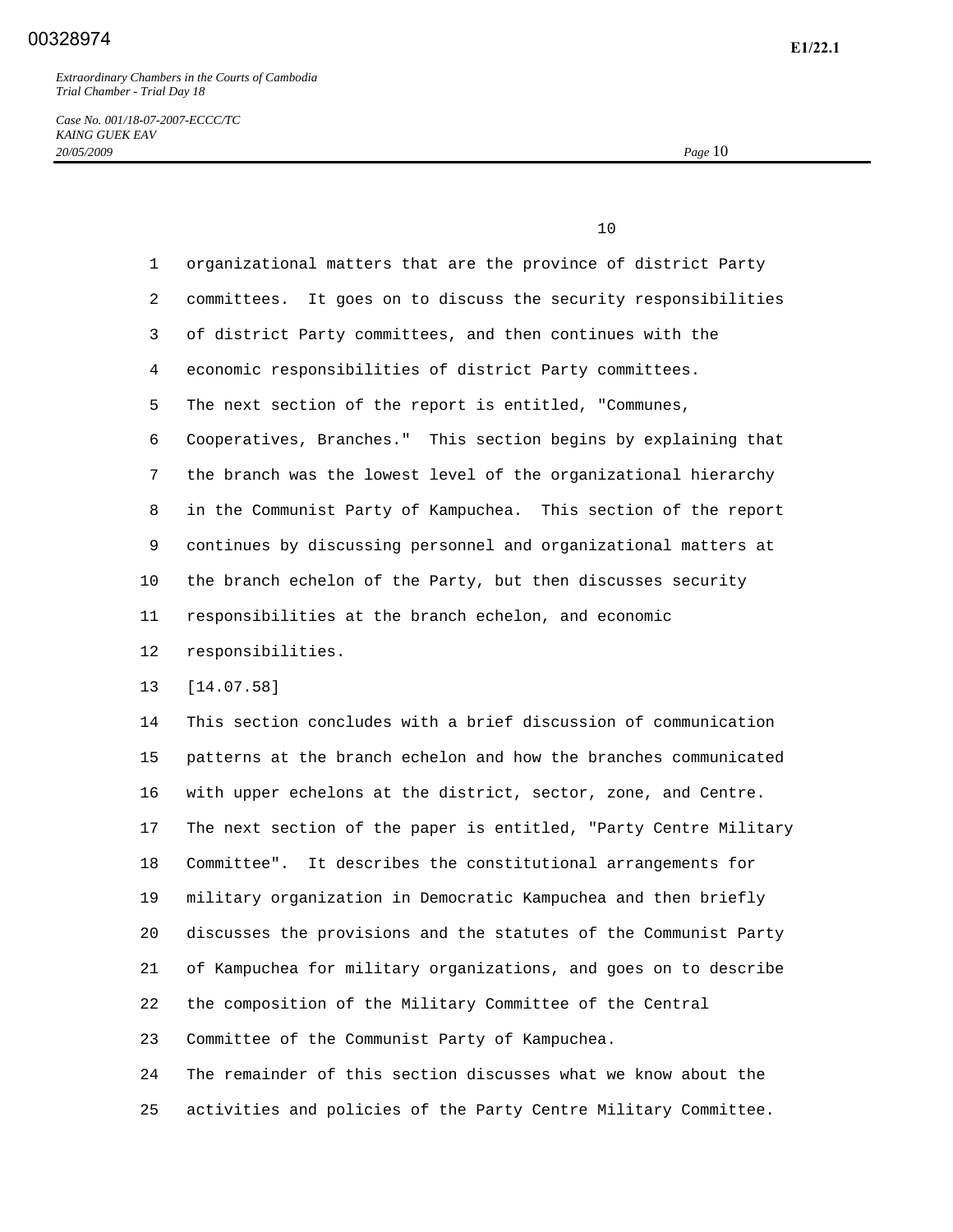*Case No. 001/18-07-2007-ECCC/TC KAING GUEK EAV 20/05/2009 Page* 11

 $11$ 

 1 The next section of the paper discusses the General Staff of the 2 Revolutionary Army of Kampuchea. This section includes an 3 organizational chart which describes what we think we know about 4 the structure of the General Staff. This section of the paper 5 concludes with the discussion of the communications capabilities 6 and patterns of the General Staff of the Revolutionary Army of 7 Kampuchea. 8 [14.09.55] 9 The next section of the paper looks at lower-level echelons of 10 the Revolutionary Army and is entitled, "Division Military 11 Commanders and Commanders of Independent Regiments". This 12 section of the paper begins with a section titled, "Personnel and 13 Organizational Matters" and includes an organization chart which 14 describes the independent regiments and divisions of the 15 Revolutionary Army of Kampuchea as of early 1977. 16 This section of the report goes on to discuss the internal and 17 external security responsibilities of the Revolutionary Army of 18 Kampuchea, as well as the economic responsibilities of the 19 Revolutionary Army. This section of the report concludes with a 20 discussion of communication patterns within the Revolutionary 21 Army of Kampuchea. 22 The next section of the paper is entitled, "Ministries". This 23 section of the paper discusses the executive body of Democratic 24 Kampuchea, otherwise known as the government, and the legislative

25 and judicial institutions, such as they were. It includes a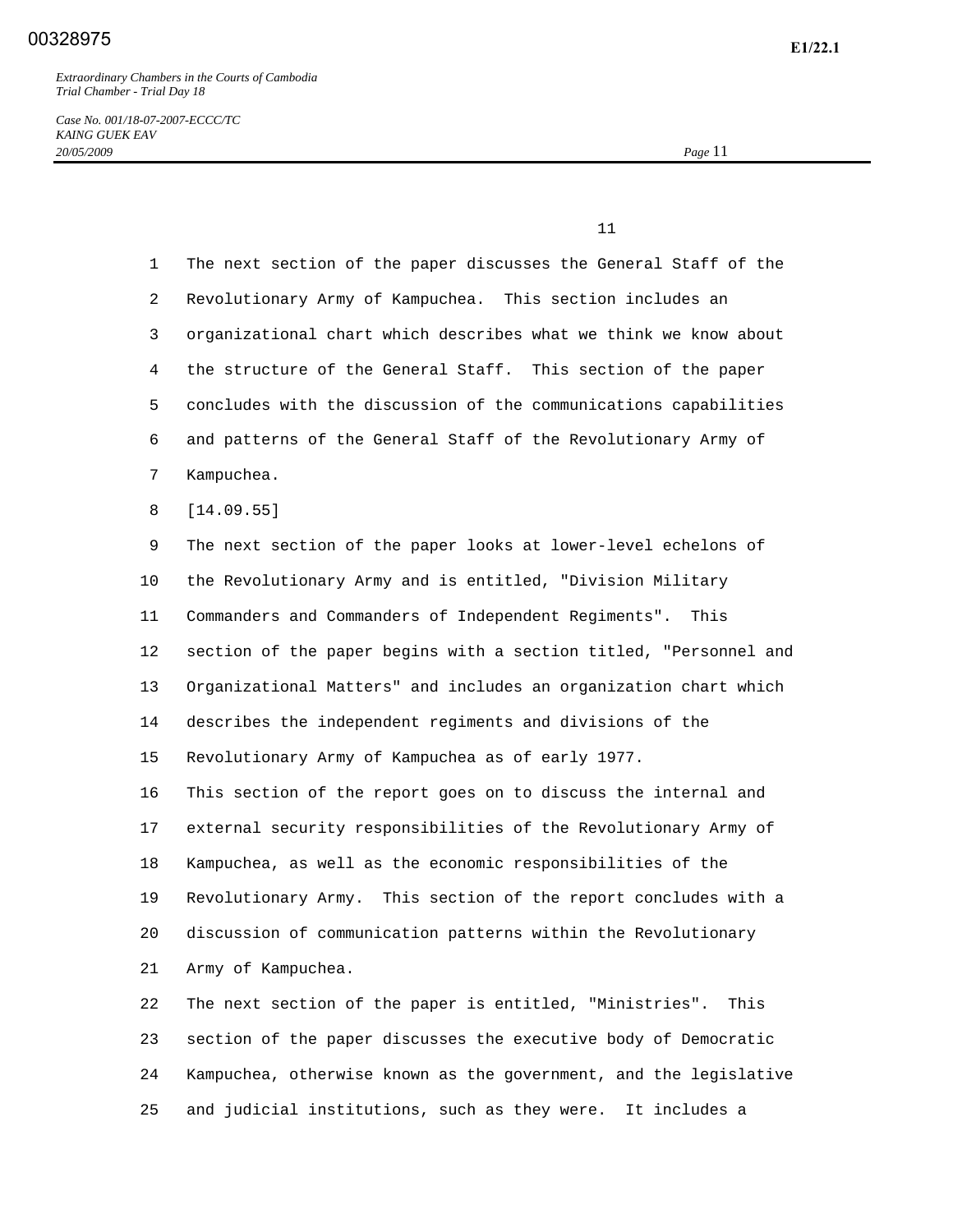25 helpful.

*Case No. 001/18-07-2007-ECCC/TC KAING GUEK EAV 20/05/2009 Page* 12

 $12$ 

|         | description of the various appointments which were made in<br>$\mathbf{1}$    |
|---------|-------------------------------------------------------------------------------|
|         | $\overline{2}$<br>various areas of responsibility within the government and a |
|         | diagram depicting my understanding of the structure of the<br>3               |
|         | Government of Democratic Kampuchea.<br>4                                      |
|         | 5<br>This section concludes with a more detailed analysis of what was         |
|         | happening inside various ministries of Democratic Kampuchea and a<br>6        |
|         | variety of bureaucratic and organizational difficulties that were<br>7        |
|         | encountered in these various ministries. This section concludes<br>8          |
|         | 9<br>with a discussion of communication patterns within and among the         |
| $10 \,$ | ministries, as well as between the ministries and upper echelon               |
| 11      | at the Party Centre.                                                          |
| 12      | [14.12.38]                                                                    |
| 13      | Finally, this report concludes with a brief discussion of the                 |
| 14      | constitution of and functioning of the People's Representative                |
| 15      | Assembly.                                                                     |
| 16      | The report continues with Annex A, which consists of 355                      |
| 17      | footnotes that cite 161 different sources that I relied upon in               |
| 18      | preparing this report. I'm given to understand that the                       |
| 19      | prosecutors wish to enter into evidence before you 148 of those               |
| 20      | Also annexed to this report were two additional<br>161 sources.               |
| 21      | annexes which included all of the sources that I relied upon in               |
| 22      | preparing the report.                                                         |
| 23      | Do you find this to be an adequate summary, Your Honour?                      |
| 24      | Thank you very much, Dr. Etcheson.<br>O.Yes.<br>That is most                  |
|         |                                                                               |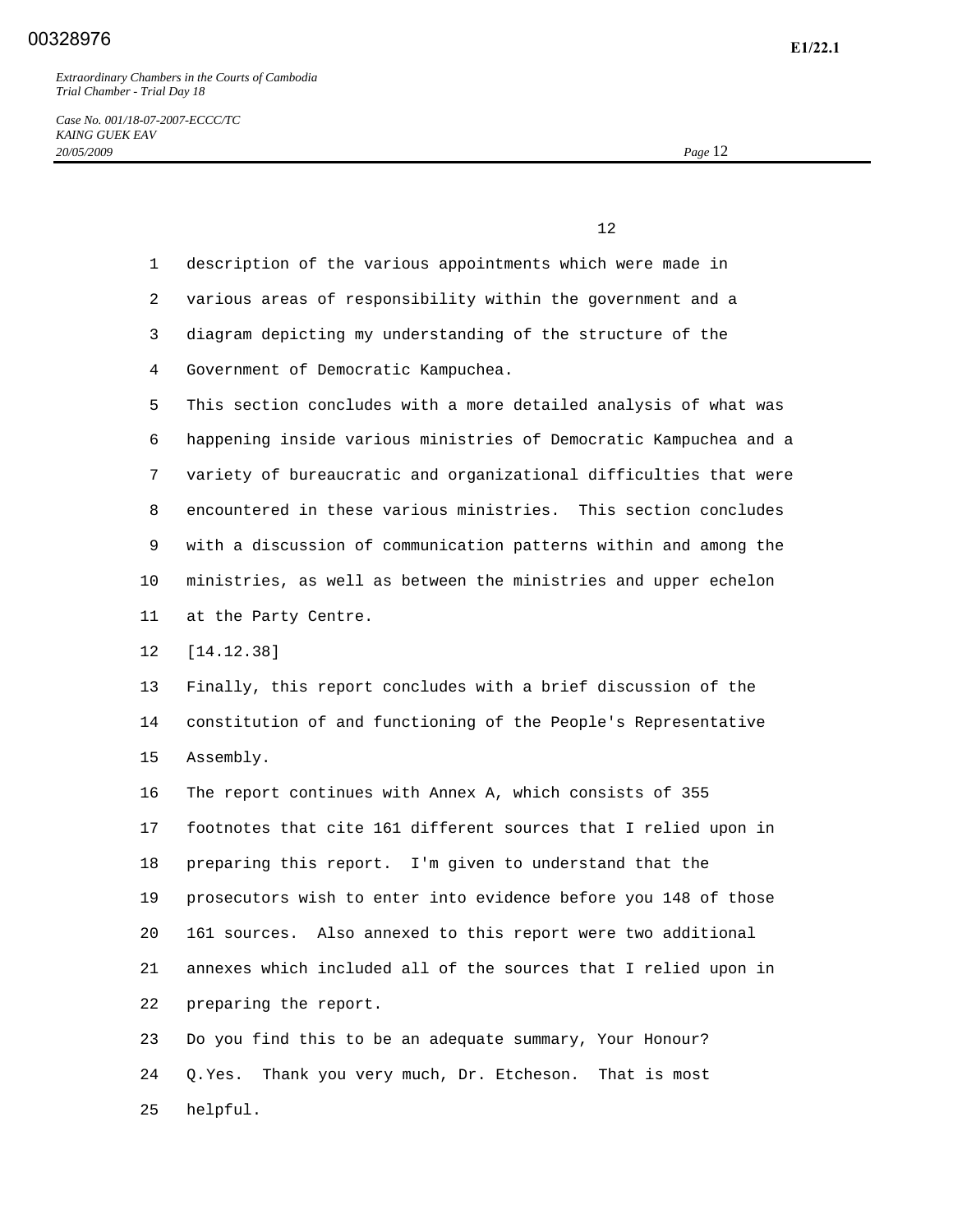- $13$ 
	- 1 JUDGE CARTWRIGHT:
	- 2 Mr. President.
	- 3 MR. PRESIDENT:
	- 4 Mr. François Roux, you take the floor.
	- 5 MR. ROUX:

 6 Mr. President, you asked the defence to state its position with 7 regard to documents that the Co-Prosecutors had distributed, or 8 distributed to the parties yesterday afternoon. Perhaps it is 9 time now for us to make our submissions.

10 [14.22.25]

 11 Specifically, Mr. Etcheson has just indicated that there is an 12 Annex A to his report and he also said that there are two other 13 supplementary documents. It would, therefore, appear -- and I 14 say these in the conditional advisedly -- that there is also an 15 Annex B and an Annex C. Regrettably, the defence was not 16 provided with a translation of Annex B or Annex C. 17 After searching on several occasions -- and indeed, one might 18 add, wasting time -- we finally came to understand that the 19 reference numbers of the last two documents which appear on the 20 list -- yesterday morning's list, that is -- that is 39, number 21 39 and number 30, did in fact refer to Annex C, which was never 22 transmitted to the defence in the French. This is, therefore, 23 the reason why we were unable to find the document or the 24 reference numbers.

25 Apparently, this is not even classified in ZyLAB, but the expert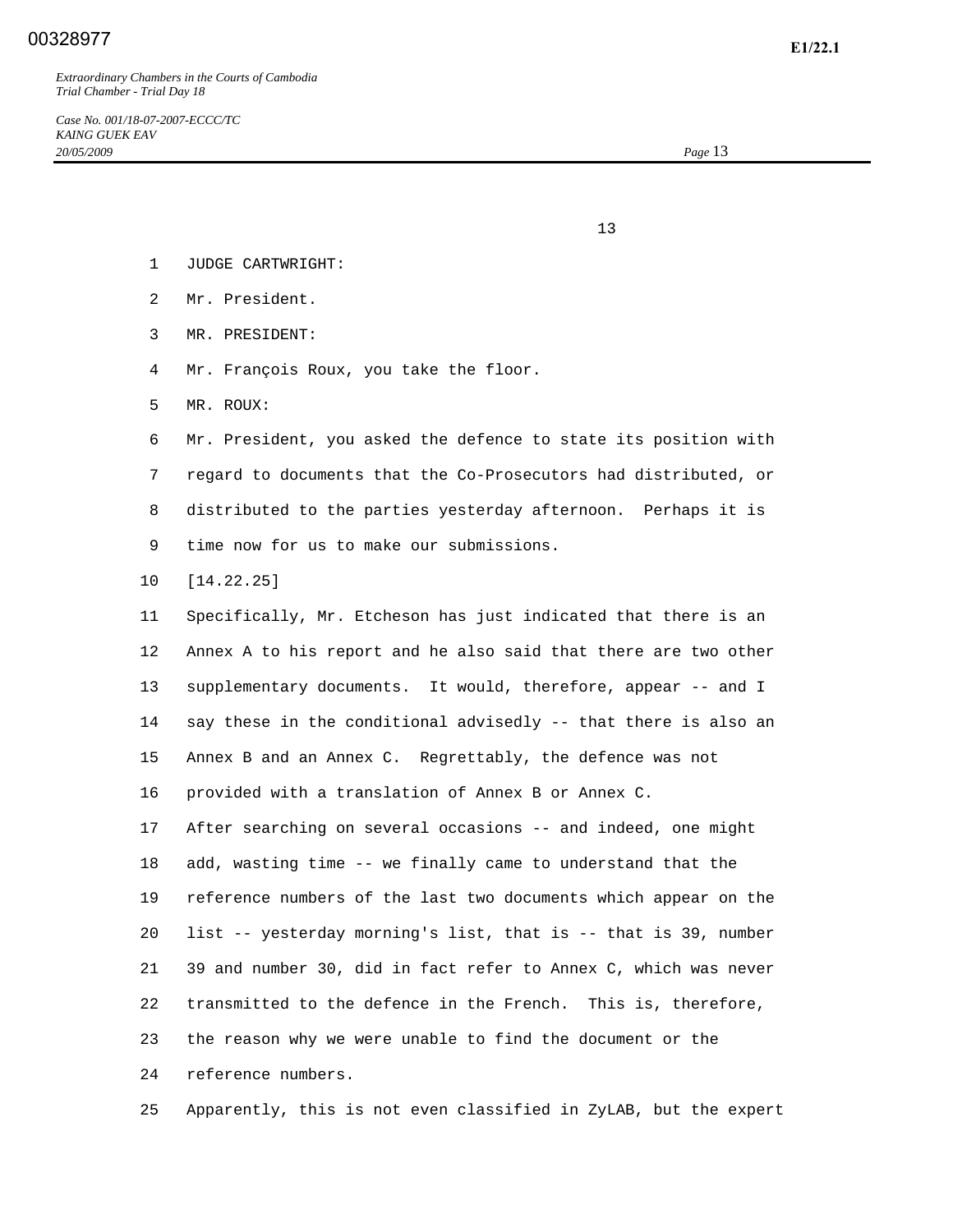14

- 1 is confirming that there is an Annex C to his report, and the
- 2 defence regrets -- finds that it is a pity that it was not
- 3 provided with a translation of Annexes B and C in the French.
- 4 This would have saved us time.
- 5 Thank you.
- 6 [14.24.29]
- 7 MR. PRESIDENT:
- 8 Judge Lavergne, you take the floor.
- 9 BY JUDGE LAVERGNE:

 10 Q. Specifically with regard to these documents, I note that with 11 regard to Document Number 30, it is a Khmer original, and there 12 is, it would appear, only a summary in English. There is no 13 French version of this document. Would that be correct? 14 Further, do you intend to have your report rely only on the 15 summary, and could you tell us who prepared the summary? 16 A. Yes, Your Honour, there are some documents for which I do rely 17 on an analytical summary of the document insofar as a full 18 translation is not yet available. 19 In the case of document number 30 to which you refer, the S-21 20 confession of Khom Chum. If I am not mistaken, that summary was

- 21 prepared by Dr. Stephen Heder who was an investigator with the 22 Office of Co-Investigating Judges.
- 23 MR. ROUX:

 24 You have just referred to confessions in document number 30, Your 25 Honour. If we are referring to -- this document number 30 is a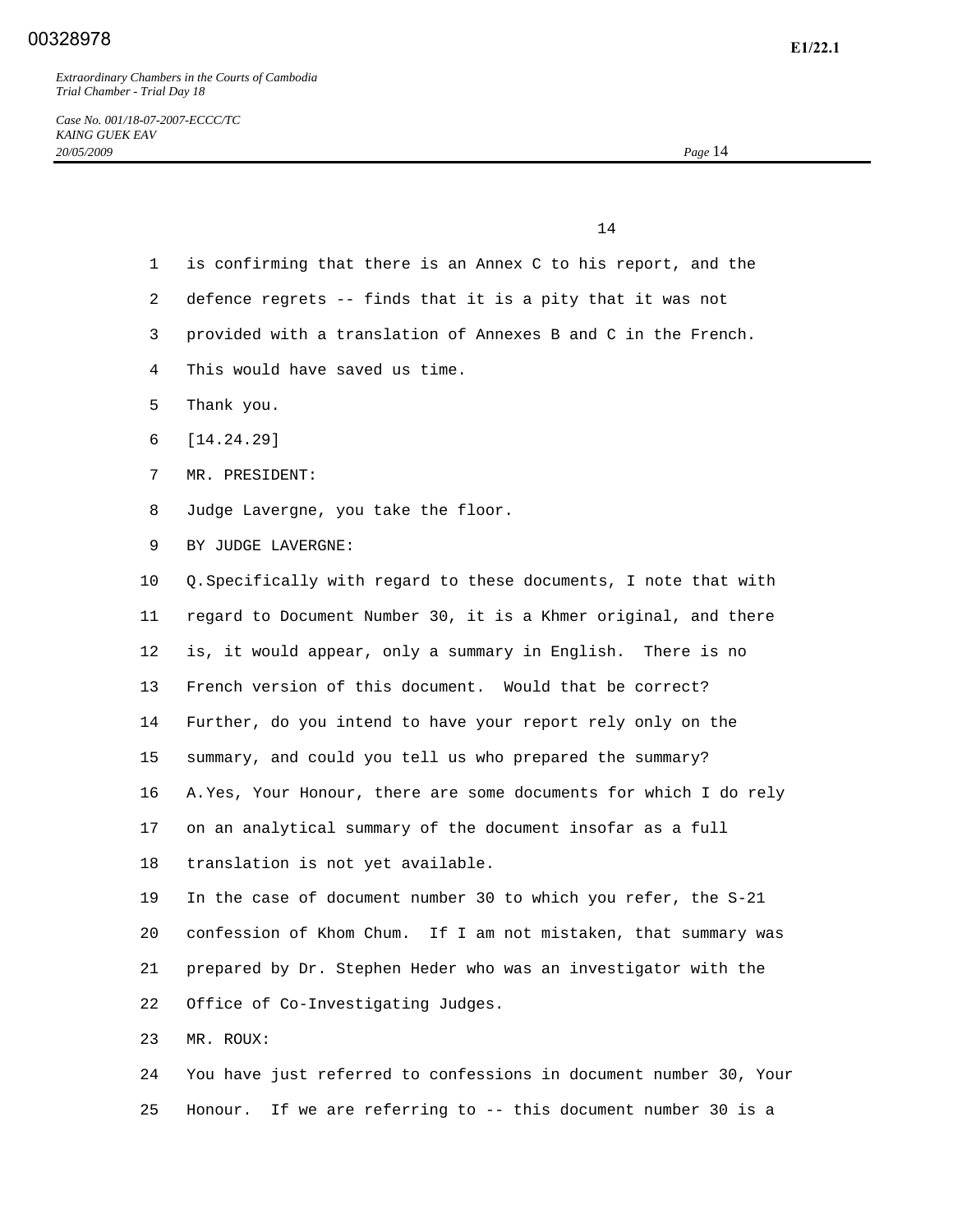$15$  1 telegram. It is not a confession, is it? 2 Perhaps, you are referring to document number 30 which is 3 appended to another document or to another bundle. I'd like to 4 be sure that we are talking about the same thing. 5 [14.27.30] 6 JUDGE LAVERGNE: 7 I should now like to put a question to the Office of the 8 Co-Prosecutors. 9 The list that they provided to the Chamber and the parties, does 10 this list follow the same order as the documents set out in Annex 11 C or not? Is it the same thing or is it different in some way? 12 MR. BATES: 13 Thank you, Your Honour, for your question. 14 This matter is slightly complicated by the fact that there are 15 two lists entitled "Annex C". In the introductory submission, 16 Annex C contained a large number of documents relating to a wide 17 variety of topics. 18 The Annex C that is attached to the end of Dr. Etcheson's report 19 is a totally different list of documents, and rather 20 unfortunately for us, confusingly with the same name. The Annex 21 C to Dr. Etcheson's report contains a list of 60 documents, and 22 those documents are described in the table that we have provided

> 24 The Craig Etcheson -- I'm sorry, I'll give the document number of 25 that table, it's E55/1.

23 to the Court; the table which contains, in total, 148 documents.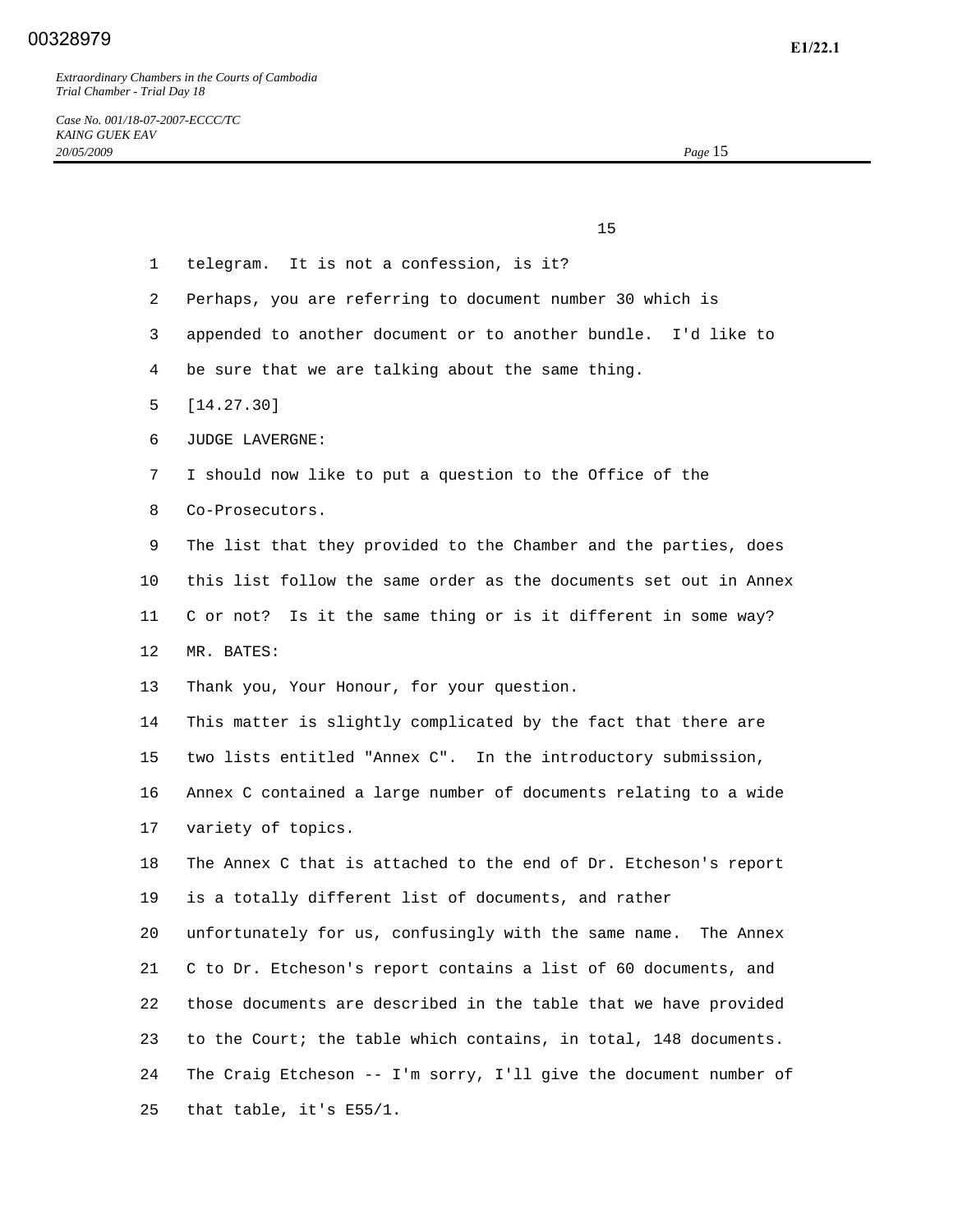*Case No. 001/18-07-2007-ECCC/TC KAING GUEK EAV 20/05/2009 Page* 16

 $16$ 

| 1  | The 60 documents from Craig Etcheson's Annex C can be located if    |
|----|---------------------------------------------------------------------|
| 2  | one looks at the second column of E55/1, and if Your Honours will   |
| 3  | follow me down the page, from document 1, that is listed as case    |
| 4  | file document IS Annex C, the next column is document 2.1.<br>That  |
| 5  | is an introductory submission document. Moving down to number 2,    |
| 6  | the same again. Number 3, the same again; an introductory           |
| 7  | submission document.                                                |
| 8  | The documents 4, 5, 6 and 7 bear the description under case file    |
| 9  | number D2/15 Annex C Number 37, and that reference or the first     |
| 10 | part of that reference, D2/15 Annex C, refers to Dr. Etcheson's     |
| 11 | Annex C.                                                            |
| 12 | [14.31.39]                                                          |
| 13 | It's, I'm afraid, rather convoluted and a little complicated.<br>It |
| 14 | has been further complicated by the process in which those          |
| 15 | documents were put on to the electronic case file in ZyLAB, and     |
| 16 | I'll do my best to explain this as carefully as I can because it    |
| 17 | may go some way to -- for the Court's understanding.                |
| 18 | My understanding is that although the court management system had   |
| 19 | in hard copy the 60 documents of Dr. Etcheson's Annex C, they       |
| 20 | were not given individual Etcheson Annex C evidence reference       |
| 21 | numbers, and unfortunately, the only way in which they can be       |
| 22 | found in ZyLAB, in the electronic case file system, is by going     |
| 23 | to introductory submission Annex C, then under witness              |
| 24 | Then under the sub-folder witness interviews, they<br>interviews.   |
| 25 | are located at Document 18 to 83.                                   |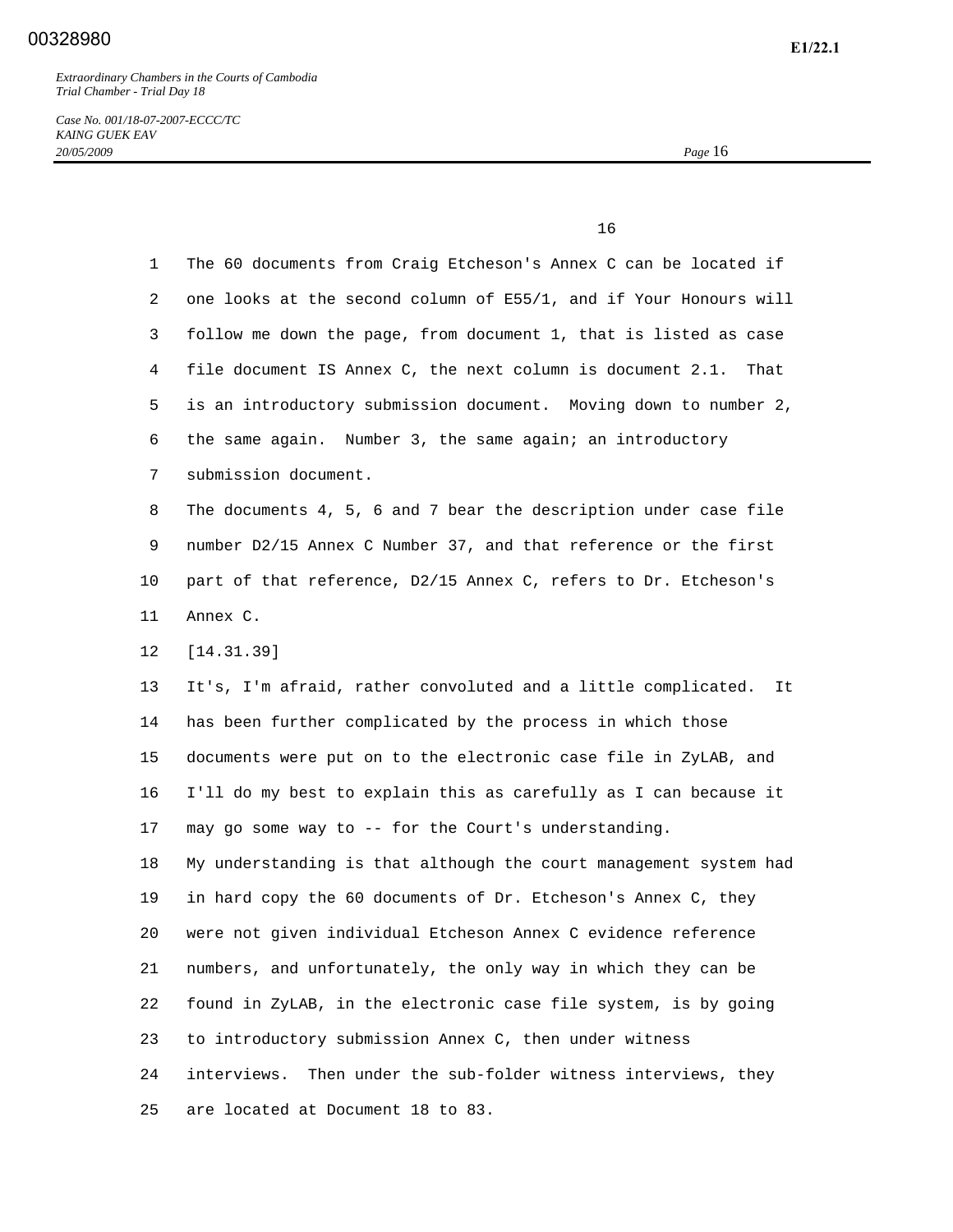*Case No. 001/18-07-2007-ECCC/TC KAING GUEK EAV 20/05/2009 Page* 17

 17 1 Now the Co-Prosecutors don't know why the Court Management 2 Service adopted that approach. We are seeking to rectify it 3 because as I've sought to explain, it is rather confusing for all 4 parties. It's certainly not of the Co-Prosecutors' making that 5 we've had this rather complicated numerology -- I'm sorry, 6 numerics -- but the very short answer to Your Honour's question 7 is that Document E55/1, the supporting documents to Dr. 8 Etcheson's written record of analysis, do contain his Annex C 60 9 documents, but in order to locate them, one must look at the 10 second column and find the references D2/15 Annex C Document 11 Number 1, Number 2, Number 3 et cetera. ... 12 I hope that assists in a rather complicated process as to why 13 these documents have been a little difficult for all parties to 14 find. 15 MR. PRESIDENT: 16 Judge Lavergne, the floor is yours. 17 JUDGE LAVERGNE: 18 I have a little concern here and I think that this is shared by 19 all of the parties. When a document is referred to during the 20 hearing, when this document is summarized, we can consider that 21 it is included in the hearing. So therefore it is important that 22 we can have an exact idea of which document we are speaking 23 about. 24 [14.35.23]

25 We must also have an idea of the nature of the document, of its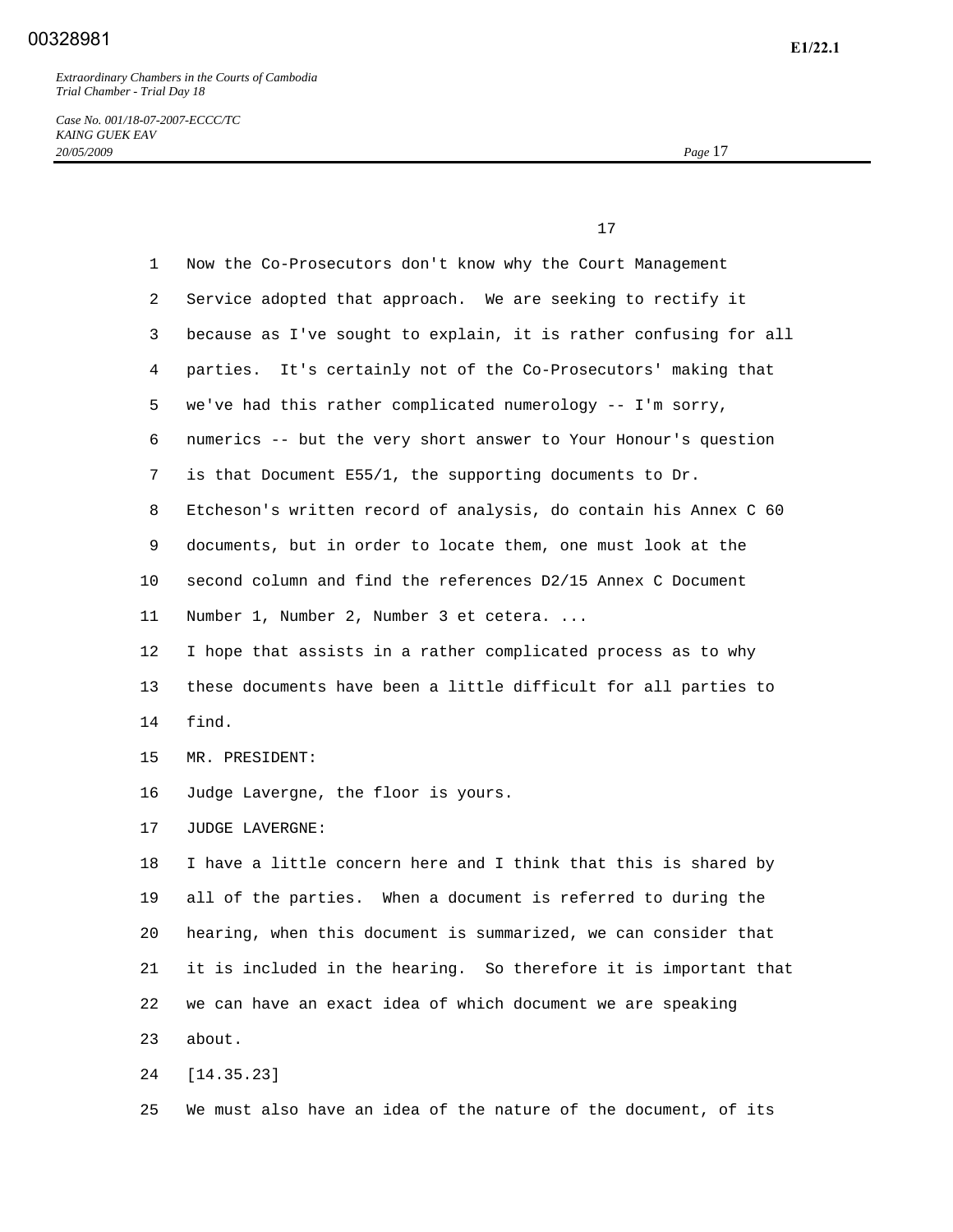|              | 18                                                                |
|--------------|-------------------------------------------------------------------|
| $\mathbf{1}$ | status -- translation status in order to eventually provide       |
| 2            | observations and ask for clarifications in terms if its           |
| 3            | admissibility.                                                    |
| 4            | So I understood that it was quite complicated to do so but what I |
| 5.           | would like would be that when one of the parties wishes to put    |
| 6            | forth a document, I would like, therefore, to have references and |
| 7            | then you provided it, indeed, with a table that's very useful in  |
| 8            | which we have a certain amount of elements.                       |
| 9            | So therefore, I would like to have the reference in relation to   |
| $10 \,$      | this table that contains elements that are so precise. So this,   |
| 11           | indeed, is conceived to facilitate everyone's work and to be sure |
| 12           | that we may have a real adversarial hearing here.                 |
| 13           | So I do not -- I must confess, I'm a bit confused here in         |
| 14           | relation to the document that was produced by -- that was         |
| 15           | referred to by the defence. Could you tell us which number this   |
| 16           | corresponds to in your list? In the list that you mention here,   |
| 17           | can you tell us which document this is, the document that was     |
| 18           | brought forth by the defence?                                     |
| 19           | MR. BATES:                                                        |
| 20           | I share Your Honour's confusion. I don't know whether the         |
| 21           | defence are referring to document number 30 in Table D/55.1 which |
| 22           | the witness has identified as a confession, or whether document   |
| 23           | 30 refers to number 30 of another list.                           |
| 24           | I must confess I was rather confused.                             |
| 25           | MR. ROUX:                                                         |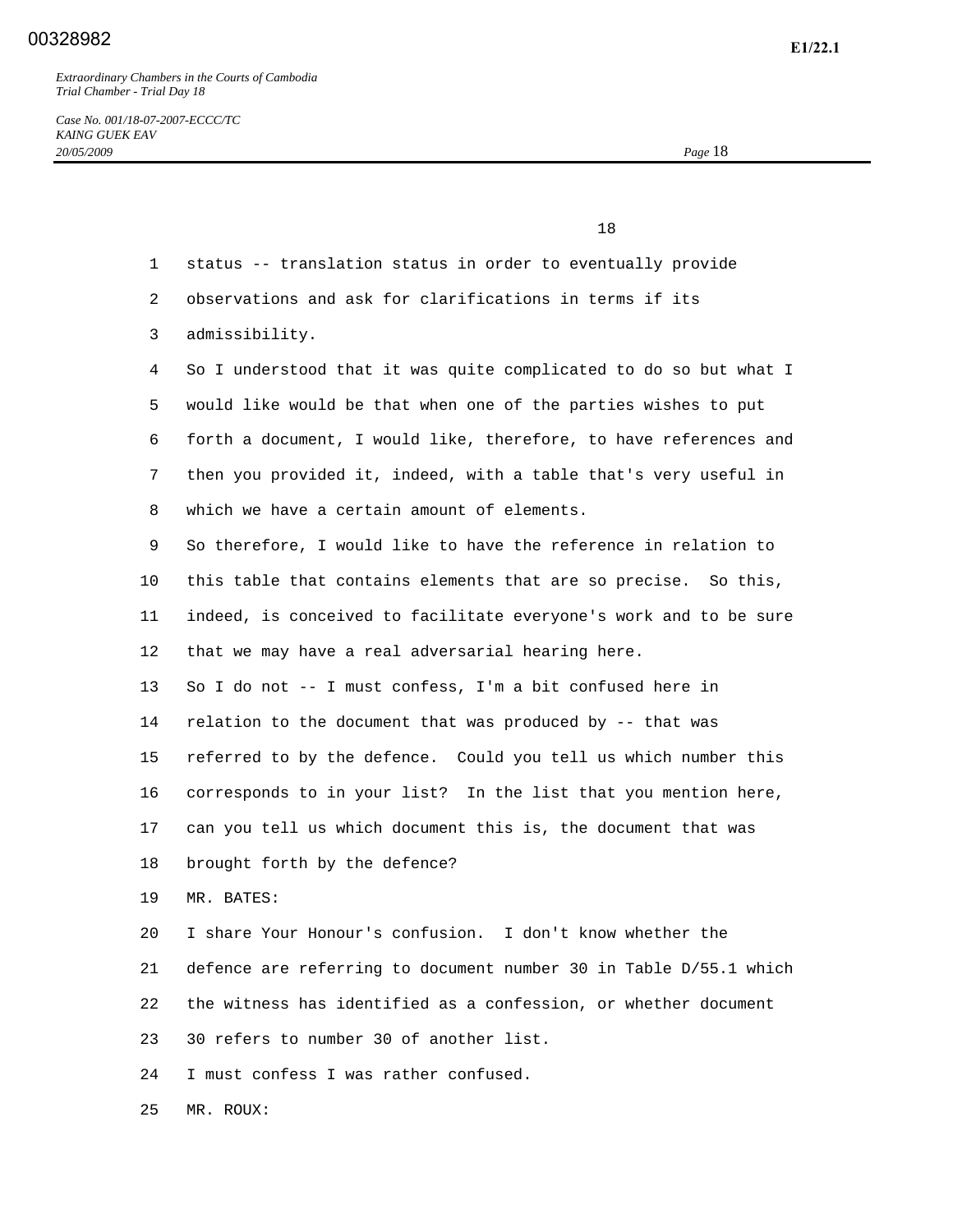25 MR. PRESIDENT:

|                 | 19                                                                |
|-----------------|-------------------------------------------------------------------|
| 1               | Yesterday the Chamber requested the defence to provide its        |
| 2               | observations concerning the two last documents from the list that |
| 3               | the Co-Prosecutors' office had distributed to all of the parties  |
| 4               | yesterday.                                                        |
| 5               | [14.37.55]                                                        |
| 6               | And at the end of this list the two last documents -- the two     |
| 7               | last documents, well, it is mentioned there, IS Annex C, D2/15,   |
| 8               | Annex C, number 39. Do you have it? And the second document is    |
| 9               | D2/15 Annex C, number 30 and yesterday Dr. Cartwright asked me    |
| 10              | which were our observations concerning these documents. And what  |
| 11              | I understand now is that you are asking to specify where these    |
| 12 <sup>°</sup> | two documents are in your E55 table -- E55/1 table.               |
| 13              | Does that make things clearer?                                    |
| 14              | JUDGE LAVERGNE:                                                   |
| 15              | I believe I found one of them. I believe I found one of them,     |
| 16              | indeed.                                                           |
| 17              | So, concerning Document D2/15, Annexes C number 30, it seems that |
| 18              | it is number 111 from your list.                                  |
| 19              | [14.39.40]                                                        |
| 20              | MR. BATES:                                                        |
| 21              | Yes, indeed, Your Honour.                                         |
| 22              | JUDGE LAVERGNE:                                                   |
| 23              | Well, then I don't know however what is the reference for a       |
| 24              | document at Annex C, number 39, however.                          |
|                 |                                                                   |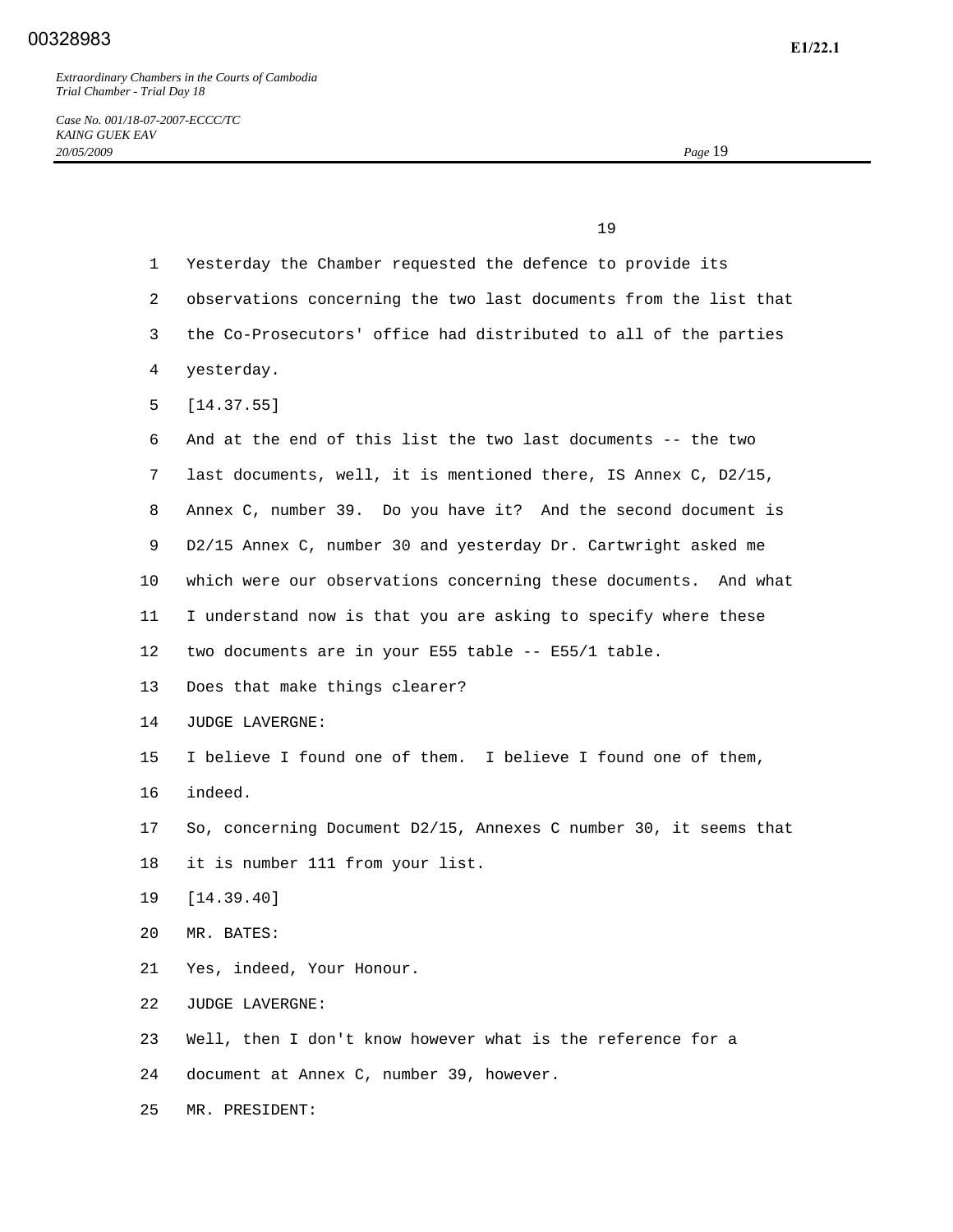20 and 20 and 20 and 20 and 20 and 20 and 20 and 20 and 20 and 20 and 20 and 20 and 20 and 20 and 20 and 20 and 20 and 20 and 20 and 20 and 20 and 20 and 20 and 20 and 20 and 20 and 20 and 20 and 20 and 20 and 20 and 20 an

- 1 Doctor Craig Etcheson, the floor is yours if you have any
- 2 observations to make.
- 3 THE WITNESS:
- 4 Yes, Your Honour. I believe I can provide some clarification on 5 this issue.
- 6 The document that counsel for the defence refers to as Number 39
- 7 is an S-21 confession of Chan Sam, alias Kâng Chap alias Sae.
- 8 In the list of documents provided by the Office of Co-Prosecutors 9 there is also a reference to an S-21 confession of Chan Sam alias 10 Kâng Chap alias Sae but if -- I think those are the same
- 11 documents. That is number 31 in the list provided by the Office 12 of Co-Prosecutors.
- 13 MR. ROUX:

 14 Yes, indeed, but if this is the case it does not correspond to 15 what my esteemed colleague said to us and who told us earlier on 16 that in principle the 60 documents of Annexes C from Etcheson's 17 report were included in the table with mention, D2/15, for 18 example, number X, because under number 31 I see no reference to 19 Mr. Etcheson's document. And even worse, what bothers me even 20 more is that if you go into ZyLAB now, for example, and if you 21 look at the ERN number that corresponds to Number 31 in the table 22 you indicate in the table that it is a confession dated October 23 25, 1978 but in ZyLAB, however, with the same reference numbers 24 it is indicated that it is a confession dated September 10, 1978, 25 so therefore it is not the same document.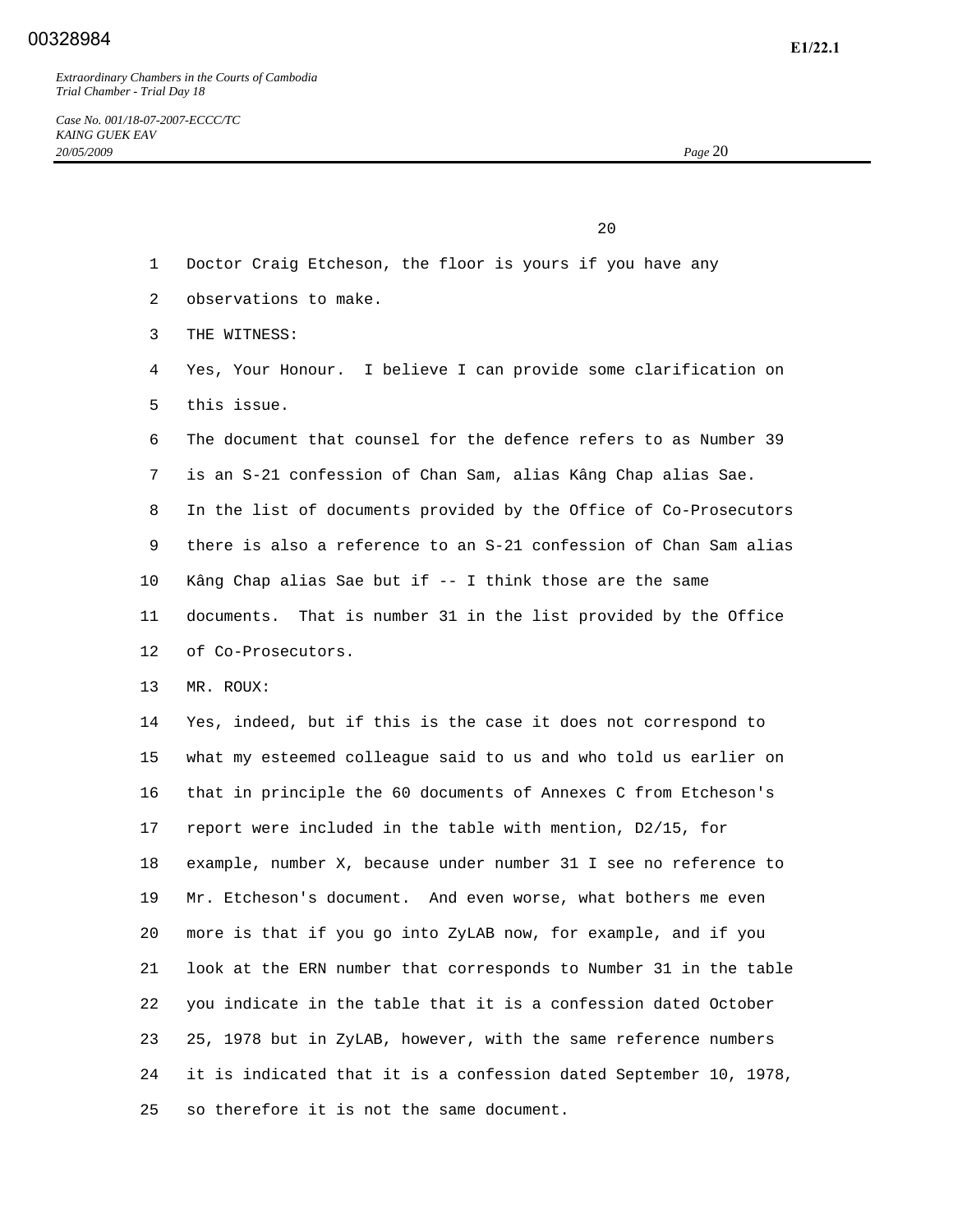21

- 1 MR. PRESIDENT:
- 2 Doctor Craig Etcheson, the floor is yours.
- 3 [14.44.45]
- 4 THE WTNESS:

 5 Your Honour, I cannot be certain what the source of the 6 discrepancy mentioned by counsel for the defence is, but I would 7 like to make a general observation having to do with S-21 8 confessions that could potentially shed light on this issue. 9 In many of the confessions, I have observed that there are 10 multiple dates. There may be a date on the cover sheet of the 11 confession. There may be several dates on the cover sheet of the 12 confession. The confession may include sections that were 13 written over the course of numerous days that are different. 14 There may be a date at the end of the confession that is 15 different from the date on the cover of the confession. When 16 people are cataloguing these documents sometimes it's difficult 17 to predict which date they will pick up. Thus, it is not 18 necessarily a different document simply because it has been cited 19 as bearing different dates.

20 MR. PRESIDENT:

21 Judge Lavergne, the floor is yours.

22 JUDGE LAVERGNE:

 23 Again, for the sake of clarification, I would like to know what 24 is considered as being requested to be included in the hearings. 25 If I refer to the ERN number of the original document, it is a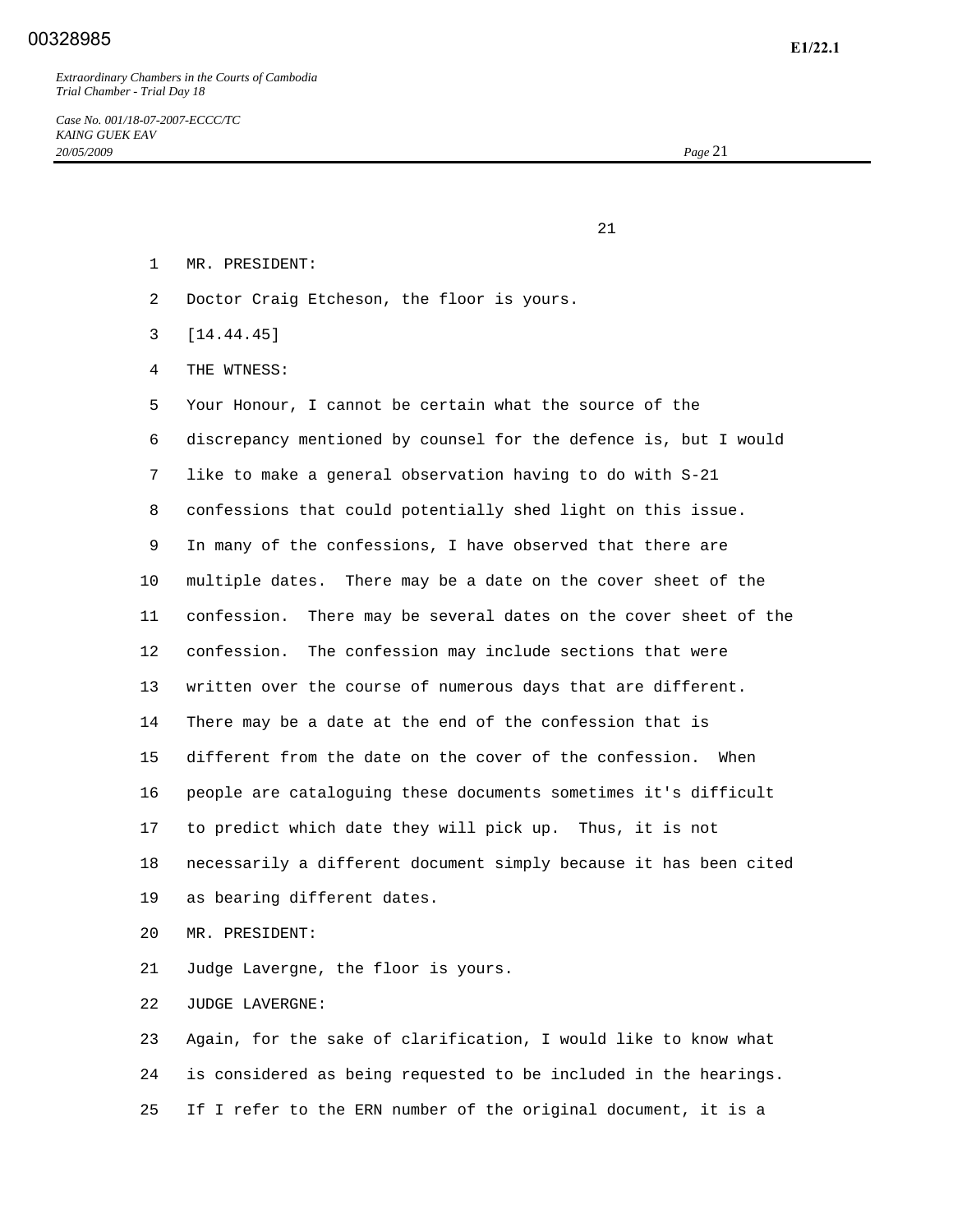*Case No. 001/18-07-2007-ECCC/TC KAING GUEK EAV 20/05/2009 Page* 22

|                 | 22                                                                |
|-----------------|-------------------------------------------------------------------|
| $\mathbf{1}$    | document that I believe includes 153 pages. And we have a         |
| 2               | summary of this document which includes, I believe, 12 pages.     |
| 3               | But we do not have a French version.                              |
| 4               | So what is the document that must be considered as being included |
| 5               | in these hearings, the summary; the entire confession?<br>I must  |
| 6               | confess that I like to have some clarifications about this.       |
| 7               | Maybe Mr. Etcheson could tell us on what all this is based on.    |
| 8               | Is it based on the totality of the document, of the confessions,  |
| 9               | or did you base yourself on a summary?                            |
| 10              | THE WITNESS:                                                      |
| 11              | Thank you, Your Honour.                                           |
| 12 <sup>°</sup> | In many cases I worked with one of our language specialists to go |
| 13              | through the original Khmer language version of the confessions to |
| 14              | identify passages that were of particular interest for analytical |
| 15              | In other instances we found that the analytical<br>purposes.      |
| 16              | summary in English contained all of the necessary information for |
| 17              | me to proceed with my own analysis. So I would suggest that both  |
| 18              | the summary and the full Khmer language original should be        |
| 19              | considered.                                                       |
| 20              | (Deliberation between Judges)                                     |
| 21              | [14.52.11]                                                        |
| 22              | MR. PRESIDENT:                                                    |
| 23              | The floor is yours for you, Judge Cartwright.                     |
| 24              | JUDGE CARTWRIGHT:                                                 |
| 25              | Thank you, Mr. President.                                         |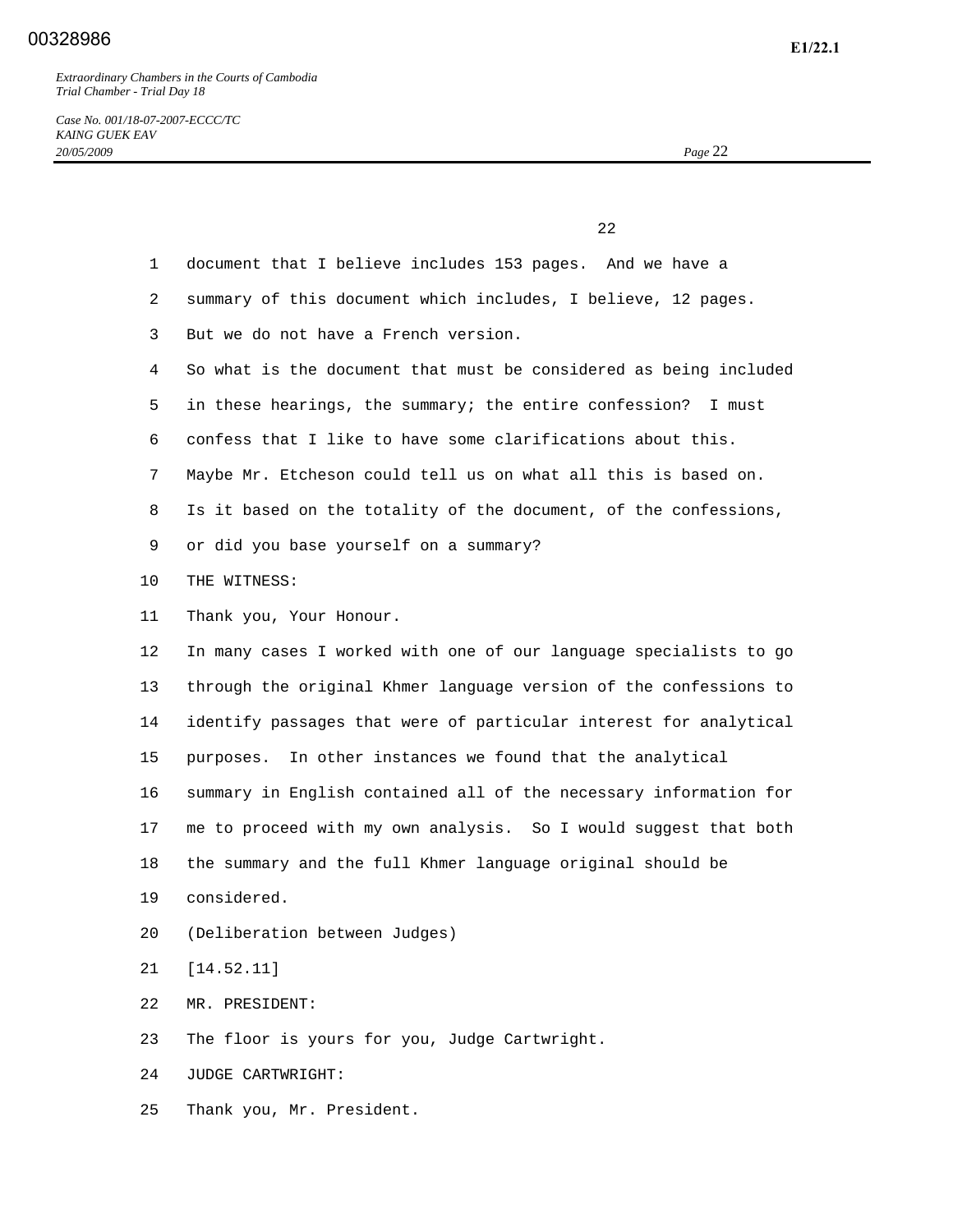*Case No. 001/18-07-2007-ECCC/TC KAING GUEK EAV 20/05/2009 Page* 23

23 and 23 and 23 and 23 and 23 and 23 and 23 and 23 and 23 and 23 and 23 and 23 and 23 and 23 and 23 and 23 and 23 and 24 and 25 and 25 and 25 and 26 and 26 and 26 and 26 and 26 and 26 and 26 and 26 and 26 and 26 and 26 an

| $\mathbf{1}$    | The President has asked me to invite the Co-Prosecutors to begin  |
|-----------------|-------------------------------------------------------------------|
| 2               | their questioning of the expert, Dr. Etcheson. The President      |
| 3               | thanks the parties for these observations and attempts to assist  |
| 4               | it in understanding the document references, and reminds the      |
| 5               | parties that if any of them have concerns over any document which |
| 6               | the prosecutors or any other party wishes to put before the       |
| 7               | Court, then that concern can be raised immediately so that the    |
| 8               | Court can make a ruling.                                          |
| 9               | Is there anything you wish to add to that, Mr. President?         |
| 10              | [14.53.26]                                                        |
| 11              | MR. PRESIDENT:                                                    |
| 12 <sup>°</sup> | I do not have anything to add.                                    |
| 13              | The Co-Prosecutor, the floor is yours.                            |
| 14              | MR. BATES:                                                        |
| 15              | Thank you, Mr. President, Your Honours.                           |
| 16              | MR. PRESIDENT:                                                    |
| 17              | Mr. François Roux, you take the floor.                            |
| 18              | MR. ROUX:                                                         |
| 19              | Thank you, Mr. President.                                         |
| 20              | May I please take the leave to ask you -- to make a suggestion so |
| 21              | that we can move forward? We are here in a trial in which the     |
| 22              | accused has acknowledged and accepted most of the facts that are  |
| 23              | being held against him. Couldn't we then ask the Co-Prosecutor's  |
| 24              | office to focus mainly on the facts that are still being          |
| 25              | discussed and to present three or four documents relating to      |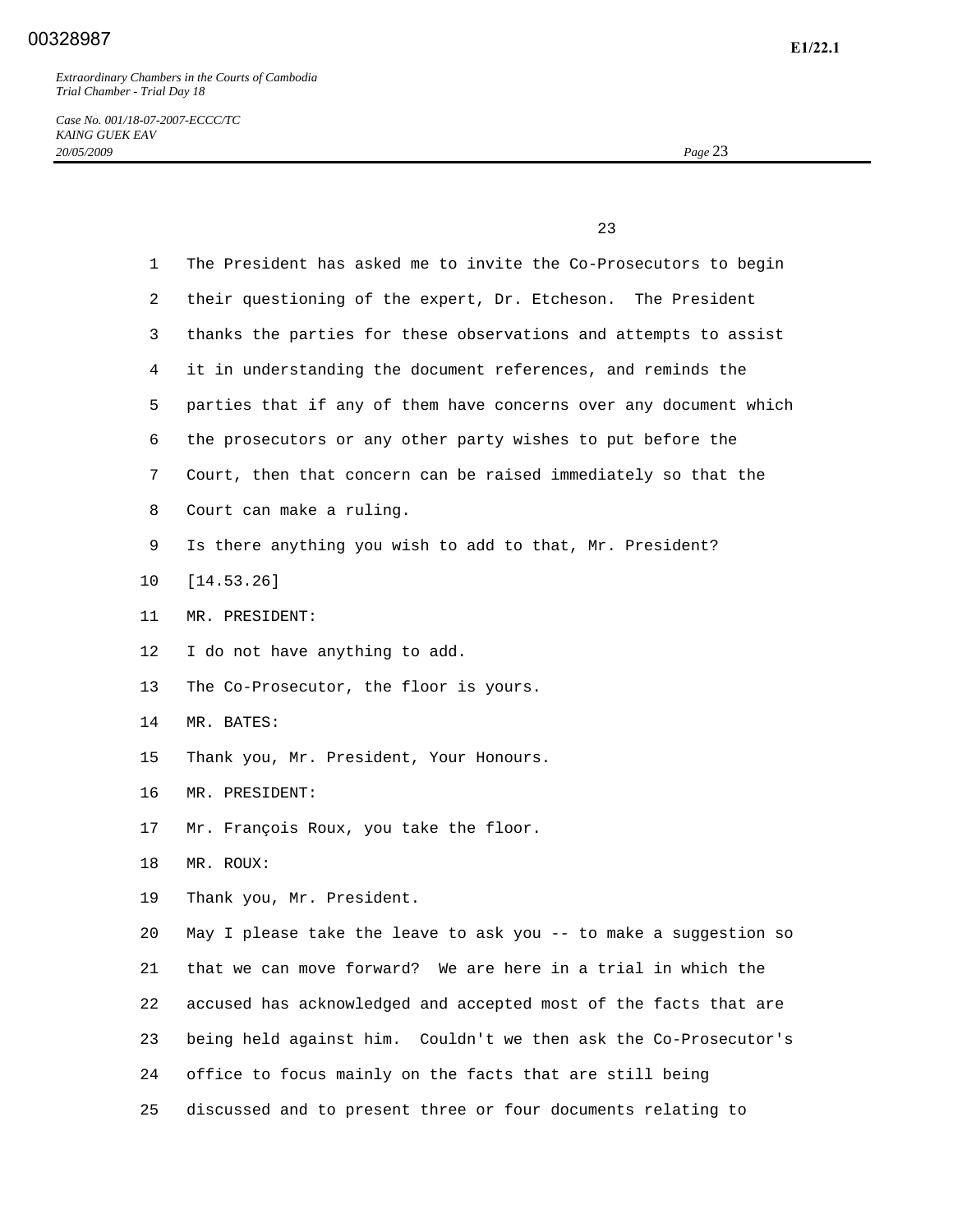*Case No. 001/18-07-2007-ECCC/TC KAING GUEK EAV 20/05/2009 Page* 24

24 and 24 1 these facts. In international criminal courts generally it is 2 required that a statement or a document be corroborated by at 3 least another statement or another document. 4 So, therefore, it seems to me that if the Co-Prosecutor's office 5 would focus on providing us three or four relevant documents 6 relating to the facts that are being disputed by the accused, 7 well then I think that we could gain an enormous amount of time. 8 And concerning the facts that are not being challenged, well then 9 if you could just please bring one or two relevant documents well 10 then I think everybody would benefit from this, and as I said 11 yesterday afternoon, especially the victims who are impatiently 12 waiting to be heard. This is what I would like to suggest to the 13 Chamber. 14 Thank you. 15 [14.55.59] 16 MR. PRESIDENT: 17 The floor is yours. 18 JUDGE CARTWRIGHT: 19 Thank you, Mr. President. 20 May I just inquire of Mâitre Roux if he sees any difference 21 between the testimony of an expert and that of a witness to the 22 direct facts acknowledged by the accused? 23 It seems to me that the difficulty is that the accused is not 24 always in a position to accept certain technical facts enunciated

25 by an expert and therefore an expert's testimony may seem on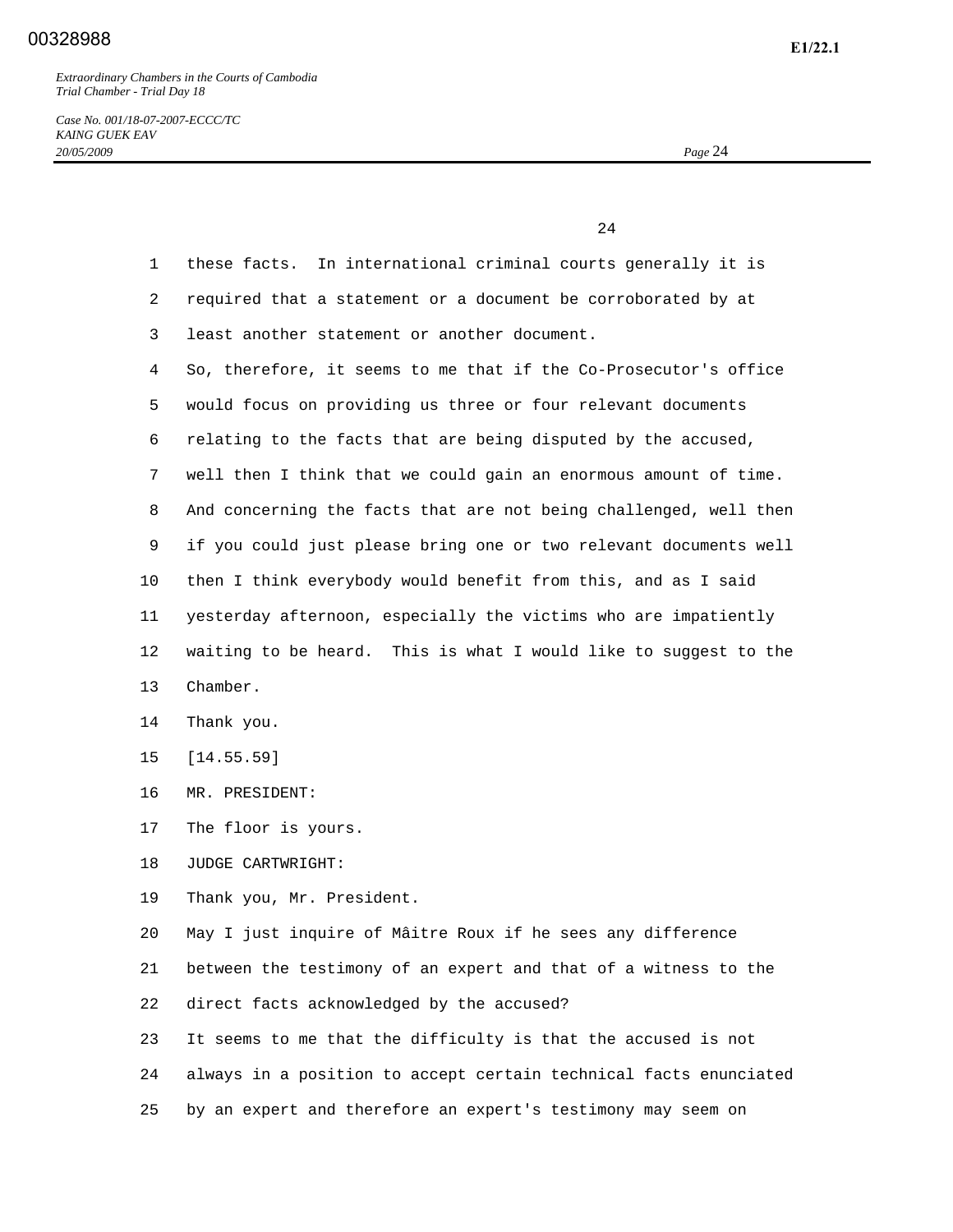|    | 25                                                               |
|----|------------------------------------------------------------------|
| 1  | occasions repetitive but on other occasions may illuminate and   |
| 2  | explain a much broader picture for the benefit of the Court.     |
| 3  | [14.57.02]                                                       |
| 4  | For that reason, although we have not deliberated on this, I can |
| 5  | see a difference in the approach to the questioning of an expert |
| 6  | when it comes to the agreed facts that you have raised.          |
| 7  | Do you have any comment on that?                                 |
| 8  | MR. ROUX:                                                        |
| 9  | Thank you, Your Honour.                                          |
| 10 | Thank you for allowing me to remind you, and given all of the    |
| 11 | respect that I have for Mr. Craig Etcheson's work, well despite  |
| 12 | that, he is not really an expert, he is attached to the          |
| 13 | Co-Prosecutor's office, so therefore we should not forget this.  |
| 14 | He is here the voice of the prosecution, so let's not lose sight |
| 15 | of this.                                                         |
| 16 | JUDGE CARTWRIGHT:                                                |
| 17 | But you haven't answered my question, which is a general one at  |
| 18 | this point. Do you accept my proposition that there may be a     |
| 19 | need to examine an expert more extensively than a witness who    |
| 20 | simply repeats what the accused has already acknowledged in the  |
| 21 | agreed facts?                                                    |
| 22 | MR. ROUX:                                                        |
| 23 | Yes, Your Honour, I believe that we are going to -- that         |
| 24 | excellent experts are going to be coming to this Court, and, as  |
| 25 | you've said, they will be able to give us an extremely useful    |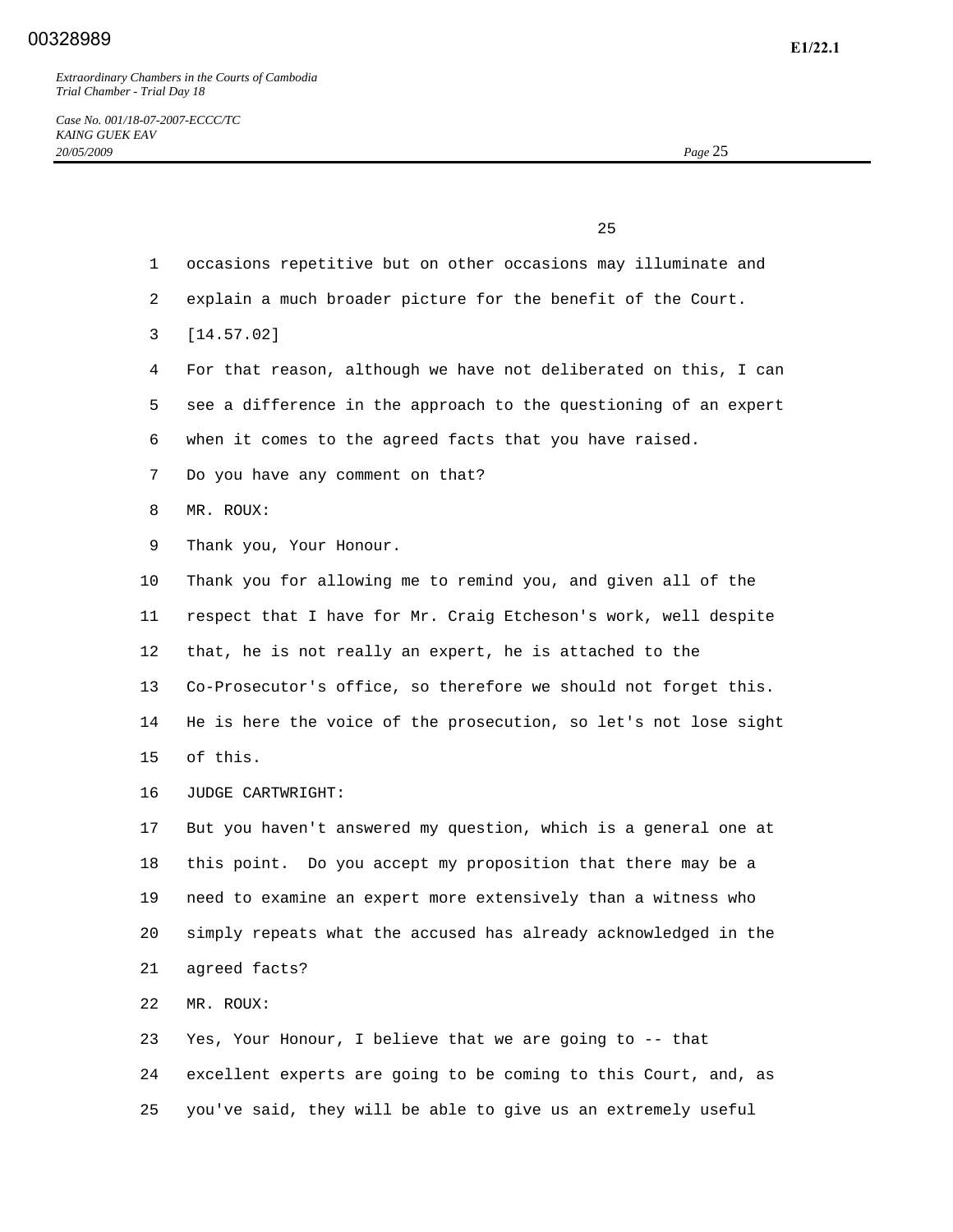*Case No. 001/18-07-2007-ECCC/TC KAING GUEK EAV 20/05/2009 Page* 26

<u>26</u> 1 overview, including Mr. Etcheson, by the way. So for what I -- I 2 have reservations about the necessity to include tens or even 3 hundreds of documents to support the expert's statement a 4 priori. 5 I trust the expert, of course, but if I have a problem of course 6 I'm going to ask him on which document he is relying, but I do 7 not need, as of the start, for him to present me with hundreds 8 and hundreds of documents. But I do consider that we will have 9 very good experts coming to this trial and I am impatient to hear 10 what they have to say. 11 Thank you. 12 [15.00.03] 13 JUDGE CARTWRIGHT: 14 As we all are, Mâitre Roux. However, I don't think it's the role 15 of the Chamber to tell the prosecutors or any party what 16 documents they should put before the Chamber until we have had 17 the opportunity to assess those, and of course you will have that 18 opportunity to comment if you are -- you consider them 19 irrelevant, repetitious, or any of the other criteria that we 20 must abide by. 21 Thank you. 22 MR. PRESIDENT: 23 The lawyer of the civil party, you take the floor. 24 MR. KONG PISEY:

25 I am Kong Pisey, the civil party lawyer. I would like to share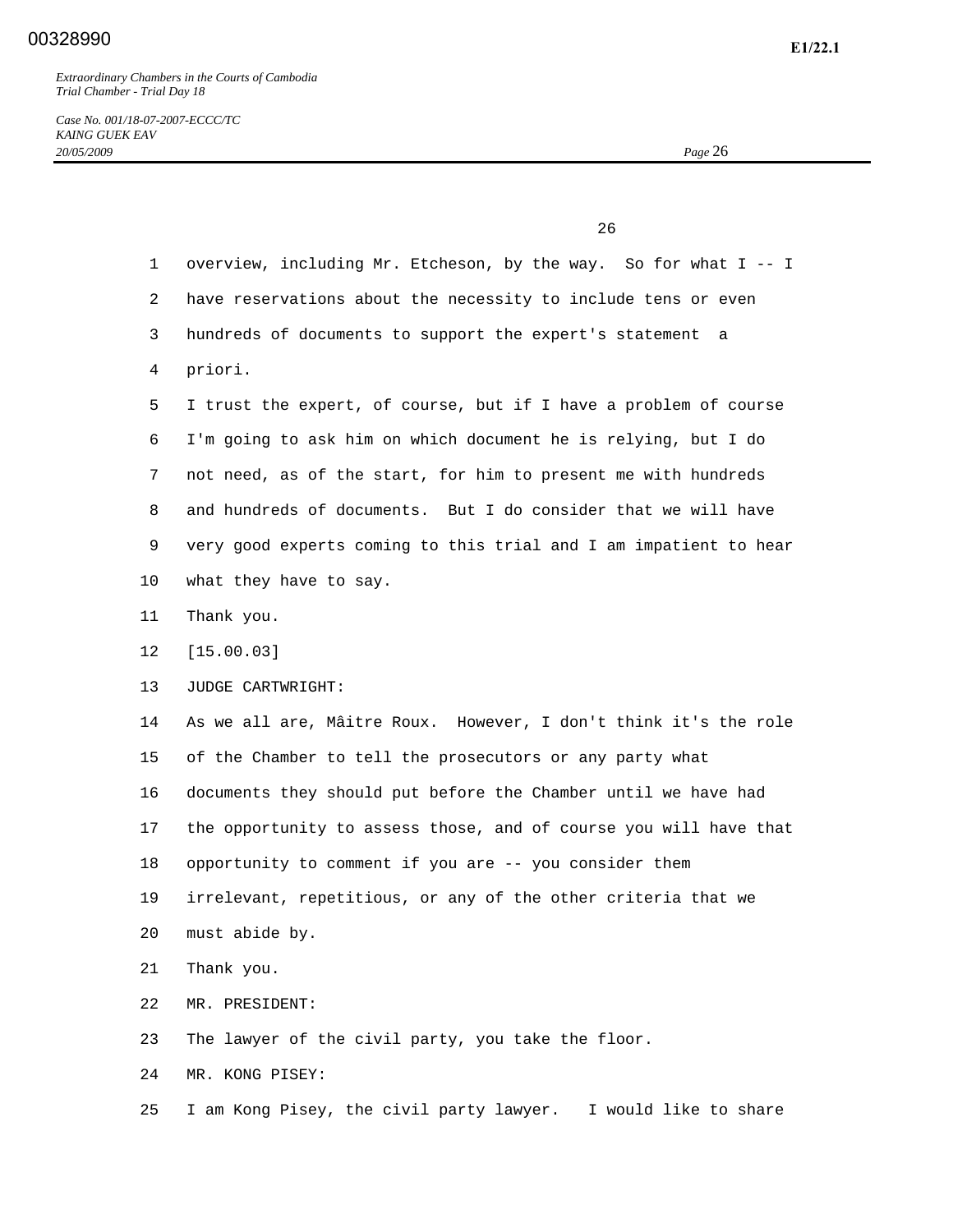*Case No. 001/18-07-2007-ECCC/TC KAING GUEK EAV 20/05/2009 Page* 27

 $27$ 

| $\mathbf{1}$ | my comments concerning the evidence as filed.                     |
|--------------|-------------------------------------------------------------------|
| 2            | According to the Constitution of the Kingdom of Cambodia the      |
| 3            | prosecutions office has been used to bring forward the criminal   |
| 4            | action to them. So the prosecution office has the role to find    |
| 5            | evidence, and evidence must be proved beyond the reasonable doubt |
| 6            | and to do so there is no way to measure how the Court is          |
| 7            | convinced whether those evidence are presumed to be beyond the    |
| 8            | reasonable doubt.                                                 |
| 9            | [15.02.06]                                                        |
| 10           | So the prosecutors are not bound to any certain amount of         |
| 11           | documents to be put before the Court to make sure that the        |
| 12           | documents are proved beyond a reasonable doubt. And I really      |
| 13           | appreciate them for their great effort in putting forward those   |
| 14           | ample evidence before the Court.                                  |
| 15           | And according to rule -- the Internal Rule, Rule 87, I would like |
| 16           | the Chamber to please implement the rule strictly.                |
| 17           | Thank you.                                                        |
| 18           | MR. PRESIDENT:                                                    |
| 19           | The Court would like to take an adjournment for 15 minutes.       |
| 20           | The Court official, could you please make sure that the expert    |
| 21           | can be brought to his waiting room?                               |
| 22           | (Judges exit the courtroom)                                       |
| 23           | (Court recesses from 1503H to 1522H)                              |
| 24           | (Judges enter the courtroom)                                      |
| 25           | THE PRESIDENT:                                                    |
|              |                                                                   |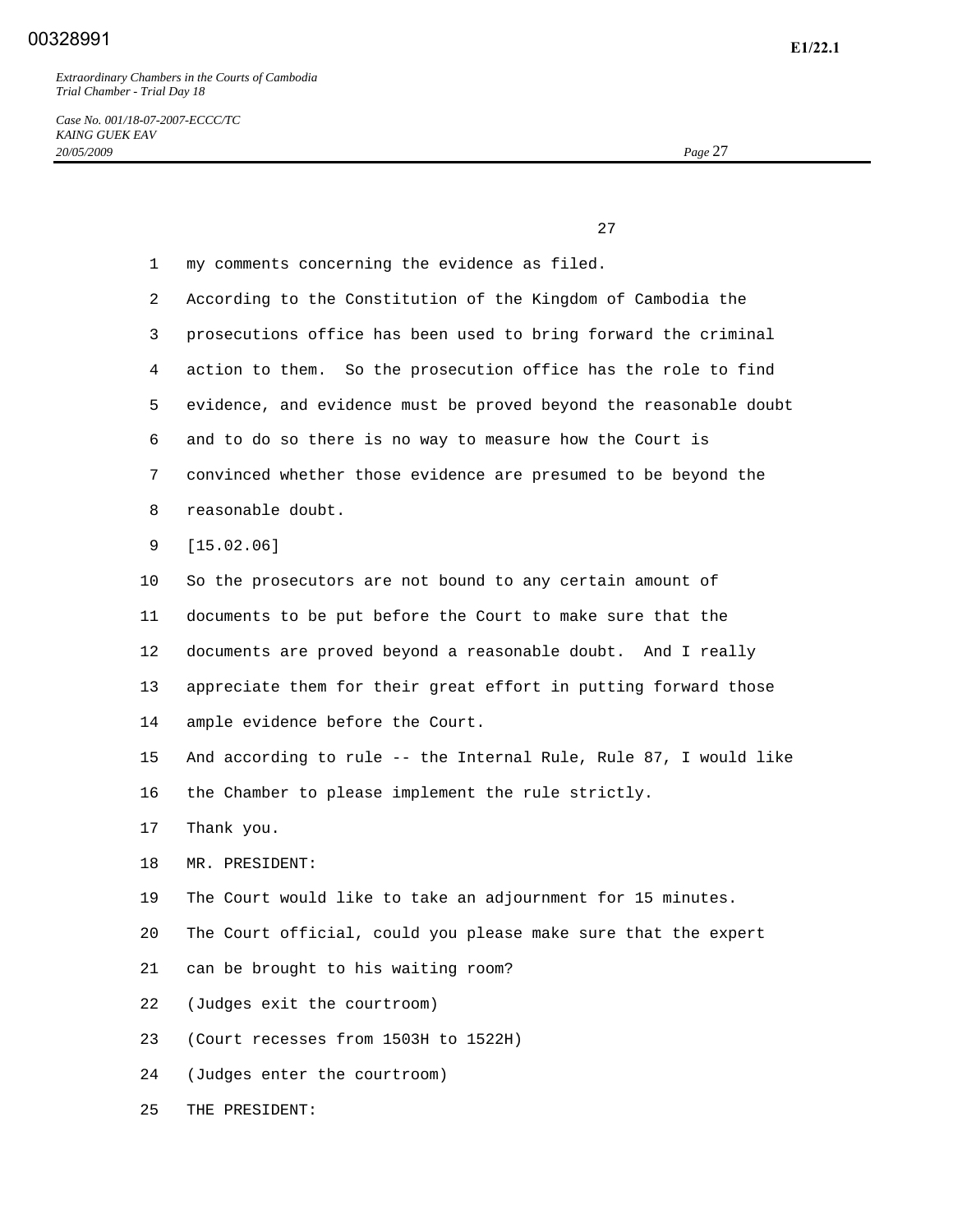*Case No. 001/18-07-2007-ECCC/TC KAING GUEK EAV 20/05/2009 Page* 28

|              | 28                                                                |
|--------------|-------------------------------------------------------------------|
| $\mathbf{1}$ | Please be seated. The Court is now back in session.               |
| 2            | Before I give the floor to the Co-Prosecutors for them to put     |
| 3            | forward questions to the expert, Dr. Craig Etcheson, the Trial    |
| 4            | Chamber would like to inform all the parties that the Trial       |
| 5            | Chamber will conduct a hearing of a testimony of an expert, Nayan |
| 6            | Chanda in early next week; that is on the Monday the 25, the      |
| 7            | Tuesday the 26 of May 2009.                                       |
| 8            | This is because he will come to the Court to provide testimony in |
| 9            | relation to the facts of the armed conflict, because he has       |
| $10 \,$      | various other engagements, so his ability to provide his          |
| 11           | testimony is only for these two days, the 25th and the 26th of    |
| 12           | May. So may all the parties be informed of the proceeding that    |
| 13           | they plan to come back for early next week.                       |
| 14           | Now I would like to give the floor to the Co-Prosecutors to put   |
| 15           | forward their questions to the fact that is being debated and     |
| 16           | discussed in relation to the testimony of the expert witness,     |
| 17           | Craig Etcheson. The Co-Prosecutors, the floor is yours.           |
| 18           | [15.25.00]                                                        |
| 19           | MR. BATES:                                                        |
| 20           | Thank you, Mr. President.                                         |
| 21           | QUESTIONING BY THE CO-PROSECUTORS                                 |
| 22           | BY MR BATES:                                                      |
| 23           | Q.Dr. Etcheson, you wrote your report in July 2007. Could you     |
| 24           | tell the Court when you first started work at the Office of the   |
| 25           | Co-Prosecutors?                                                   |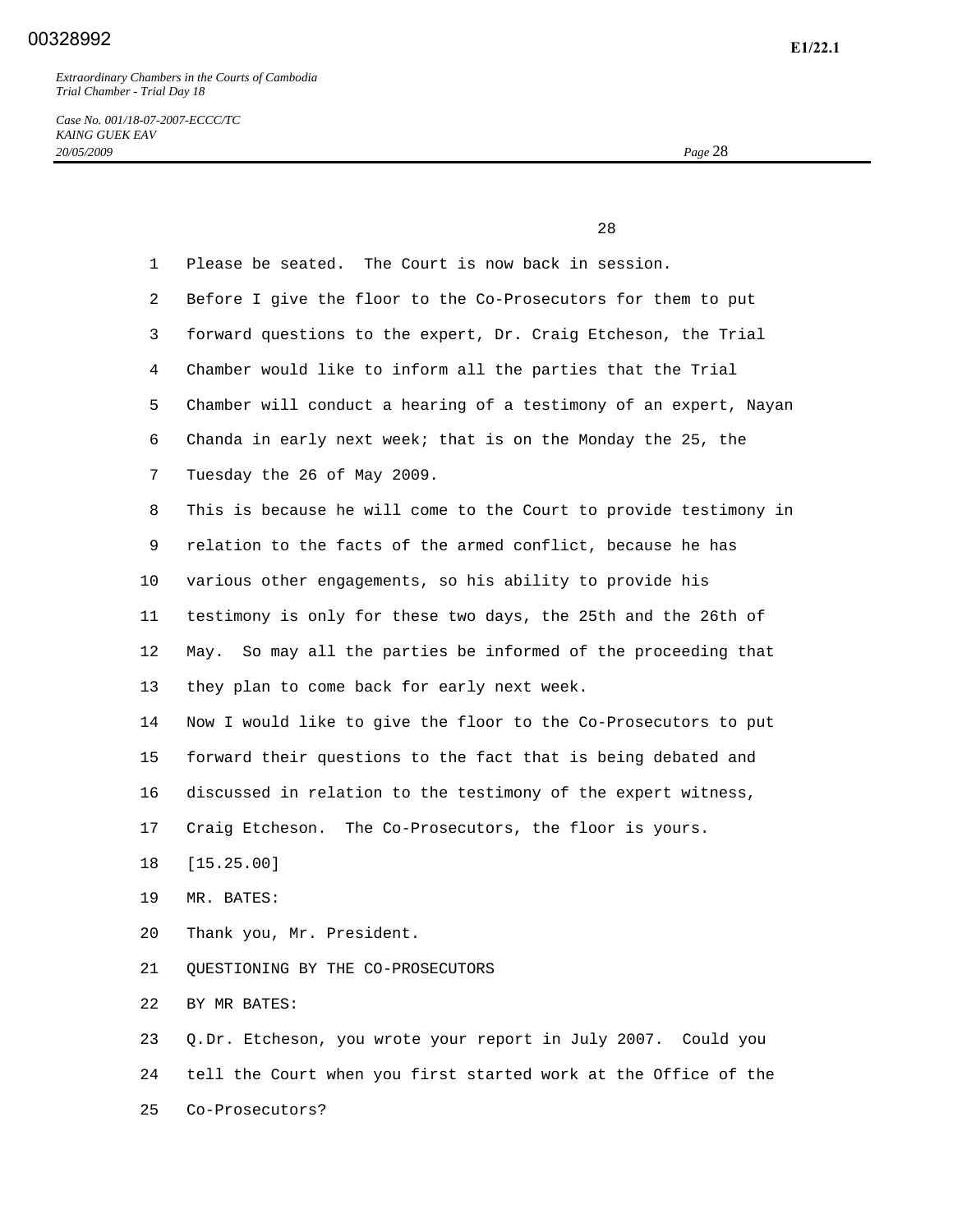|                | 29                                                                |
|----------------|-------------------------------------------------------------------|
| $\mathbf 1$    | A. Yes, Mr. Prosecutor. I began work at the Office of the         |
| $\overline{2}$ | Co-Prosecutors at the Extraordinary Chambers in the Courts of     |
| 3              | Cambodia on 2 July 2006.                                          |
| 4              | Q. And for the preparation of your written report you have        |
| 5              | selected 148 documents in total, but can you estimate how many    |
| 6              | documents you had read and considered during your work for the 12 |
| 7              | months prior to writing that report? I don't expect a precise to  |
| 8              | the letter, to the number.                                        |
| 9              | A. I believe that we considered approximately 50,000 documents    |
| 10             | and from those we selected two to three thousand for a closer     |
| 11             | examination, and of those $--$ I would correct you $--$ 161 were  |
| 12             | selected for use in this report.                                  |
| 13             | Q. And in general terms can you tell the Court why you selected   |
| 14             | those 161 documents from the universe of documents that you have  |
| 15             | mentioned?                                                        |
| 16             | A.I selected this particular subset of documents because they     |
| 17             | covered the broadest range of matters that were the subject of    |
| 18             | the report, and because in my judgement they were the most        |
| 19             | probative; that is to say they were the most illuminating of the  |
| 20             | truth of the matters that are under examination before this       |
| 21             | Court.                                                            |
| 22             | [15.28.17]                                                        |
| 23             | Q. In the table of 148 documents that we have provided to the     |

 24 Court is a number of different types of evidence, from analytical 25 reports to biographies, to books and so on. If we take one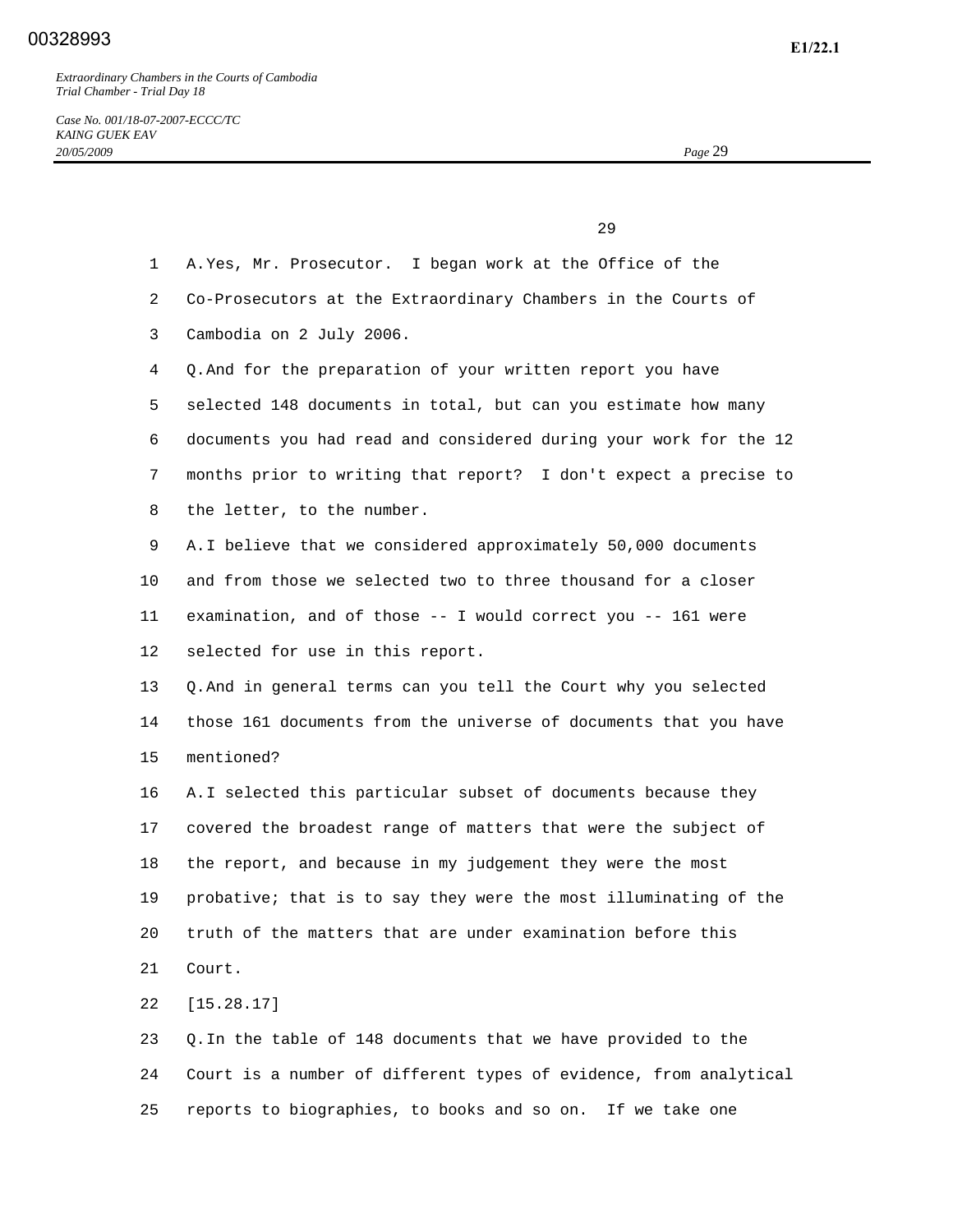25 described?

*Case No. 001/18-07-2007-ECCC/TC KAING GUEK EAV 20/05/2009 Page* 30

|              | 30                                                                |
|--------------|-------------------------------------------------------------------|
| $\mathbf{1}$ | category, telegrams, for example, would you tell the Court why    |
| 2            | you selected 16 rather than simply one telegram, in the broadest  |
| 3            | sense?                                                            |
| 4            | A. Yes, Mr. Prosecutor. I selected 16 telegrams because these     |
| 5            | telegrams illustrated a broad range of different types of         |
| 6            | communications between different organizational units of          |
| 7            | Democratic Kampuchea and the Party Centre of Democratic           |
| 8            | Kampuchea. For example, some telegrams illustrate communications  |
| 9            | between the Secretary of the East Zone and the Party Centre, or   |
| 10           | the Secretary of the West Zone and the Party Centre, or the       |
| 11           | Secretary of the Northwest Zone and the Party Centre.             |
| 12           | Other telegrams illustrate communications between secretaries of  |
| 13           | different military divisions of the Revolutionary Army of         |
| 14           | Kampuchea and the Party Centre, and so on. Thus the selection of  |
| 15           | telegrams is meant to illustrate not only the different           |
| 16           | communications patterns within the organizational units of        |
| 17           | Democratic Kampuchea but also the implementation of the policies  |
| 18           | of Democratic Kampuchea in various areas of functional            |
| 19           | responsibility.                                                   |
| 20           | [15.30.56]                                                        |
| 21           | Q. With the benefit of an additional almost two years since you   |
| 22           | wrote the report, do you consider that any of the documents --    |
| 23           | let's talk about the telegrams -- do you consider that any of the |
| 24           | 16 telegrams are superfluous to illustrate what you have just     |
|              |                                                                   |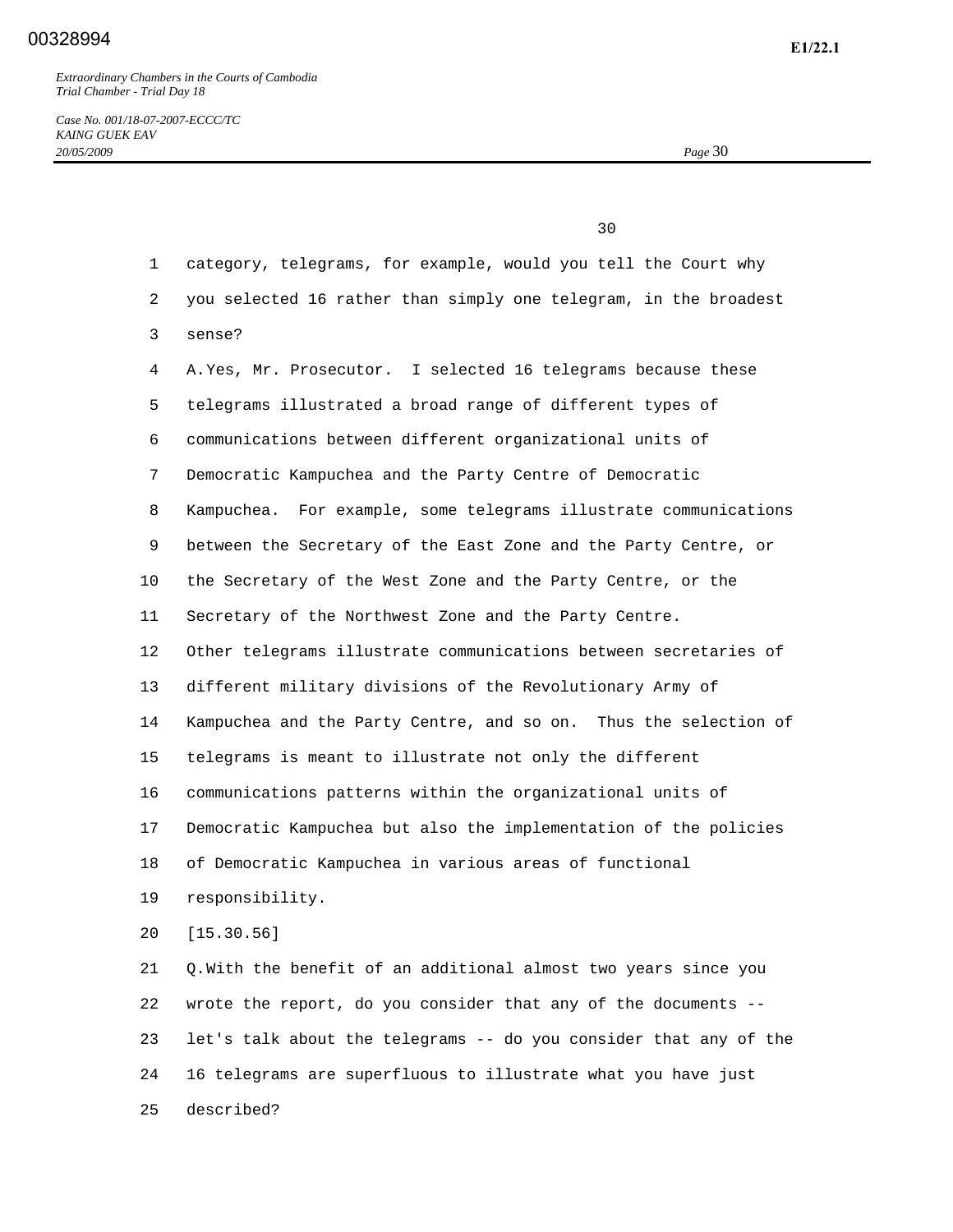*Case No. 001/18-07-2007-ECCC/TC KAING GUEK EAV 20/05/2009 Page* 31

31

1 A. No, Mr. Prosecutor, I do not.

 2 Q. I could ask you the same question in relation to each of the 3 document types, one by one, but you may be relieved to hear that 4 I won't ask you that. Can I ask you in general terms whether 5 your answer would be any different for any of the categories of 6 evidence that you have listed in those 161 documents? 7 A. I would say, Mr. Prosecutor that with the benefit of an 8 additional two years of research since the time that report was 9 drafted I have found additional examples, some of which may have 10 been superior to examples I used in the report. But short of 11 replacing existing examples with subsequently discovered better 12 examples, no, there is no superfluous information included in 13 that report. 14 Q. Can I ask you in general terms how you, as an expert, go about 15 analyzing, for example, the communications structure of the DK 16 regime? And I'll be more specific: do you use a single

 17 document, a couple of documents, multiple documents, or how? 18 A. It would be impossible to analyze communications patterns

 19 based on a single document or even merely two or three or four. 20 For example, in Democratic Kampuchea there were many different 21 modes of communication used by the regime: telegrams, field 22 telephones, fixed-line telephones, messages carried by courier, 23 documents transmitted by courier, face-to-face meetings, group 24 meetings large-scale meetings, national radio, Party 25 publications. In short, there was a large multiplicity of means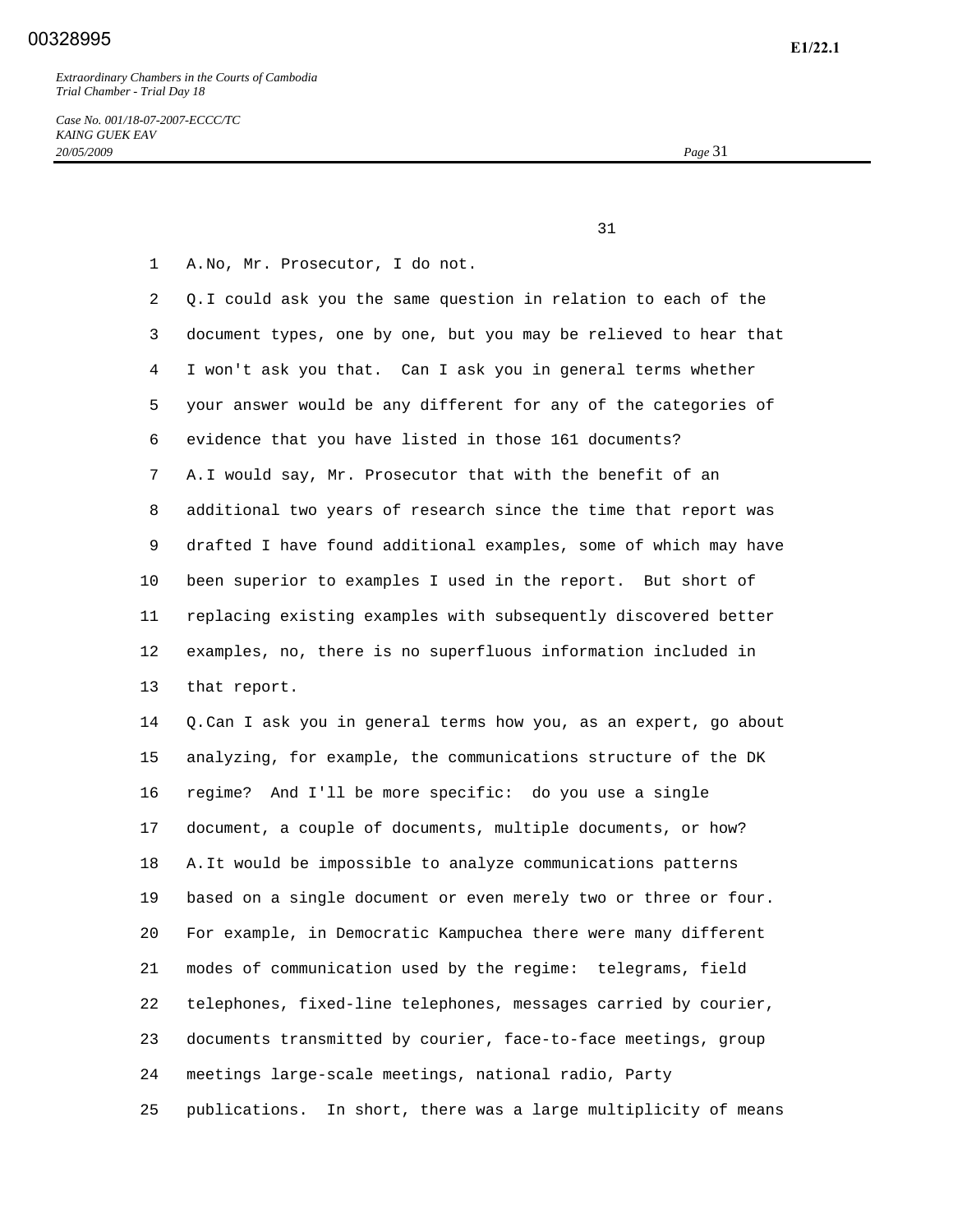$32$ 

- 1 of communications and in order to understand the totality of the
- 2 network of communications requires a wide variety of sources.
- 3 [15.35.12]
- 4 MR. BATES:

 5 Mr. President, before we broke, defence counsel criticized this 6 witness as the mouthpiece of the prosecution, or rather labelled 7 this expert as the mouthpiece of the prosecution.

 8 In the light of the ruling on Rule 87, the Co-Prosecutors wish to 9 submit that from the evidence that the Court has just heard from 10 Dr. Etcheson it is clear that his evidence has been based on a 11 detailed analysis of many documents and a specific analysis of 12 the subset of 161 documents. The written report has been written 13 not exclusively -- or not on personal knowledge but on an 14 assessment, a considered assessment of those documents. 15 In the submission of the Co-Prosecutors, to assess the accuracy 16 and the reliability of Dr. Etcheson's report, particularly in the 17 light of the suggestion by the defence that Dr. Etcheson is 18 merely the mouthpiece of the Co-Prosecutors, the Trial Chamber 19 must itself assess the reliability of the witness's conclusions. 20 And how does the Trial Chamber do that but by looking at the 21 reliability and at the content of the documents upon which the 22 witness has based his report. Therefore, I now propose to 23 summarize the documents that Dr. Etcheson has relied upon. 24 Document Number 1, Case File Introductory Submission Annex C, 25 Document 2/1, ERN 00087610 to 00087627. To short-circuit this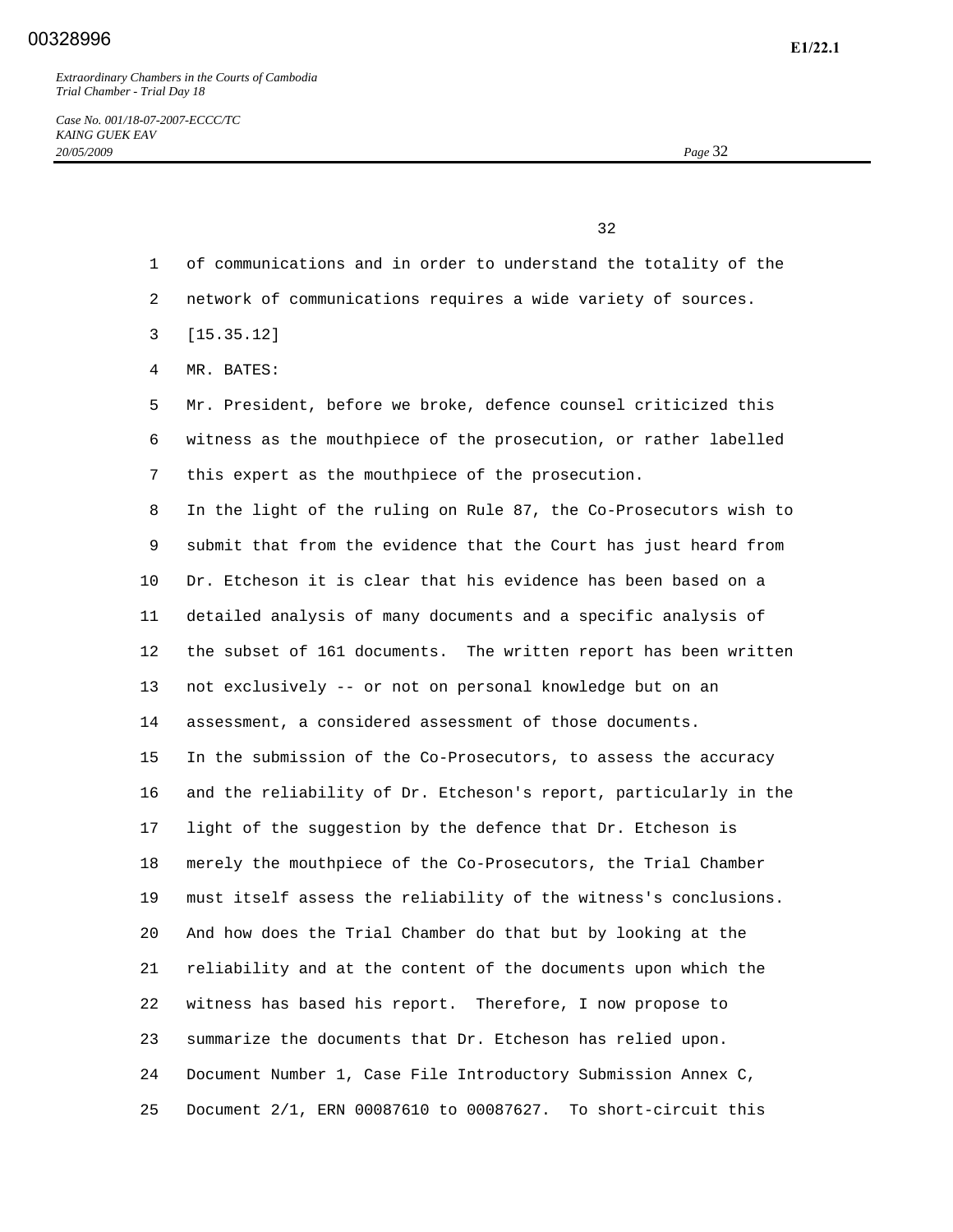*Case No. 001/18-07-2007-ECCC/TC KAING GUEK EAV 20/05/2009 Page* 33

 33 1 process I will just give the first ERN number. This is an 2 analytical report from an international source. It is dated the 3 6th of July 1978 and it comes from the Government of the United 4 States of America. The document is entitled, "Submission from 5 the Government of the United States of America to the United 6 Nations" and it contains the statements of Duch Khievdara at 7 pages 9 to 11; Moan Sou at 16 to 18; Sour Cheng at 14 to 15; Som 8 Bennavong at 8 to 9; and Yim Sokroathcheat at 11 to 13. 9 The document describes widespread human rights violations in 10 Democratic Kampuchea, including: 11 1. At pages 9 to 11, 16 to 18 and 14 to 15, a formal policy of 12 confining people to co-operatives; 13 2. Pages 16 to 18, spying was common in cooperatives; 14 3. Pages 8 to 18, forced labour work was mandatory and people 15 were required to work long hours; 16 4. Pages 9 to 18, inhumane living conditions: people received 17 inadequate food, inadequate medical care, and people had to work 18 even when sick; 19 5. Pages 8 to 11 and 16 to 18, unlawful killings and torture: 20 people were punished or killed for minor infractions; 21 6. Pages 8 to 11, 13 to 14 and 16 to 18, no functioning legal 22 system. 23 [15.41.32] 24 7. Pages 7 to 11, unlawful killings of doctors, lawyers, 25 teachers, students, religious leaders, business people, and other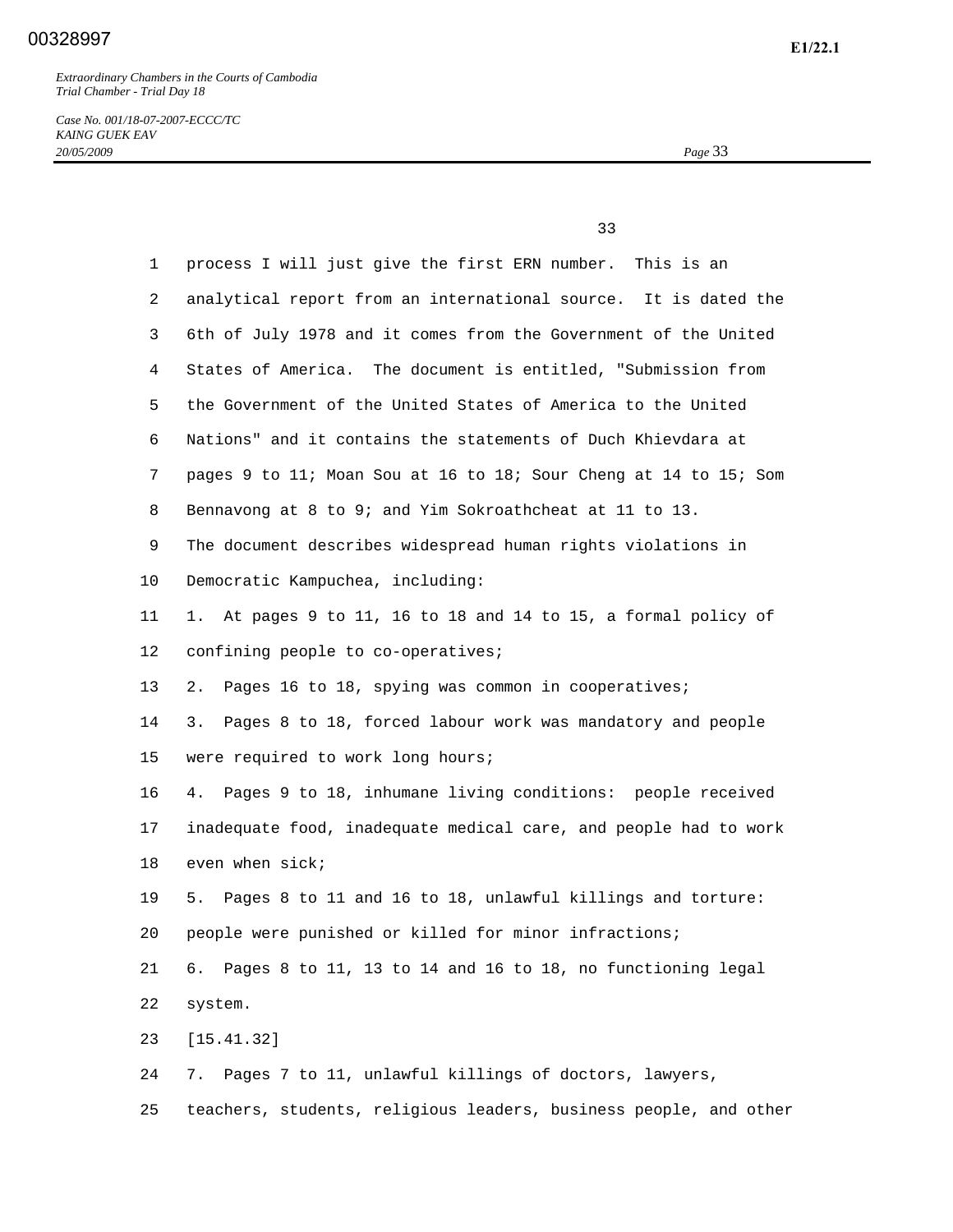|                | 34                                                                 |
|----------------|--------------------------------------------------------------------|
| $\mathbf 1$    | intellectuals;                                                     |
| $\overline{2}$ | 8. Pages 8 to 11 and 13 to 15, unlawful killings of minor Khmer    |
| 3              | Republic officials, non-commissioned officers, ordinary soldiers   |
| 4              | and their families in the villages and cooperatives;               |
| 5              | 9. Pages 11 to 13 and 18, unlawful killings at the village,        |
| 6              | cooperative or commune level;                                      |
| 7              | Pages 8 to 9, discriminatory intent against the Vietnamese;<br>10. |
| 8              | Pages 8 to 9, 11 to 13 and 14 to 15 (no interpretation)<br>11.     |
| 9              | [15.42.42]                                                         |
| 10             | I'm sorry, I heard from the translators in Khmer but I didn't      |
| 11             | understand. There was no translation in English.                   |
| 12             | I'm told that I must slow down; I apologize. I will go back to     |
| 13             | item 10 from this document that we are summarizing.                |
| 14             | 10. Pages 8 to 9, discriminatory intent against the Vietnamese;    |
| 15             | Item 11. Pages 8 to 9, 11 to 13 and 14 to 15, discriminatory       |
| 16             | intent against new people.                                         |
| 17             | We turn to Document Number 2 on Dr. Etcheson's list, Introductory  |
| 18             | Submission Annex C, Document D2/5/66, Disclosure Number 2.3;       |
| 19             | original Evidence Reference Number in Khmer, 00087537 through      |
| 20             | This is the second of two analytical reports from an<br>00087571.  |
| 21             | international source, dated the 18th of August 1978 and the        |
| 22             | author is the Government of Norway and the summary of the          |
| 23             | document is as follows.                                            |
| 24             | [15.43.14]                                                         |

25 It is entitled, "Submission of the Government of Norway to the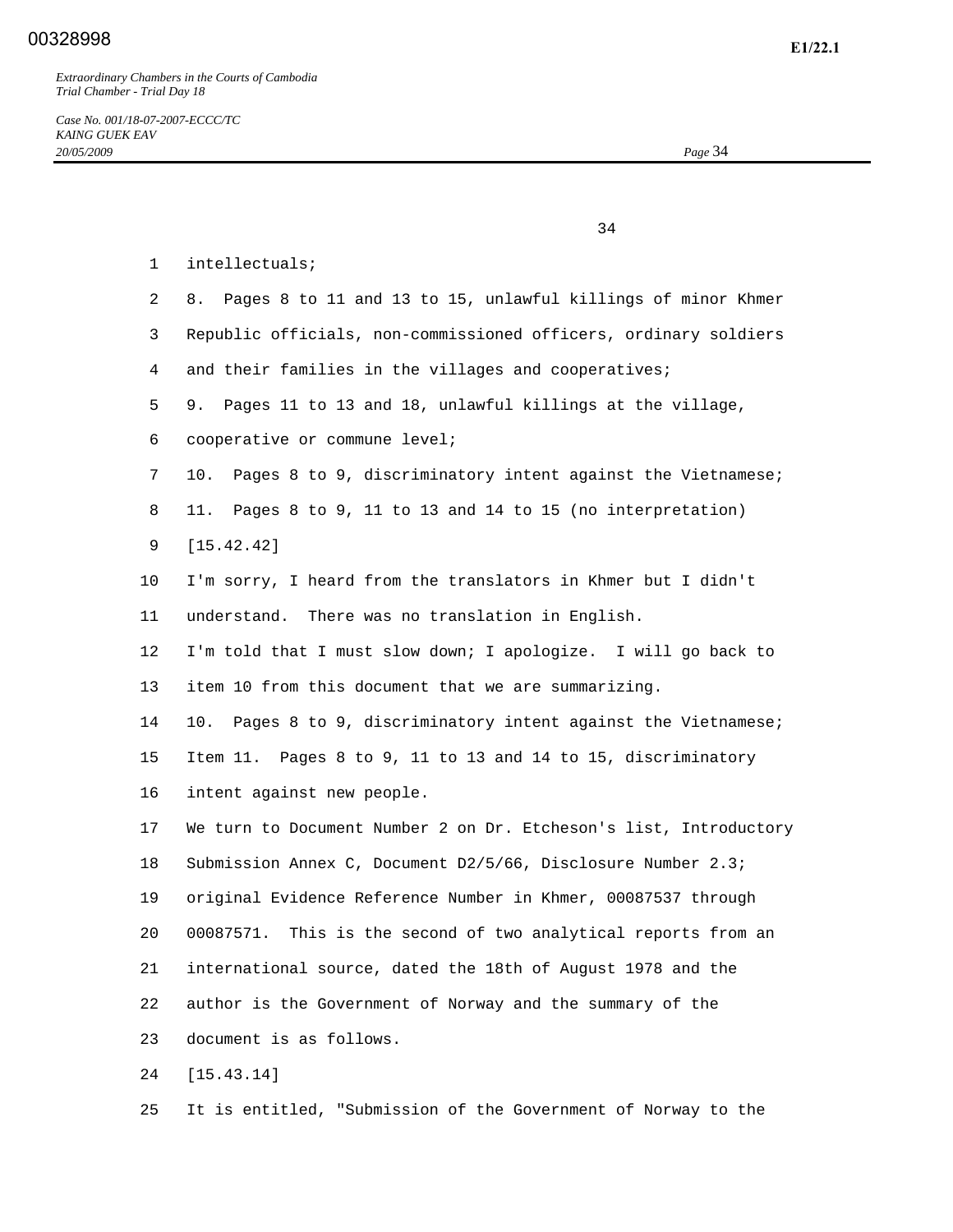|                | 35                                                                  |
|----------------|---------------------------------------------------------------------|
| $\mathbf{1}$   | United Nations Commission on Human Rights." It contains evidence    |
| $\overline{2}$ | of widespread human rights violations in Democratic Kampuchea,      |
| 3              | including:                                                          |
| 4              | 1. At page 19, the destruction and expropriation of property by     |
| 5              | Democratic Kampuchea;                                               |
| 6              | 2. At page 12, people were forced to leave Phnom Penh with          |
| 7              | almost no belongings;                                               |
| 8              | 3. At pages 12 to 13 and 21, dead bodies were a common sight        |
| 9              | during the forced evacuation;                                       |
| $10 \,$        | 4. At pages 4 to 5 and 16, the cities and towns were evacuated;     |
| 11             | At pages 8 and 15 to 16, a second wave of forced movements;<br>5.   |
| $12 \,$        | At page 3, formal policy of confining people to cooperatives;<br>б. |
| 13             | 7. Pages 3, 8 to 10, and Annex 4, spying was common in              |
| 14             | cooperatives;                                                       |
| 15             | 8. At pages 9 and 18, food was inadequate;                          |
| 16             | 9. At pages 3, 9, 19, and Annex 4, medical care was inadequate      |
| 17             | and people had to work even when sick;                              |
| 18             | At pages 18 to 19, people died of starvation and exhaustion;<br>10. |
| 19             | At page 2 and Annex 4, people were punished or killed for<br>11.    |
| 20             | minor infractions;                                                  |
| 21             | At page 13, no functioning legal system;<br>12.                     |
| 22             | 13.<br>At page 17, party loyalty and ideology was more important    |
| 23             | than technical expertise;                                           |
| 24             | At page 21, killing during forced evacuation of Phnom Penh;<br>14.  |
| 25             | At pages 5 to 7, 13 and 21, killings of high-ranking Khmer<br>15.   |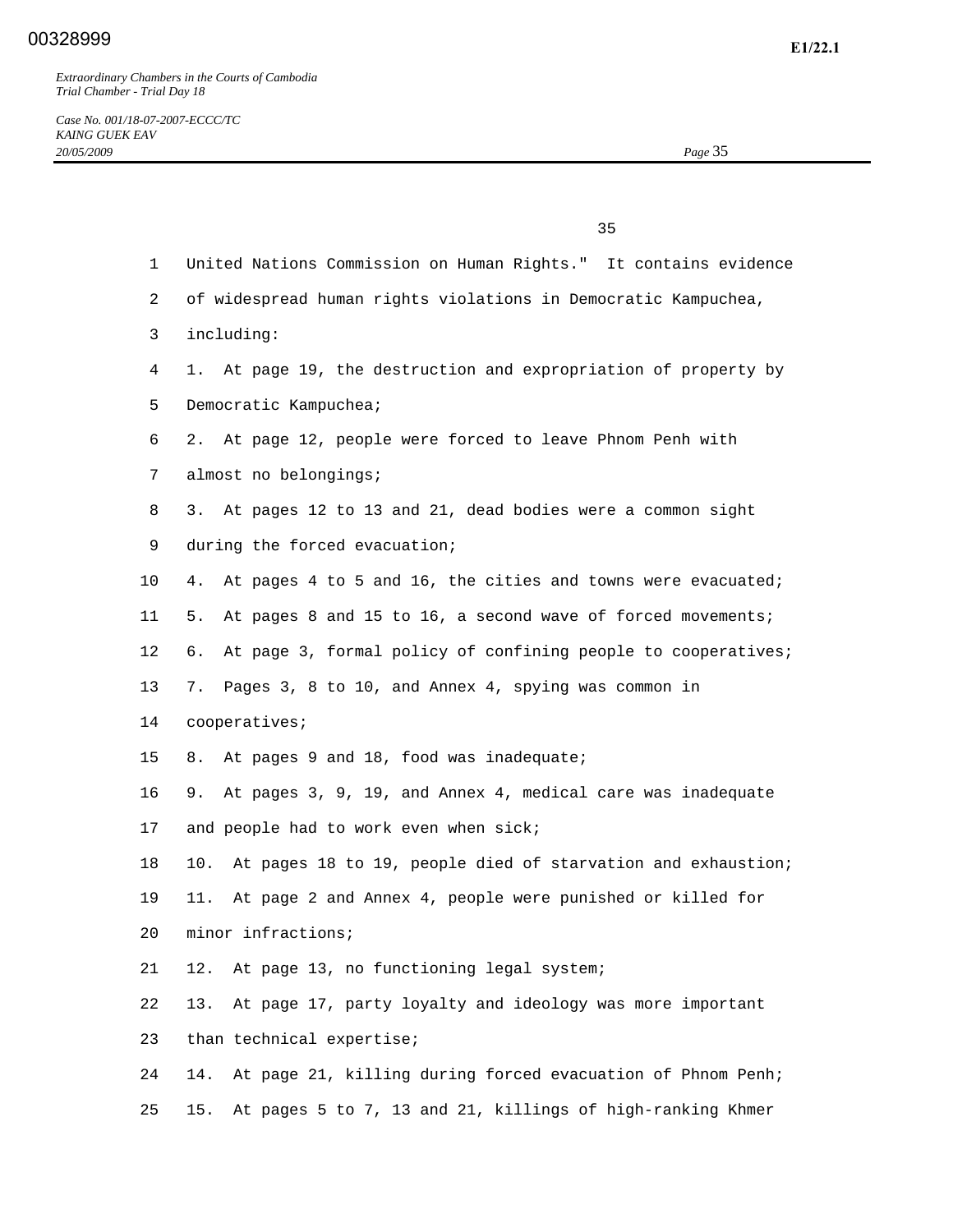|    | 36                                                                 |
|----|--------------------------------------------------------------------|
| 1  | Republic officials and military personnel during April and May     |
| 2  | 1975;                                                              |
| 3  | 16. At page 8, many people died during forced movement to the      |
| 4  | countryside;                                                       |
| 5  | At pages 1 and 8 to 9, killings of doctors, lawyers,<br>17.        |
| 6  | teachers, students, religious leaders, business people and other   |
| 7  | intellectuals;                                                     |
| 8  | At pages 4 to 5, 13 through 15, and Annex 4, killings of<br>18.    |
| 9  | minor Khmer Republic officials, non-commissioned officers,         |
| 10 | ordinary soldiers and their families in the villages and           |
| 11 | cooperatives;                                                      |
| 12 | 19. At pages 4 through 5, killing at the village, cooperative,     |
| 13 | and commune level;                                                 |
| 14 | At pages 6 through 7, killings associated with the purge of<br>20. |
| 15 | the North Zone;                                                    |
| 16 | At page 19, expropriation of property in villages and<br>21.       |
| 17 | cooperatives;                                                      |
| 18 | $22. - -$                                                          |
| 19 | [15.42.56]                                                         |
| 20 | MR. ROUX:                                                          |
| 21 | Mr. President, may I please interrupt?                             |
| 22 | I apologize, but right now I am hearing about expropriation and    |
| 23 | about the gathering of people in co-operatives but I do not see    |
| 24 | any connection here with the Closing Order that was presented by   |
| 25 | the Investigating Judges.                                          |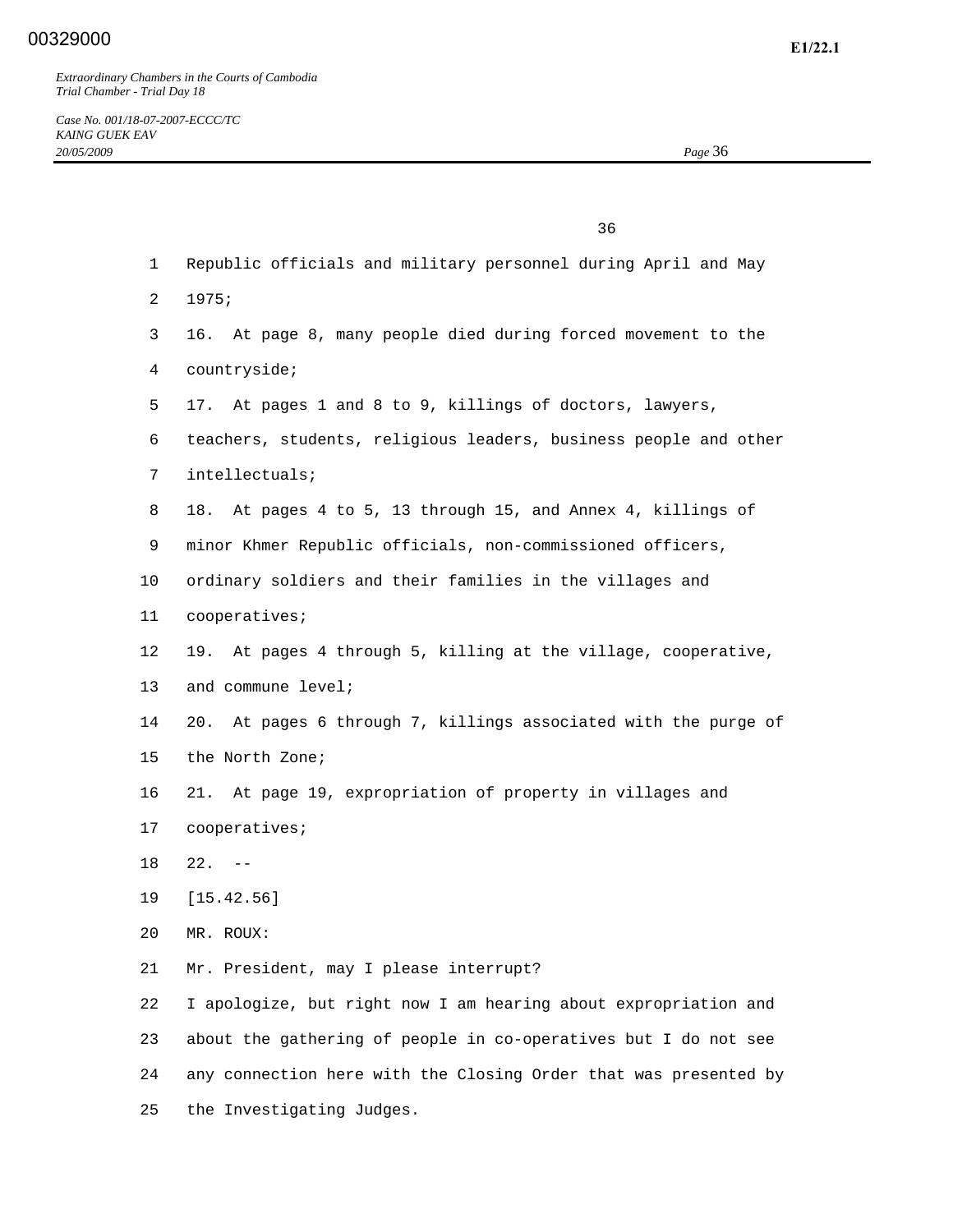*Case No. 001/18-07-2007-ECCC/TC KAING GUEK EAV 20/05/2009 Page* 37

37

 1 So Mr. Duch is being prosecuted here after one year of 2 investigation by an indictment for facts that were committed at 3 S-21. And I have just been hearing about cooperatives. I have 4 just been hearing about people who were chased out of Phnom Penh 5 and who have been evacuated from Phnom Penh. I have just been 6 hearing about a legal system that did not function. All of this 7 is completely outside of the point. 8 So, therefore, Mr. President, I would like us to get back to the 9 issue at hand. Duch is being prosecuted for the facts that are 10 very specifically described in the indictment. So, please, I 11 would like the Co-Prosecutors to focus on the facts that Duch is 12 being prosecuted for which are included in the indictment. 13 You cannot challenge Duch for the entire criminal system of 14 Democratic Kampuchea, for cooperatives, for the absence of a 15 legal system, for the people who were evacuated from Phnom Penh, 16 et cetera, et cetera, such as has been the case right now. 17 Thank you, Mr. President.

18 MR. PRESIDENT:

 19 Now the Co-Prosecutors, you take the floor and respond to the 20 defence counsel, or would you like to make other observations? 21 I think the defence observations, some of the observations are 22 appropriate and other issues raised by the Co-Prosecutor are not 23 related to the charges. So your summary from the documents must 24 be relevant to the issue at hand and you can now make a response. 25 MR. BATES: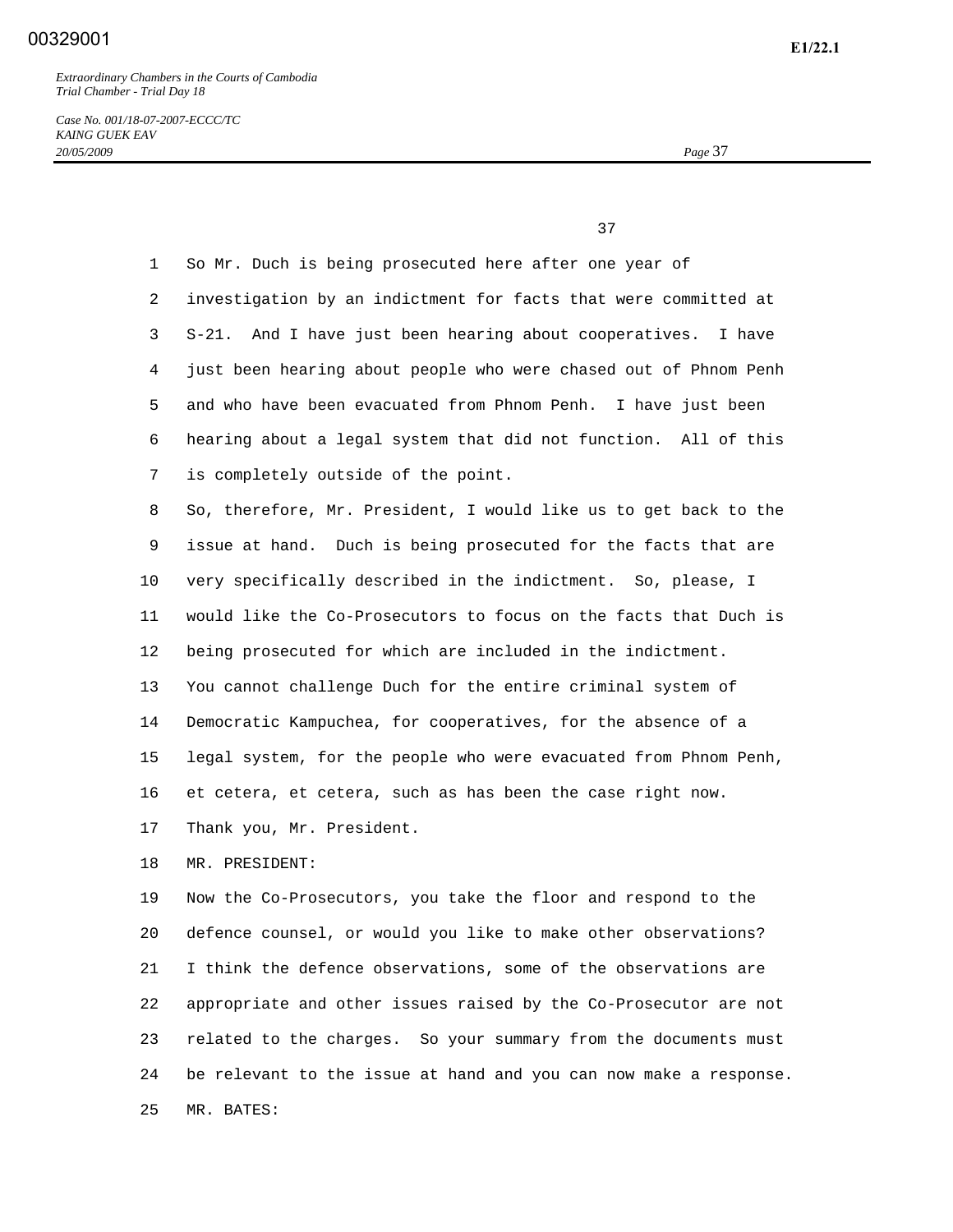<u>38</u> and the state of the state of the state of the state of the state of the state of the state of the state of the state of the state of the state of the state of the state of the state of the state of the state of the s

- 1 Thank you, Mr. President.
- 2 [15.52.46]

 3 I had hoped that I had established the reason and necessity for 4 documents upon which Dr. Etcheson had relied to be read out in 5 court. Can I perhaps spell it out even more clearly? These are 6 documents that this expert witness has deemed important upon 7 which to base his testimony, his report. 8 The defence are challenging or are describing this witness as the 9 mouthpiece of the prosecution. It is the Chamber's 10 responsibility to evaluate the evidence upon which Dr. Etcheson 11 relies. These summaries are intended to provide the Court a 12 basis for assessing Dr. Etcheson's conclusions. 13 And I might add, for it seems the defence has forgotten, that for 14 crimes against humanity, which is in the indictment against the 15 accused, the Co-Prosecutors have to establish, beyond a 16 reasonable doubt that crimes occurred in a widespread and 17 systematic manner across the country. This is not the same as 18 saying that this accused was responsible for all those crimes 19 around the country. 20 It has to be established that the crimes that we say were 21 committed by this accused at S-21 were part of that widespread 22 and systematic attack on the civilian population as a whole. 23 [15.53.20] 24 That is the basis for including those documents in the summary --

25 I'm sorry -- reading out the summary as we have and I feel the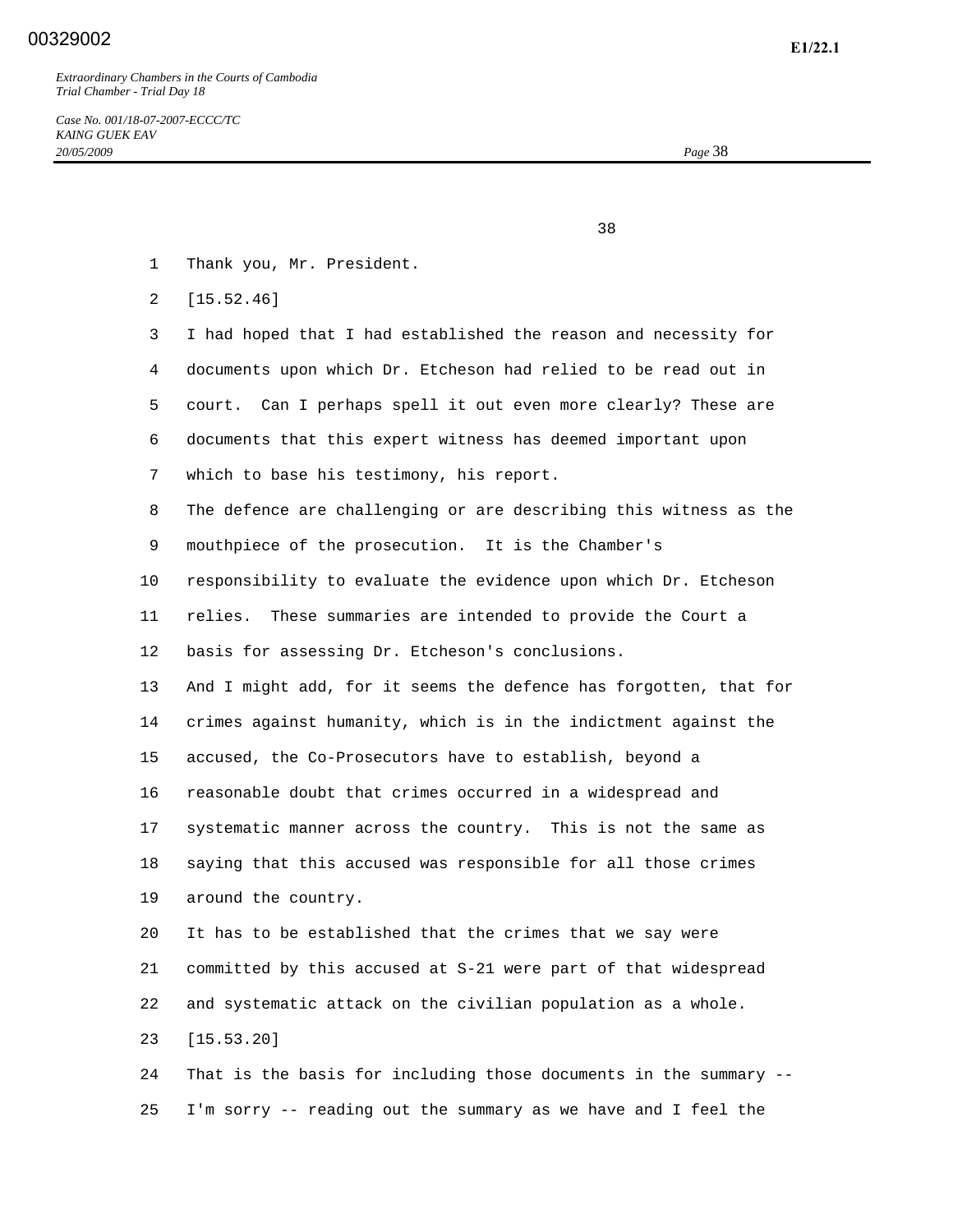*Case No. 001/18-07-2007-ECCC/TC KAING GUEK EAV 20/05/2009 Page* 39

39

| $\mathbf{1}$    | time has come to make another observation in response to the      |
|-----------------|-------------------------------------------------------------------|
| 2               | constant interruptions and objections from the defence.           |
| 3               | The Co-Prosecutors clearly understand that the defence wished to  |
| 4               | limit the Trial Chamber's consideration of the evidence to a very |
| 5               | small number of documents. Of course it is in the accused's       |
| 6               | advantage that incriminating documents are left untouched, that   |
| 7               | background documents are left untouched, but surely, Mr.          |
| 8               | President, one of the functions of this Tribunal, of your Trial   |
| 9               | Chamber, is to educate and to demonstrate that an                 |
| 10              | internationalized Tribunal, based in Cambodia, with Cambodian and |
| 11              | international personnel, examines a trial fairly and according to |
| 12 <sup>°</sup> | the evidence but, more importantly, that that is done in public   |
| 13              | and that judgements are based on evidence that the public has     |
| 14              | heard.                                                            |
| 15              | There are numerous reports swirling around Cambodia that the      |
| 16              | Courts in this country lack transparency and that there is little |
| 17              | public discussion of the evidence. There are swirling reports     |
| 18              | even in this Tribunal relating to corruption.                     |
| 19              | What do we want to achieve in this process? When experts look     |
| 20              | back and they see how the trial was conducted do they want to see |
| 21              | a judgement that was based on one or two documents, the case file |
| 22              | not properly examined, that there was not a complete examination  |
| 23              | of the evidence or do we want experts to look back on these       |
| 24              | proceedings and to say that the judgement was based on solid      |
| 25              | evidence, based on independent and corroborated sources?          |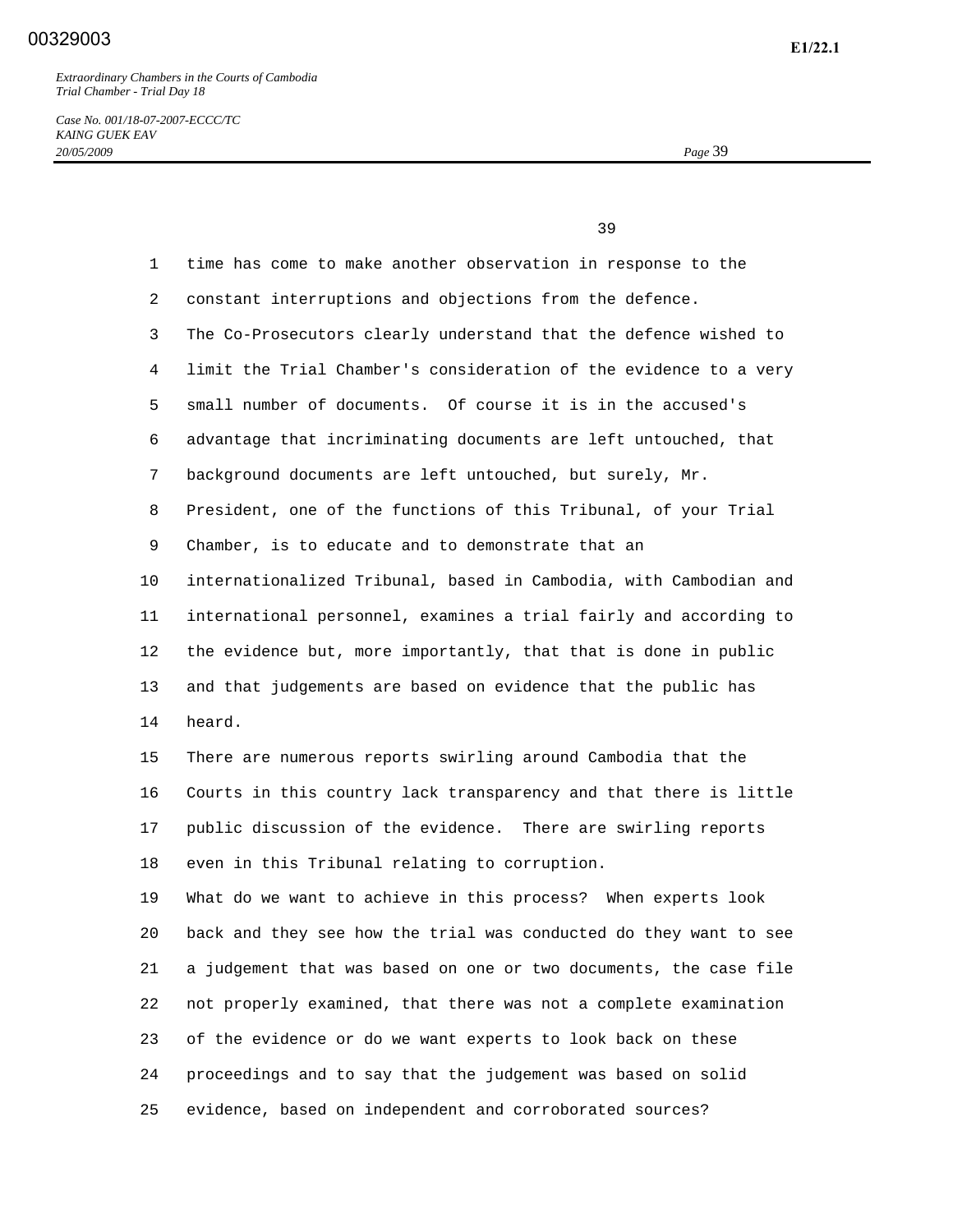40

 1 [15.56.45] 2 Mr. President, the Co-Prosecutors wish a speedy trial and an 3 expeditious one and a fair one but they also consider that the 4 public have a right to hear the evidence that will found the 5 judgement. 6 Not only a right, I submit, but this Chamber has a duty, as I 7 said, to educate and to demonstrate the process that this Court 8 is following and that the Co-Prosecutors are inviting you, Mr. 9 President, to apply today. 10 For that reason I make no apology to read the summaries of 11 documents that this expert has relied upon and with the Court's 12 leave I will continue to read from the summary. 13 (Deliberation between Judges) 14 [16.09.59] 15 MR. PRESIDENT: 16 I note that two of you are on their feet at the same time, so 17 what would you like to make any observation of? 18 MR. KONG PISEY: 19 Thank you, Mr. President and Your Honours. 20 I have observed that the Co-Prosecutor has cited the document but 21 I have not located the Khmer version of the document, so I think 22 it would be very helpful if the civil parties are also provided 23 with the Khmer version of the document. Otherwise it would be 24 contradictory to the Rules of the ECCC and the ruling of the

25 Trial Chamber regarding the language used at the Court.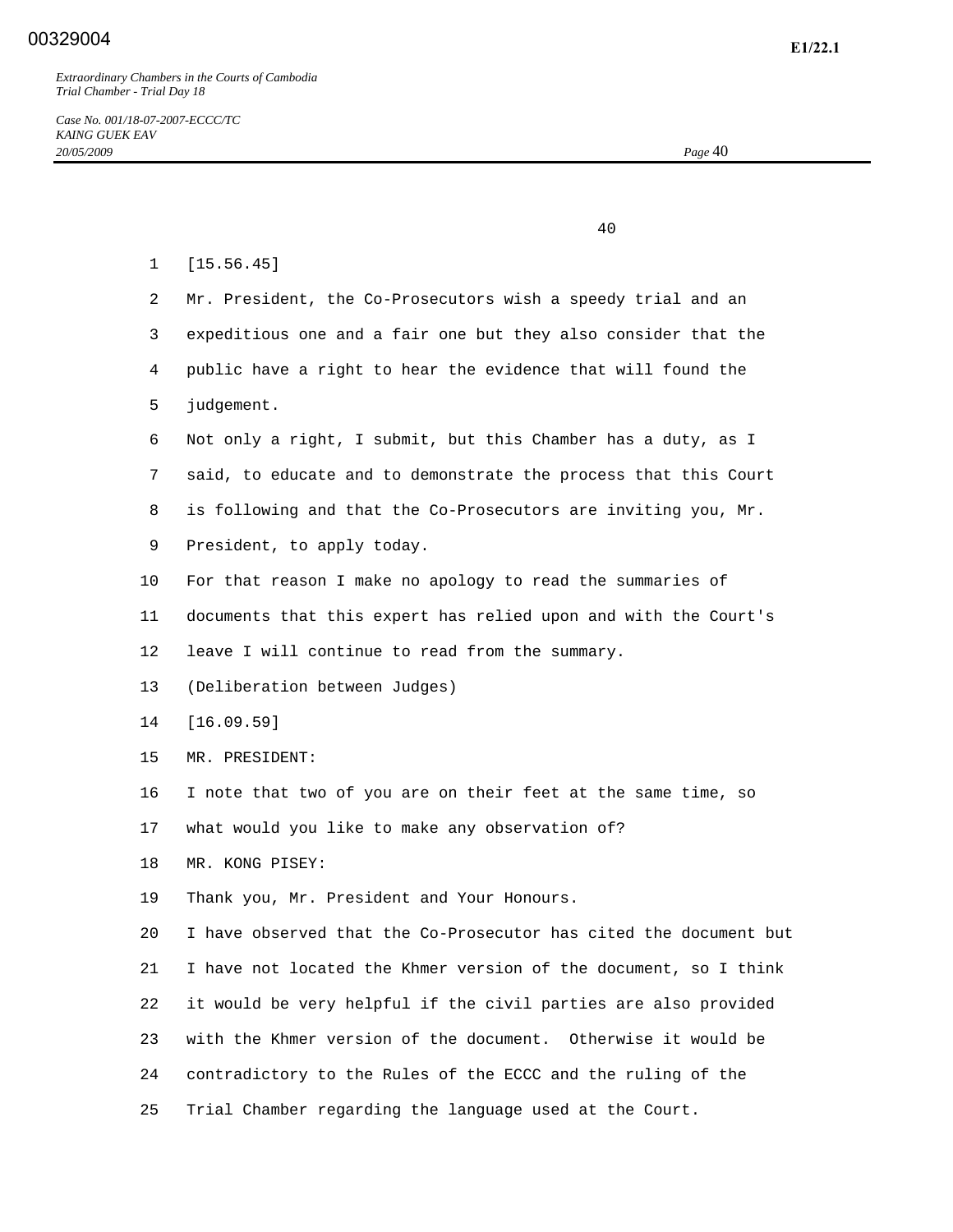41

*Case No. 001/18-07-2007-ECCC/TC KAING GUEK EAV 20/05/2009 Page* 41

 1 In the rulings, if I'm not wrong, all the documents must be 2 available in Khmer language, the language of the accused. 3 However, the civil parties have not received that version in 4 Khmer. So we will be very grateful if we are offered the Khmer 5 version of the document. Thank you. 6 MR. WERNER: 7 It is my understanding that you are about to rule on an issue 8 which is very important for everybody here, and before you do 9 that we would request to be able to say something briefly, and I 10 know that other of my colleagues would like to say something and 11 I believe that probably Maître Roux would like to respond. So if 12 you are about to rule then we would request the opportunity to 13 speak. Thank you. 14 [16.12.37] 15 MR. PRESIDENT: 16 The Co-Prosecutor, as the national co-lawyer of the civil parties 17 for group 2 cited regarding the language used, which he prefers 18 the Khmer version of that document, do you think the Khmer 19 version is available for the civil parties? 20 MR. BATES: 21 Yes, it is indeed, Your Honour. I can give the evidence 22 reference number. It is 00224335 through 00224356. That is 23 document number 1 on the index. And document number 2, which I 24 had almost come to the end of summarizing, in Khmer ERN 00228717 25 through 00228765.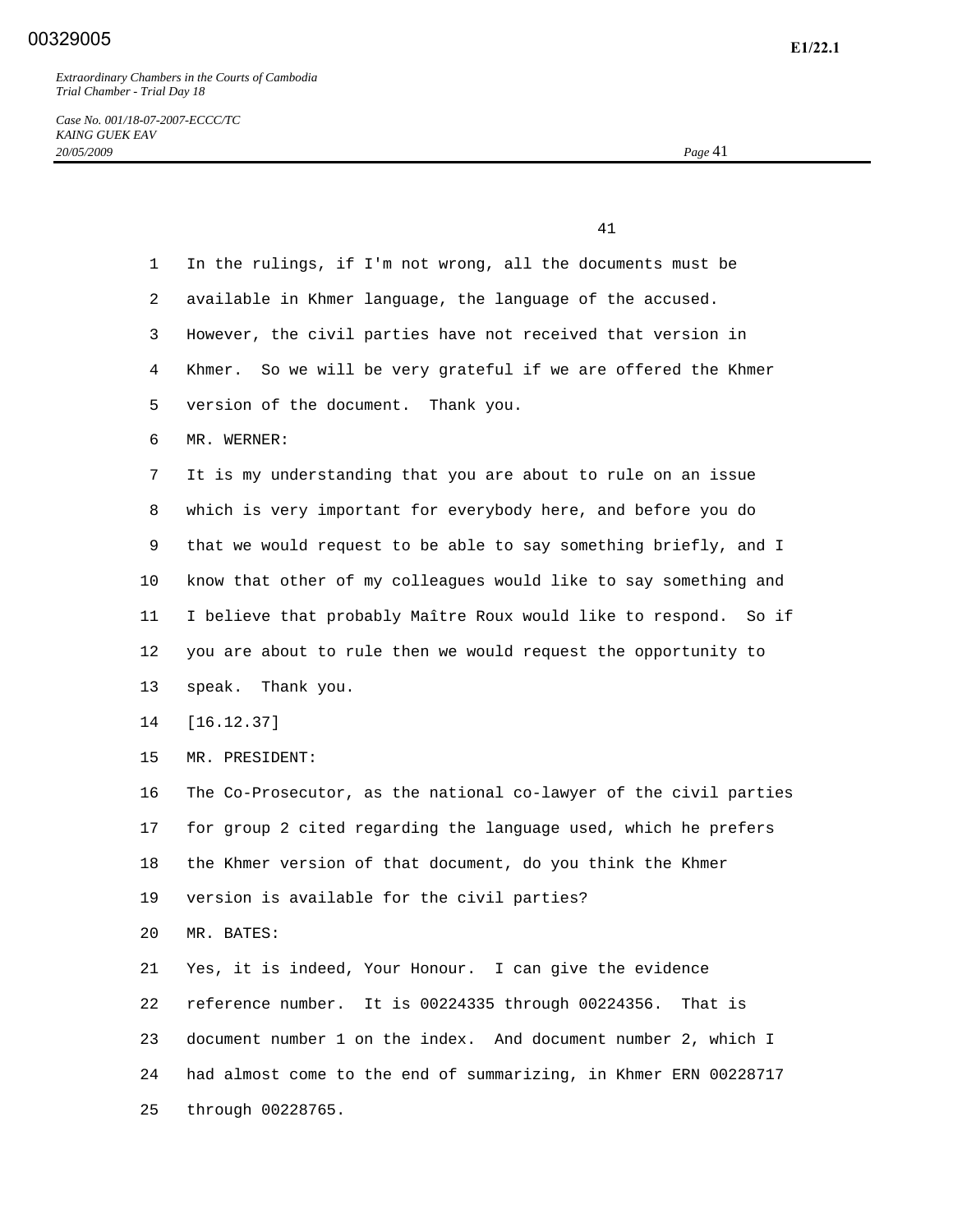*Case No. 001/18-07-2007-ECCC/TC KAING GUEK EAV 20/05/2009 Page* 42

42

 1 And, Mr. President, I should add that all the ERN references are 2 contained in the index to Dr. Etcheson's written record at E55/1. 3 If the original language is English, the additional ERN describes 4 the Khmer or the French or both, and if the original language is 5 Khmer, the additional ERN references are either in English or 6 French or both. 7 MR. ROUX: 8 Mr. President, can the Co-Prosecutor indicate whether the summary 9 that my learned colleague was reading exists in Khmer and French? 10 Obviously, we are not going to look at the full versions of the 11 documents and delve into pages 9 to 18, 8 to 11, 13 and 14, and 12 so on and so forth. So this summary that is E55/1, is it 13 available in Khmer for my co-lawyer, and in French for me? I am 14 referring to the summaries, of course. 15 [16.16.15] 16 MR. PRESIDENT: 17 The Co-Prosecutor, you take the floor. 18 MR. BATES: 19 The English summaries on the index, E55/1, are only in English, 20 but the full document is translated into Khmer in full and in 21 French in full, and given the integral translation that we have 22 of everything in these proceedings, the summary of what I read 23 out in English would be available, I presume, tomorrow for all 24 parties to examine. Excuse me. And I should confirm that the 25 summary in English that I read out would be available in the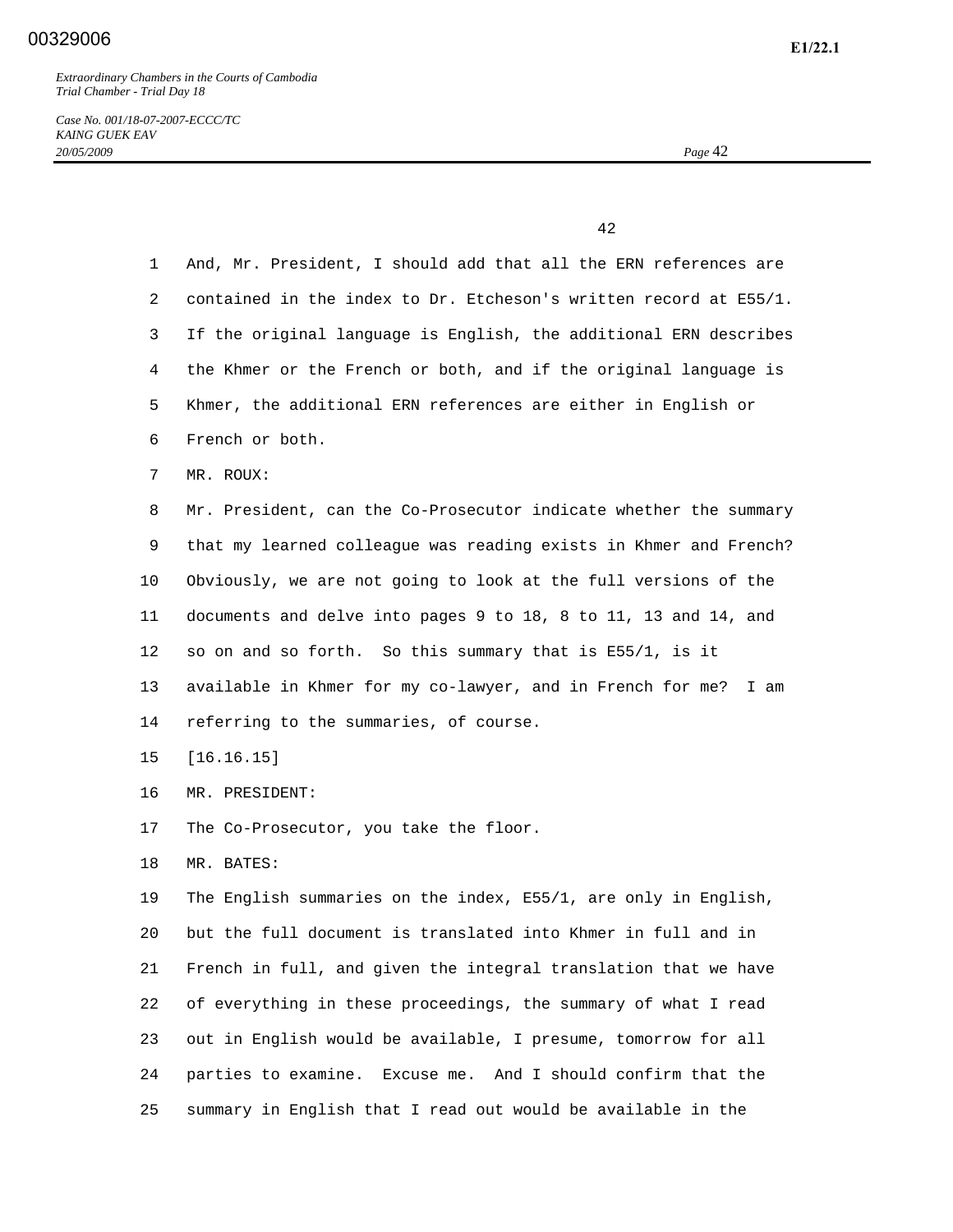43

| $\mathbf 1$ | transcript of the proceedings, and so having provided a full      |
|-------------|-------------------------------------------------------------------|
| 2           | translation of the document, together with the transcripts that   |
| 3           | are available, the Co-Prosecutors consider and submit that they   |
| 4           | have fulfilled their translation requirements.                    |
| 5           | (Deliberation between Judges)                                     |
| 6           | MR. PRESIDENT:                                                    |
| 7           | We have observed that Mr. Alain Werner attempted to submit        |
| 8           | something in relation to the matter, so the Trial Chamber would   |
| 9           | like to know whether Mr. Alain Werner still would like to make    |
| 10          | his observations before the Chamber.                              |
| 11          | [16.25.01]                                                        |
| 12          | So if you wish to do so, the floor is yours.                      |
| 13          | MR. WERNER:                                                       |
| 14          | I'm grateful, Your Honours, and I will be very brief.             |
| 15          | Quickly, two points. You gave a decision on the 23rd of April,    |
| 16          | 2009 concerning this assignment of experts and the number four -- |
| 17          | the fourth expert was Dr. Craig Etcheson. So the first thing I    |
| 18          | would like to say, that in our submission it is ingenious for the |
| 19          | defence to come and say that Dr. Etcheson is not an expert        |
| 20          | because you are the ones who said on the 23rd of April, 2009 that |
| 21          | Dr. Etcheson is an expert and you call him to come and testify.   |
| 22          | Now, about the scope of his testimony, you are the ones on page 3 |
| 23          | -- or 4 -- you are the one who said that Dr. Etcheson should come |
| 24          | and testify about the political governmental structure of the     |
| 25          | Khmer Rouge, among other things policy, ideology of the Khmer     |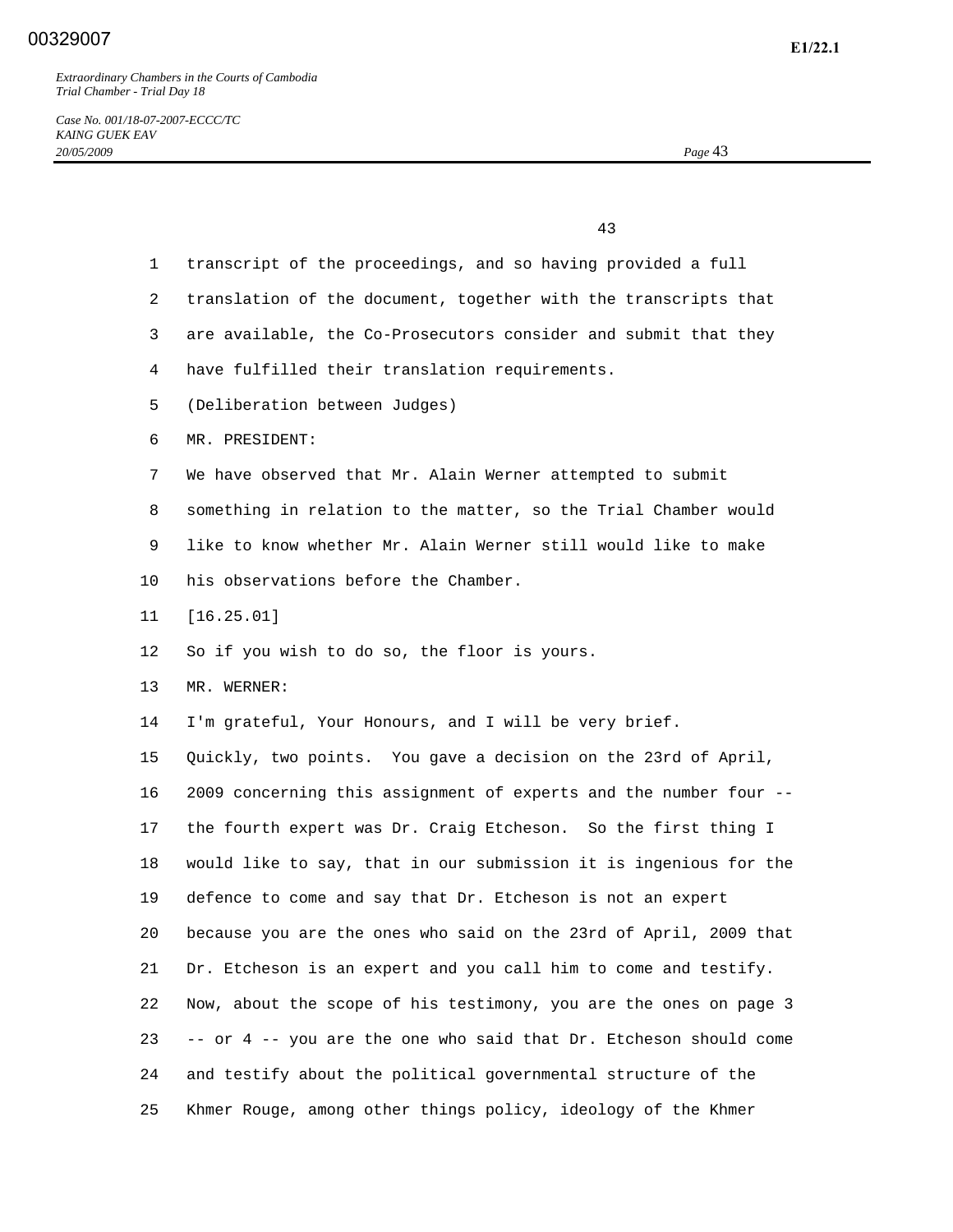*Case No. 001/18-07-2007-ECCC/TC KAING GUEK EAV 20/05/2009 Page* 44

44

| $\mathbf 1$ | Rouge. Well, policy, ideology of the Khmer Rouge are, as we all     |
|-------------|---------------------------------------------------------------------|
| 2           | know now, is to smash people throughout Cambodia, to stuff people   |
| 3           | throughout Cambodia possibly to touch people throughout Cambodia.   |
| 4           | Now, if the Co-Prosecutor decides to summarize exhibits upon        |
| 5           | which Dr. Etcheson will rely on, and they believe they have to do   |
| 6           | that as they explain, because this is the whole material Dr.        |
| 7           | Etcheson relied upon. And because, Your Honours, of your ruling     |
| 8           | of this afternoon, earlier on, and I have to say that this ruling   |
| 9           | may have immense consequences on the length of this trial but       |
| 10          | that is your ruling.                                                |
| 11          | [16.27.06]                                                          |
| 12          | If the Co-Prosecutors think that they have to do that, then of      |
| 13          | course they have to summarize exhibits which not only talk about    |
| 14          | S-21 but talk about the whole Cambodia because precisely you        |
| 15          | have called this expert to come and talk about things which are     |
| 16          | outside, much broader than S-21.                                    |
| 17          | So in our respectful submission, the objection by the defence is    |
| 18          | without merit and we do strongly support the Co-Prosecutors.<br>I'm |
| 19          | grateful.                                                           |
| 20          | MR. PRESIDENT:                                                      |
| 21          | The lawyer can take the floor.                                      |
| 22          | MS. RABESANDRATANA:                                                 |
| 23          | Mr. President, I would like to make submissions in support of       |
| 24          | what my learned colleague has said. In your Order of the 23rd of    |
| 25          | April, 2009 -- this is document number $E-51$ -- the Chamber        |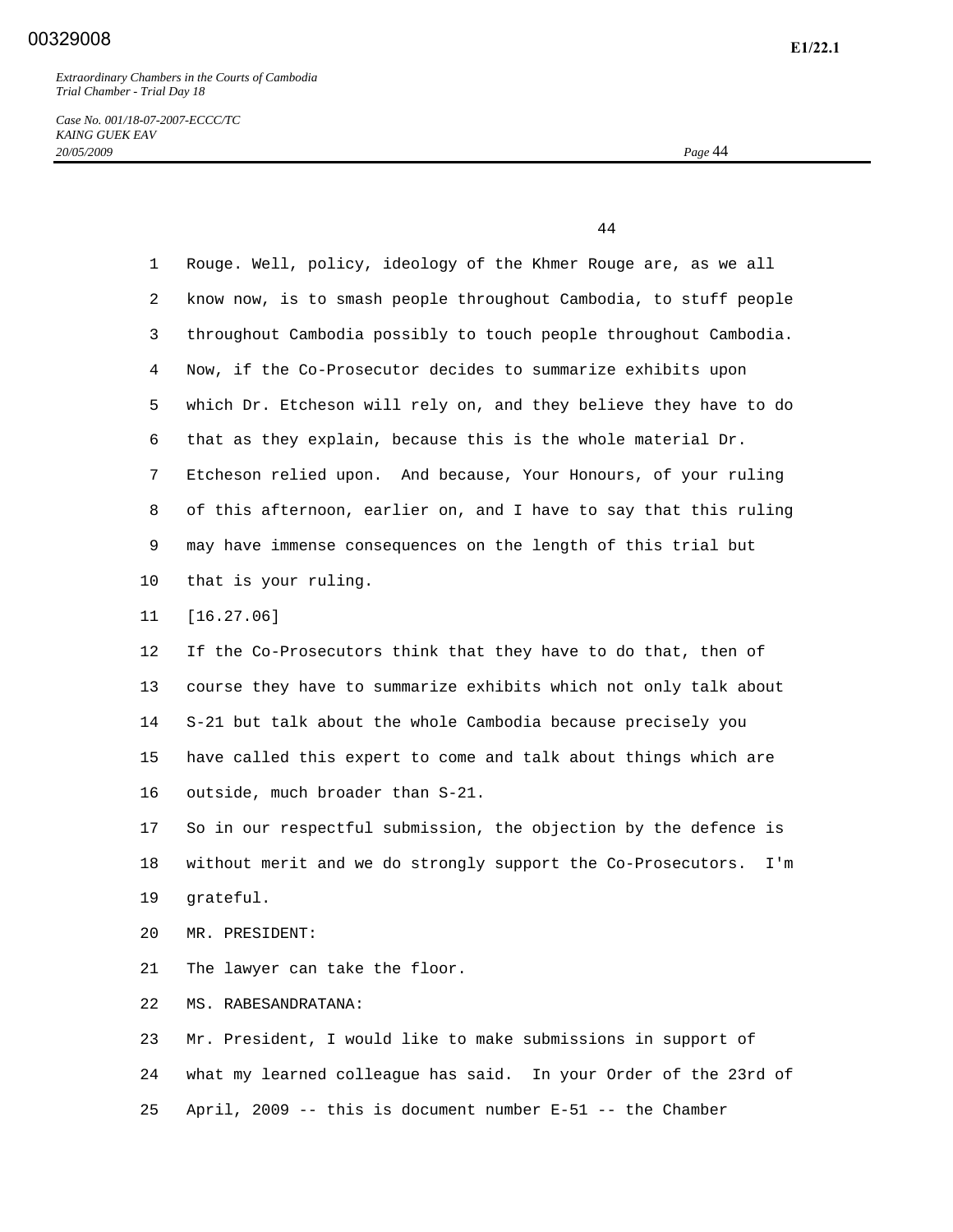*Case No. 001/18-07-2007-ECCC/TC KAING GUEK EAV 20/05/2009 Page* 45

45

| $\mathbf{1}$    | invited Mr. Craig Etcheson to give testimony on the military,     |
|-----------------|-------------------------------------------------------------------|
| 2               | political, and government structure of the Khmer Rouge, the       |
| 3               | communication network of the regime, as well as its policy and    |
| 4               | Further down, as you said earlier, it was intended<br>ideology.   |
| 5               | that Mr. David Chandler would come to give testimony on his       |
| 6               | research into S-21.                                               |
| 7               | [16.29.14]                                                        |
| 8               | I find it wholly inappropriate for the defence to say that the    |
| 9               | expert witness's examination be limited to only the crimes        |
| 10              | charges on the accused and S-21, especially as during the hearing |
| 11              | yesterday; that is, the 19th of May 2009, the defence interrupted |
| 12              | the testimony of the expert witness and said that the expert      |
| 13              | witness had exceeded the boundaries of his report and had         |
| 14              | conducted an analysis that was not consistent with his report     |
| 15 <sub>1</sub> | because he was referring to S-21.                                 |
| 16              | [16.30.29]                                                        |
| 17              | And the defence said that it was a general policy report prepared |
| 18              | in 2007 and that no allusion or reference should be made to S-21  |
| 19              | because S-21 came later. Now, the defence submits an opinion      |
| 20              | that is completely at odds with its previous one in seeking to    |
| 21              | limit the rights of the Co-Prosecutors by trying to restrict them |

 22 to S-21, whereas the proceedings today are not on S-21 and its 23 operation but on the general policy of Kampuchea as defined in 24 the decision and for which reason you invited Mr. Etcheson to 25 come and give testimony before the Court.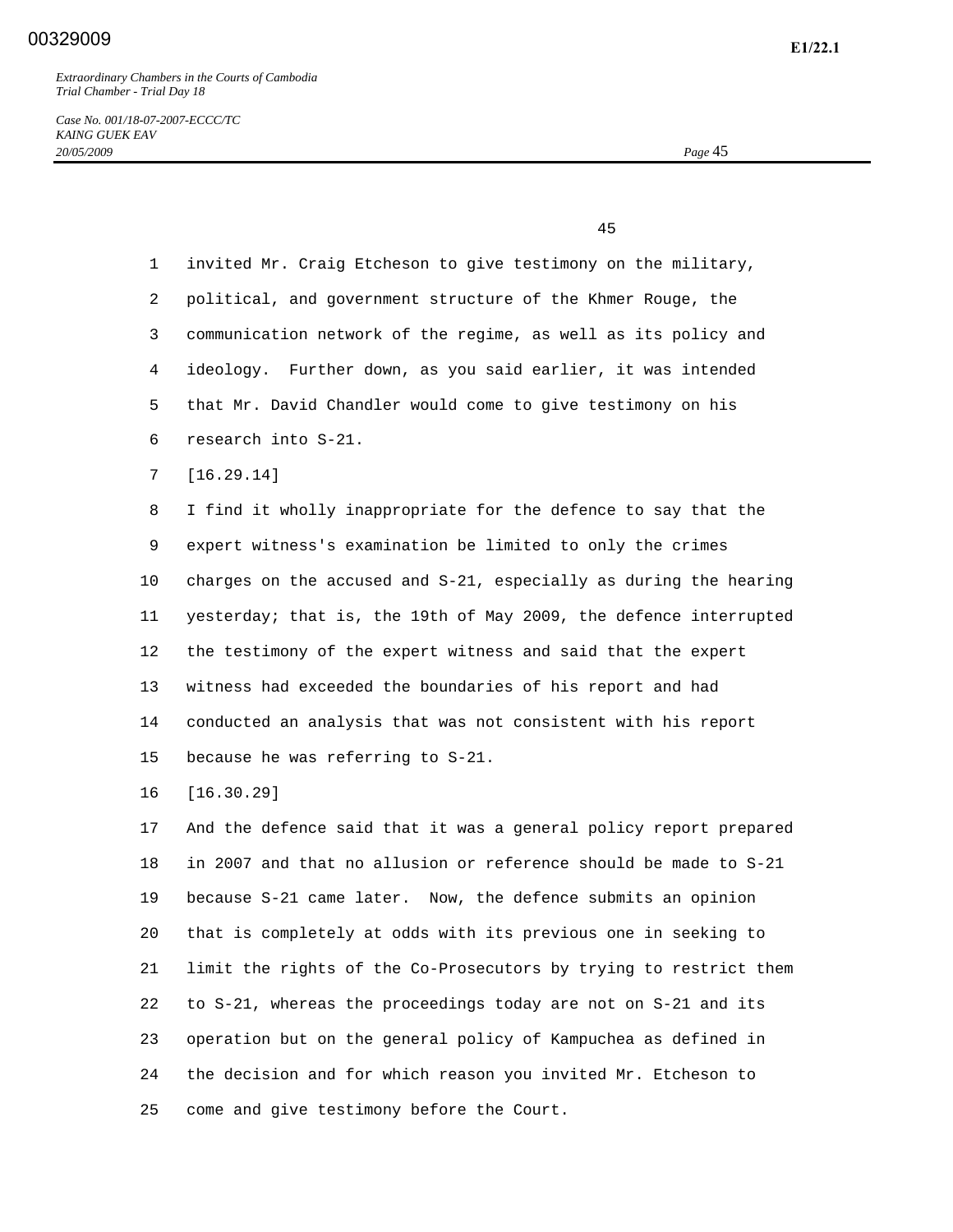*Case No. 001/18-07-2007-ECCC/TC KAING GUEK EAV 20/05/2009 Page* 46

46

| $\mathbf 1$ | It is my submission that the defence does not have to dictate the |
|-------------|-------------------------------------------------------------------|
| 2           | admissible evidence or the form of evidence that is admissible    |
| 3           | when it is not agreeable to it. And it cannot consider that the   |
| 4           | Co-Prosecutors cannot base their case on a number of documents.   |
| 5           | Under Article 87 all evidence must and should be put before the   |
| 6           | Court, and it is your Court which will determine the relevance or |
| 7           | weight of such evidence. And all witnesses give testimony before  |
| 8           | this Court with an equal status and it is for the Court to        |
| 9           | determine the value, the probative value of the cases put before  |
| 10          | you through the witnesses.                                        |
| 11          | Expert witnesses of the prosecution should not be considered to   |
| 12          | be of lesser value than expert witnesses called by the defence    |
| 13          | and it is suggested that the defence witnesses would be of great  |
| 14          | value.                                                            |
| 15          | [16.32.59]                                                        |
| 16          | For the fairness of proceedings, accordingly, and for the         |
| 17          | ascertainment of the truth, the presentation of evidence is       |
| 18          | essential and I support the approach of the Co-Prosecutors on     |
| 19          | this point.                                                       |
| 20          | MR. ROUX:                                                         |
| 21          | Mr. President?                                                    |
| 22          | MR. PRESIDENT:                                                    |
| 23          | Is there any other civil party lawyer representing other groups   |
| 24          | who would like to make further comments? We try to avoid going    |

25 to the defence and then going back to the civil party lawyers.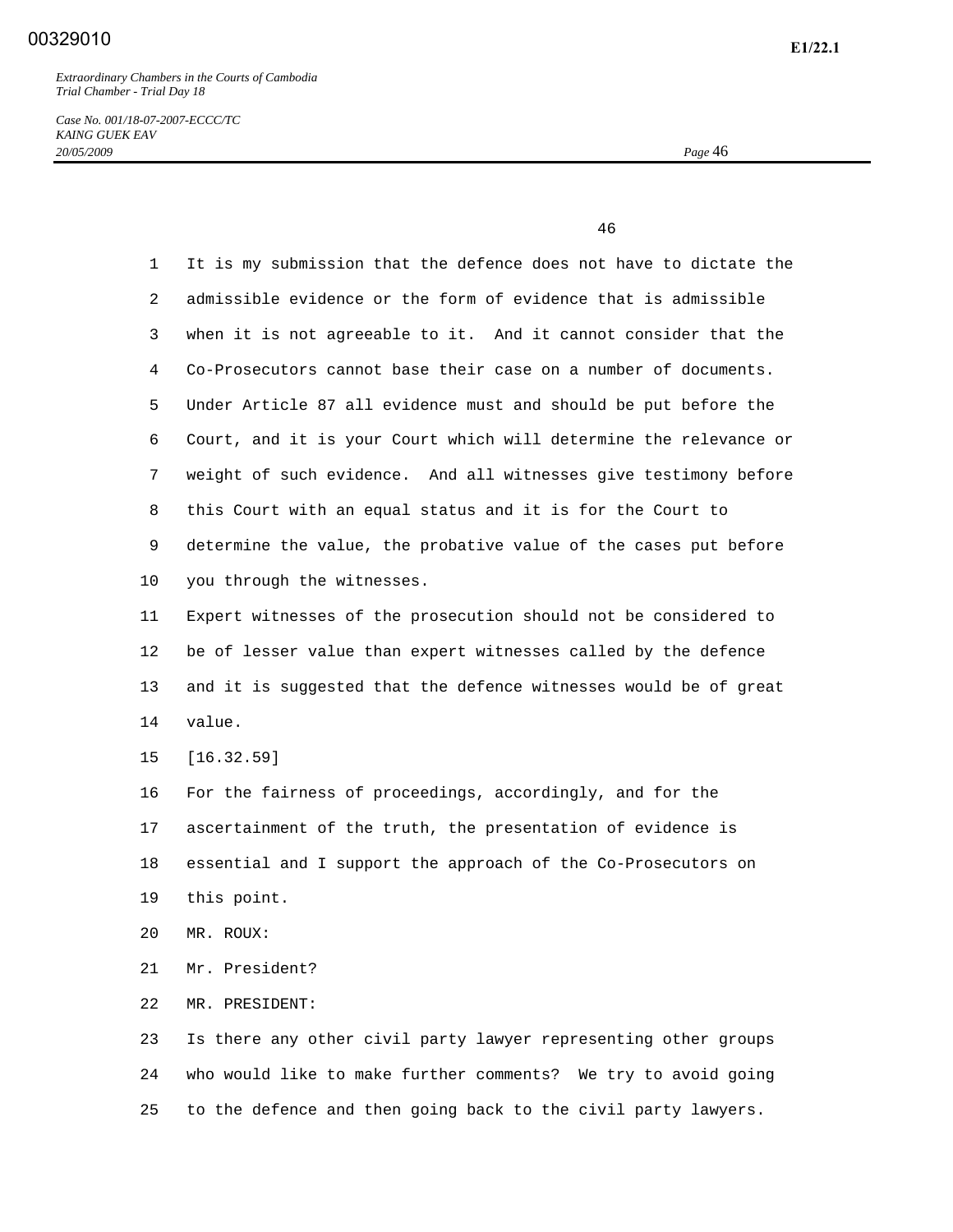47

- 1 We would like to hear all the comments and responses all in once
- 2 from the civil party groups so that we can really have the
- 3 background for further rulings.
- 4 Mr. Hong Kimsuon, you take the floor.
- 5 MR. HONG KIMSUON:
- 6 Thank you very much, Mr. President, and Your Honours, on behalf
- 7 of civil party group 1. I will be briefer, and I strongly
- 8 support the submissions by our colleagues.
- 9 Thank you.
- 10 MR. PRESIDENT:
- 11 The defence counsel, you take the floor.
- 12 [16.34.35]
- 13 MR. ROUX:

 14 Mr. President, thank you. I have several observations to make. 15 First of all, I would like to reassure my learned friend when I 16 said that I was speaking about eminent experts I was not only 17 speaking about experts chosen by the defence. I believe that Mr. 18 Chandler, for example, is part of these distinguished experts 19 that we will be lucky enough to have with us during these 20 proceedings.

 21 I think here that we are facing, again, a problem of method and a 22 problem of juridical culture, we could even say. I have already 23 said several times that we are here following an indictment which 24 follows a year of investigations that have been carried out by 25 two distinguished Co-Investigating Judges in an investigation to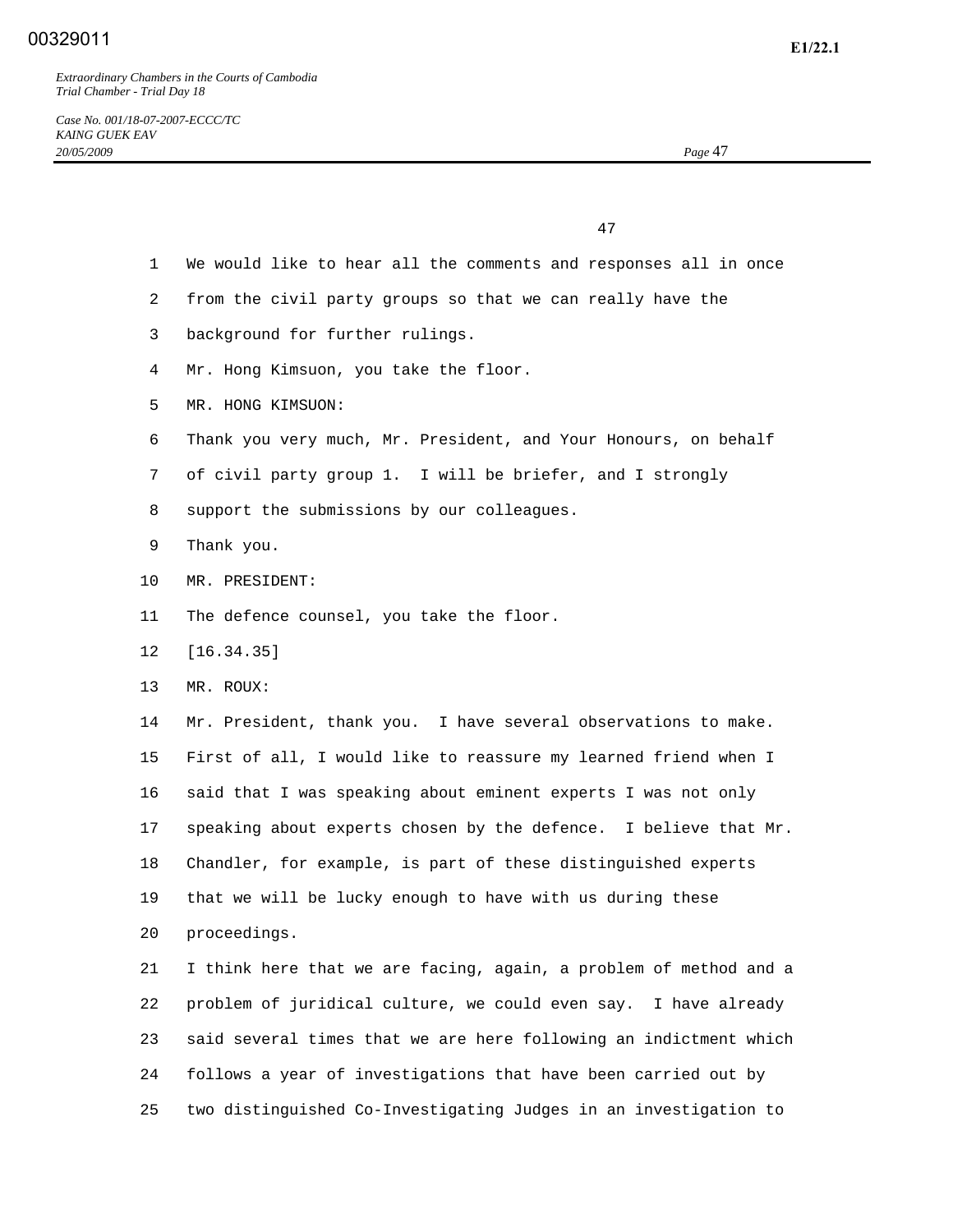*Case No. 001/18-07-2007-ECCC/TC KAING GUEK EAV 20/05/2009 Page* 48

48

 1 which participated, on a regular and a systematic basis, the 2 Co-Prosecutors. And I wish to thank them for this. This was a 3 great contribution to the civil law proceedings because during 4 one full year we were able to have adversarial hearings before 5 the Co-Investigating Judges, Co-Prosecutors as well as defence. 6 Following this investigation phase, the Co-Investigating Judges 7 rendered their indictment and to which I would like us to refer 8 to more often because it is this indictment, Mr. President, Your 9 Honours, that you are being seized of. You are seized of this 10 indictment and by the facts that are included in this indictment 11 you are linked, you are bound, to this indictment except for 12 certain qualifications that you could review. 13 But concerning the facts, it is only these facts that have been 14 heard adversarially and that have been the object of this 15 indictment, and I would like to refer you to the end of this 16 indictment where it is indicated that consequently it is the 17 result of the investigation -- sufficient charges result from 18 this investigation against Kaing Guek Eav, charges based on the 19 fact that in Phnom Penh and in Cambodia between the 17th of April 20 1975 and the 6th of January 1979, as the Deputy Secretary or as 21 the Secretary of S-21 and through his acts and omissions, it is 22 clear that he planned, instigated, ordered, committed the 23 following crimes to have aided and abetted their authors or to be 24 responsible for them as their hierarchical superior. 25 [16.38.51]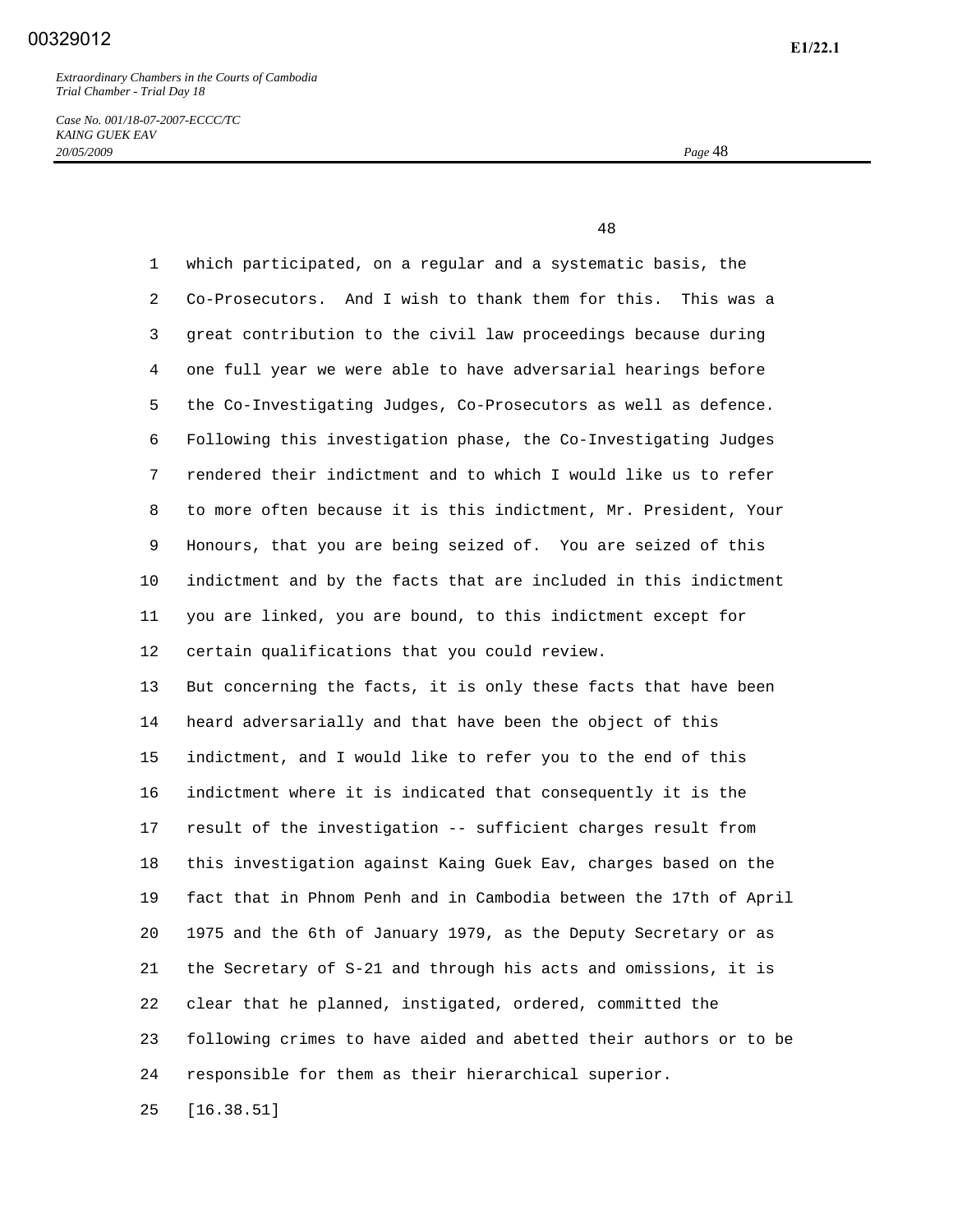## **E1/22.1** 00329013

*Extraordinary Chambers in the Courts of Cambodia Trial Chamber - Trial Day 18* 

*Case No. 001/18-07-2007-ECCC/TC KAING GUEK EAV 20/05/2009 Page* 49

49

 1 And here are listed two categories of crimes: one, crimes 2 against humanity; two, serious violations of the Geneva 3 Convention. And in order to reach this conclusion I would like 4 to refer you to the paragraph 131 and the following ones of this 5 indictment which specifies in a precise way the crimes that are 6 held against the accused. 7 So if the fact of interviewing Mr. Craig Etcheson is in order to 8 give us a panorama of what Democratic Kampuchea was during this 9 period, of course that is important; of course. And I have 10 already said on several occasions that Craig Etcheson's report -- 11 I'm speaking about his written report -- is an extremely 12 interesting element for everyone, and I wish that this report be 13 published as soon as possible on the Tribunal's website once this 14 report has been heard adversarially during these proceedings. It 15 is good that the content of this report is known publicly. This 16 I support. 17 But, however, do we need -- do we need to become aware, even 18 through summaries, of all of the documents which Mr. Etcheson

 19 relied upon to write this report? In common law, certainly, yes; 20 in common law, indeed. But in civil law, this is not necessary 21 and I am stating this very clearly. In civil law this is not 22 necessary. In civil law, in order to establish the Judges' deep 23 conviction, it is not necessary to provide the references and to 24 read out, even through summaries, all of the documents that an 25 expert relied upon. This is not necessary.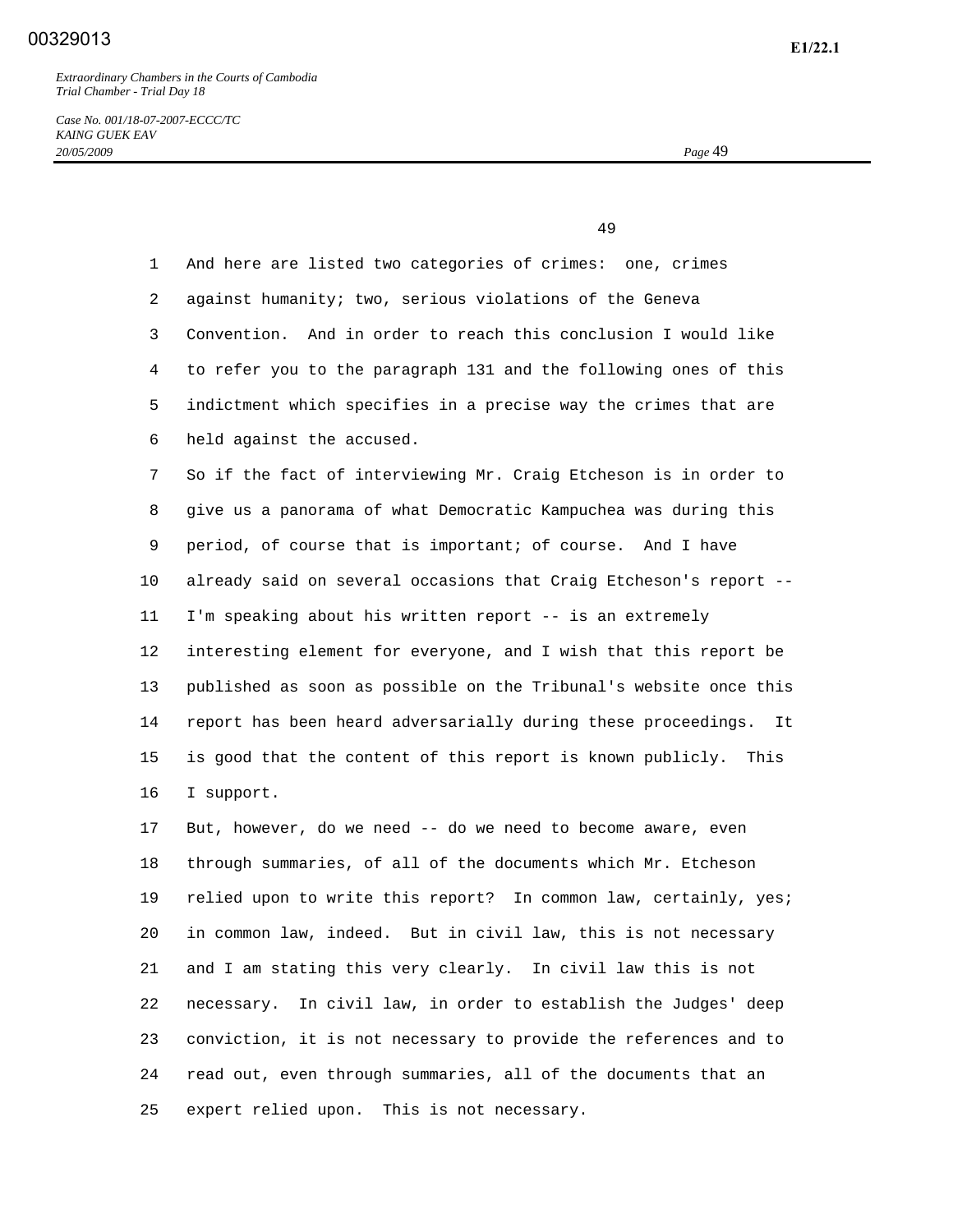*Case No. 001/18-07-2007-ECCC/TC KAING GUEK EAV 20/05/2009 Page* 50

 $50<sub>50</sub>$ 

#### 1 [16.41.44]

 2 So therefore I am saying that proceeding today with the 3 exhaustive reading of the summaries of all of the documents that 4 Mr. Craig Etcheson used is a waste of time for this Tribunal. It 5 is, I'm sorry to say, but money thrown out of the window and it 6 is a waste of time -- again, I'd like to repeat this -- for the 7 victims as well. So I am indeed impatient to hear what Mr. Craig 8 Etcheson has to say in substance, and I will have questions to 9 put to him. And if indeed upon -- if I challenge at times his 10 report and he wishes -- during this eventual discussion he wishes 11 to refer to one or several documents on which he based himself, 12 he may do this.

 13 But this exercise that consists in re-reading systematically the 14 summaries of all of the documents that he based himself on, this 15 I say again is completely useless in a civil law context, and I'd 16 like to remind you that the Internal Regulations state that the 17 Judges will make -- will render their decision on the basis of 18 their intimate conviction.

 19 So this is what I want to say and I'd like to refer you once 20 again to this indictment that was rendered by the Investigating 21 Judges and I request that we do not -- that this year and a half 22 that we have worked on this case is not wasted. This was 23 in-depth work that was done, at the end of which two High Court 24 officials believed that there were sufficient charges against the 25 accused and, concerning most of these charges, he accepted them.